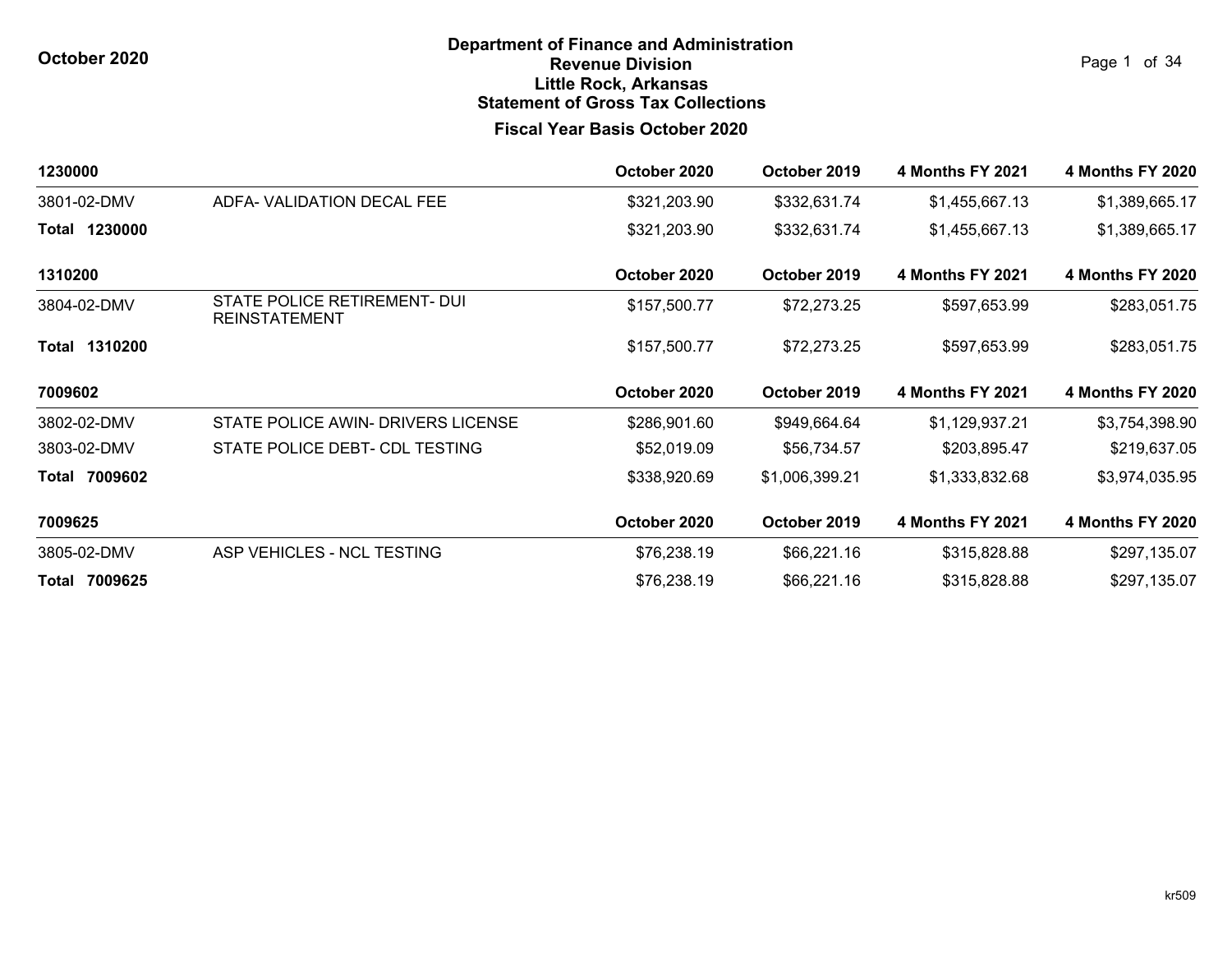| AGA0000     |                                        | October 2020    | October 2019    | <b>4 Months FY 2021</b> | <b>4 Months FY 2020</b> |
|-------------|----------------------------------------|-----------------|-----------------|-------------------------|-------------------------|
| 2000-01     | MULTIPLE TAX INBOUND                   | $-$11,425.71$   | $-$4,836.14$    | $-$47,242.86$           | $-$220.15$              |
| 2000-01-BER | <b>BEER INBOUND</b>                    | \$1,695.00      | $-$ \$3,842.03  | \$1,338.50              | $-$2,164.61$            |
| 2000-01-BRN | <b>BRINE SEVERANCE INBOUND</b>         | \$0.00          | \$0.00          | \$0.00                  | \$1.00                  |
| 2000-01-CIG | <b>CIGARETTE INBOUND</b>               | \$0.00          | -\$65,583.73    | $-$ \$66.53             | \$34.34                 |
| 2000-01-DYD | DYED DIESEL INBOUND                    | $-$ \$3,319.06  | $-$1,372.26$    | $-$12,048.85$           | $-$5,746.30$            |
| 2000-01-EGS | ELECTRONIC GAMES INBOUND               | \$0.00          | \$0.00          | \$0.00                  | \$0.00                  |
| 2000-01-EST | <b>ESTATE TAX</b>                      | \$0.00          | \$0.00          | \$0.00                  | \$0.00                  |
| 2000-01-LIQ | <b>LIQUOR INBOUND</b>                  | $-$20.95$       | \$0.00          | $-$5.00$                | \$0.00                  |
| 2000-01-OIL | OIL SEVERANCE INBOUND                  | \$322,233.00    | -\$55,968.14    | \$322,233.45            | -\$555,588.98           |
| 2000-01-OTP | <b>TOBACCO INBOUND</b>                 | \$218.16        | \$22,564.87     | -\$264,873.97           | \$22,414.79             |
| 2000-01-SEV | OTHER SEVERANCE INBOUND                | $-$6,022.48$    | $-$ \$687.21    | $-$1,712.57$            | \$3,518.90              |
| 2000-01-SLS | <b>GROSS RECEIPTS - IN</b>             | \$1,292,469.83  | -\$251,393.25   | \$730,940.28            | $-$118,169.16$          |
| 2000-01-VEN | <b>VENDING INBOUND</b>                 | \$0.00          | \$0.00          | \$0.00                  | \$2.50                  |
| 2000-01-WIN | <b>WINE INBOUND</b>                    | \$15.23         | \$540.62        | $-$ \$39.13             | \$273.59                |
| 3000-00     | MISCELLANEOUS TAX/FEES                 | $-$7,592.23$    | \$7,677.23      | $-$9,734.98$            | $-$12,495.89$           |
| 3000-01-BER | <b>BEER TAX</b>                        | \$1,146,856.76  | \$1,097,529.41  | \$4,598,663.00          | \$4,230,273.22          |
| 3000-01-BIN | <b>BINGO TAX</b>                       | \$10,501.80     | \$17,788.00     | \$39,548.80             | \$72,133.00             |
| 3000-01-BRN | <b>BRINE SEVERANCE TAX 3/4</b>         | \$28,354.91     | \$31,449.82     | \$118,940.18            | \$126,289.64            |
| 3000-01-BRR | <b>BINGO/RAFFLE LICENSES</b>           | \$235.00        | \$1,180.00      | \$4,650.00              | \$10,415.00             |
| 3000-01-CGS | <b>CASINO GAMING TAX</b>               | \$4,452,883.00  | \$4,323,470.00  | \$18,207,417.00         | \$13,845,054.00         |
| 3000-01-CIG | <b>CIGARETTE TAX</b>                   | \$12,132,019.72 | \$13,013,734.82 | \$52,878,157.19         | \$53,332,619.41         |
| 3000-01-CIP | <b>CIGARETTE PAPER TAX</b>             | \$77,289.75     | \$69,102.11     | \$306,294.88            | \$497,553.93            |
| 3000-01-CWW | <b>CAR WASH FEES</b>                   | \$84,803.87     | \$0.00          | \$400,824.94            | \$0.00                  |
| 3000-01-DYD | DYED DIESEL 87/07                      | \$702,493.81    | \$874,411.31    | \$3,289,334.39          | \$3,408,005.28          |
| 3000-01-EGS | ELECTRONIC GAMES - GREYHOUND           | \$0.00          | \$0.00          | \$0.00                  | \$3,641,592.00          |
| 3000-01-EST | <b>ESTATE TAX</b>                      | \$0.00          | \$0.00          | \$0.00                  | \$0.00                  |
| 3000-01-FSG | PAID FANTASY SPORTS GAMES TAX 19-6-201 | \$33,166.13     | \$19,005.77     | \$37,731.83             | \$41,428.27             |

kr509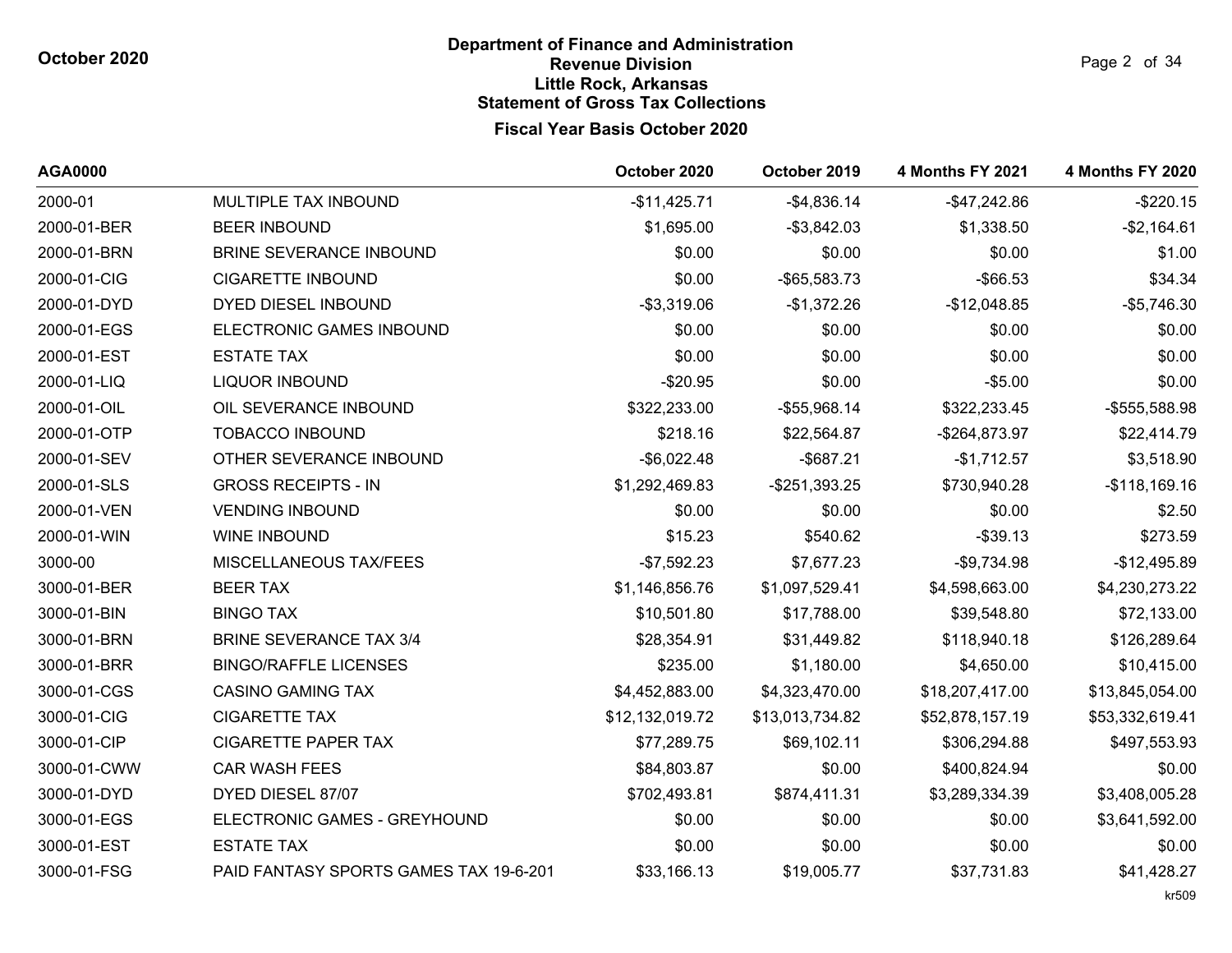**AGA0000 October 2020 October 2019 4 Months FY 2021 4 Months FY 2020** 3000-01-IIT INCOME - INDIVIDUAL ACTUAL \$41,575,791.70 \$38,508,519.33 \$190,368,338.44 \$63,809,138.73 3000-01-LIQ LIQUOR - HIGH SPIRITUOUS \$979,225.00 \$867,394.00 \$4,113,241.29 \$3,169,685.84 3000-01-OIL OIL SEVERANCE TAX 3/4 \$163,049.40 \$685,028.99 \$1,417,266.08 \$3,029,512.74 3000-01-OTP TOBACCO TAX \$5,903,899.79 \$5,194,183.82 \$23,612,664.51 \$20,922,946.47 3000-01-RET REAL ESTATE STAMPS \$0.00 \$0.00 \$2,607,788.32 \$2,607,788.32 3000-01-SEV OTHER SEVERANCE TAX 3/4 \$32,572.37 \$33,565.73 \$125,029.11 \$119,683.03 3000-01-SLS GROSS RECEIPTS \$200,420,832.00 \$184,515,376.63 \$810,006,373.32 \$738,466,196.50 3000-01-VEN VENDING - STATE APPORTIONMENT \$22,498.56 \$23,075.70 \$123,285.72 \$162,209.40 3000-01-WIN WINE - SMALL FARM WINERY \$13,523.96 \$11,997.70 \$49,099.90 \$51,463.79 3000-01-WTH WITHHOLDING GENERAL REVENUE \$210,352,349.82 \$219,379,850.24 \$846,333,525.91 \$883,785,758.78 3001-01-BER BEER ENFORCEMENT \$37,418.27 \$35,799.52 \$149,828.21 \$137,308.21 3001-01-CGS CASINO UNCLAIMED OR WITHHELD WINNINGS \$3.219.00 \$76.871.00 \$3.219.00 \$76.871.00 3001-01-EGS ELECTRONIC GAMES - HORSE \$0.00 \$0.00 \$0.00 \$2,015,903.00 3001-01-IIT INDIVIUAL EST. INC. \$10,464,522.12 \$13,496,803.19 \$146,018,648.95 \$117,136,353.24 3001-01-LIQ LIQUOR ENFORCEMENT \$35,427.00 \$31,502.00 \$147,502.76 \$112,606.77 3001-01-NGS NATURAL GAS SEVERANCE GENERAL \$0.00 \$0.00 \$675,000.00 \$675,000.00 3001-01-SLS 1% RETAIL BEER TAX \$409,762.28 \$370,739.17 \$1,808,267.91 \$1,563,130.48 3001-01-WIN WINE ENF - DISTRIBUTOR \$7.331.00 \$5,166.00 \$28,939.00 \$22,169.00 3002-01-BER MALT LIQUOR TAX \$11,921.00 \$13,735.89 \$80,430.06 \$58,806.22 3002-01-IIT INDIVIDUAL EXT. INC. \$1,620,779.00 \$2,683,634.86 \$86,711,213.99 \$8,460,609.84 3002-01-LIQ LIGHT - PREMIX/LIGHT \$62,011.00 \$54,417.00 \$273,666.54 \$173,557.58 3002-01-SLS SHORT TERM RENTAL \$244,185.81 \$271,865.36 \$996,403.36 \$1,024,766.77 3002-01-WIN WINE ENF - SMALL FARM WINERY \$362.01 \$326.14 \$1,338.09 \$1,400.03 3003-01-BER HARD CIDER TAX § 3-7-104(6) \$2.914.00 \$3.601.50 \$18,759.26 \$13,547.50 3003-01-SLS RESIDENTIAL MOVING \$71,072.00 \$63,481.00 \$339,233.00 \$311,367.34 3003-01-WIN LIGHT WINE ENF \$1,239.00 \$560.00 \$4,658.00 \$2,125.98 3004-01-SLS RENTAL VEHICLE \$437,502.24 \$132,885.89 \$1,666,144.79 \$2,034,471.89

kr509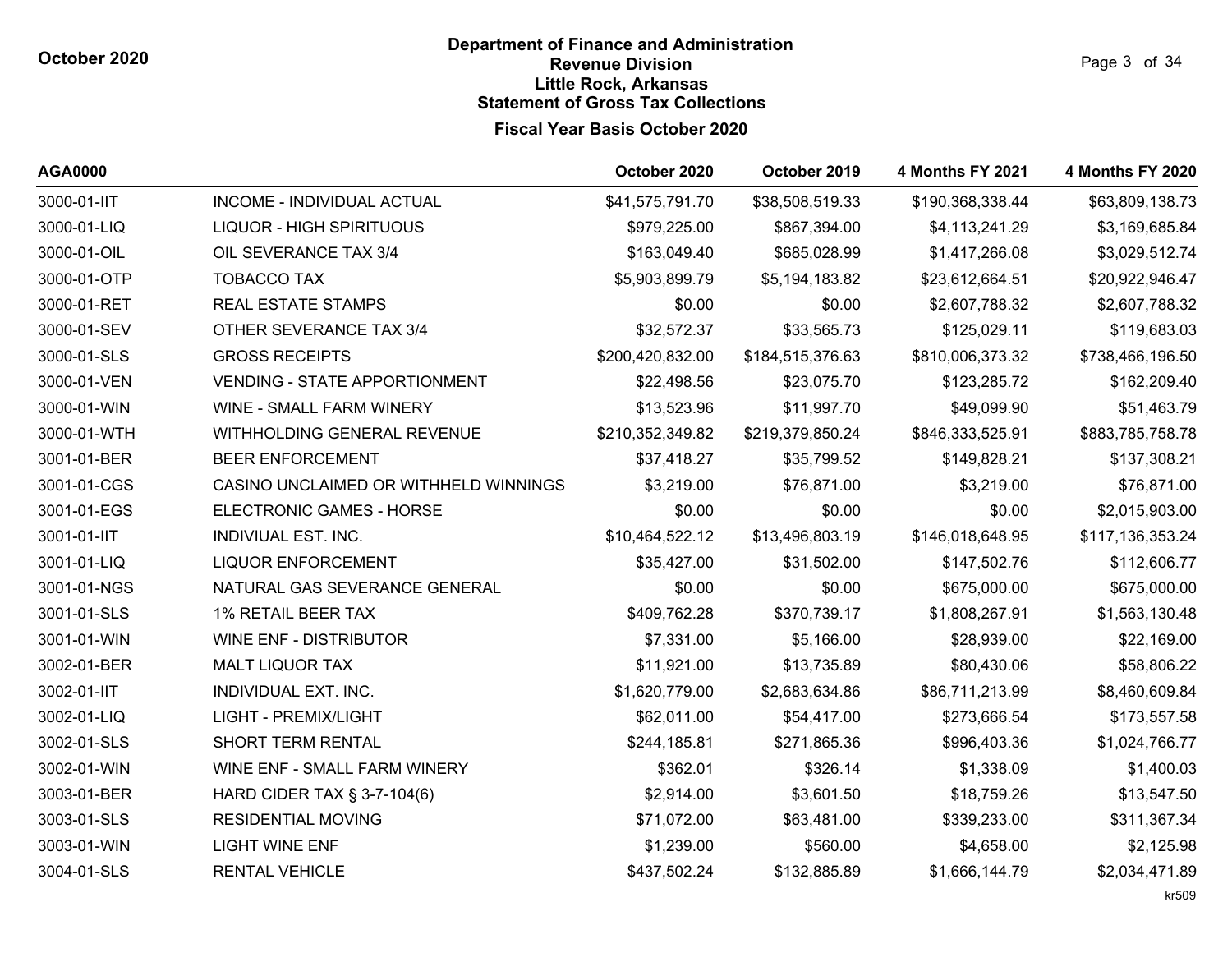Page 4 of 34

| <b>AGA0000</b>       |                                                                | October 2020     | October 2019     | <b>4 Months FY 2021</b> | <b>4 Months FY 2020</b> |
|----------------------|----------------------------------------------------------------|------------------|------------------|-------------------------|-------------------------|
| 3004-01-WIN          | <b>WINE - DISTRIBUTOR</b>                                      | \$312,917.00     | \$206,335.00     | \$1,186,115.00          | \$896,049.00            |
| 3005-01-SLS          | LONG TERM RENTAL VEHICLE                                       | \$0.00           | \$0.00           | \$0.00                  | \$0.00                  |
| 3005-01-WIN          | <b>LIGHT WINE</b>                                              | \$12,593.00      | \$5,839.00       | \$47,335.00             | \$20,047.83             |
| 3006-01-SLS          | <b>WHOLESALE VENDING</b>                                       | \$11,814.89      | \$10,181.29      | \$43,119.72             | \$55,224.95             |
| 3007-01-SLS          | <b>MIXED DRINK</b>                                             | \$1,011,958.28   | \$1,170,326.35   | \$3,464,652.90          | \$4,604,760.47          |
| 3008-01-SLS          | <b>LIQUOR EXCISE</b>                                           | \$1,175,938.61   | \$954,560.97     | \$5,014,002.22          | \$3,907,682.21          |
| 3215-03-ABC          | ABC BEER PERMIT APPLICATION                                    | \$17,565.00      | \$4,450.00       | \$385,850.00            | \$9,900.00              |
| 3216-03-ABC          | ABC LIQUOR PERMIT APPLICATION                                  | \$83,750.00      | \$1,650.00       | \$891,275.00            | \$2,750.00              |
| 3217-03-ABC          | ABC WINE PERMIT APPLICATION                                    | \$8,950.00       | \$2,550.00       | \$99,750.00             | \$4,850.00              |
| 3225-02-SLS          | GENERAL REV ALLOT- SALES & USE TAX                             | \$31,186,872.58  | \$29,517,135.26  | \$125,854,312.45        | \$113,238,220.94        |
| 3235-03-RAC          | GENERAL REV ALLOT- REGULAR DOGS                                | \$16,974.41      | \$57,112.20      | \$55,566.13             | \$237,721.89            |
| 3236-03-RAC          | <b>GENERAL REV ALLOT- REGULAR HORSES</b>                       | \$37,673.78      | \$33,962.12      | \$205,521.37            | \$146,225.10            |
| 3237-03-ABC          | <b>GENERAL REV ALLOT- ABC FINES</b>                            | \$15,200.00      | \$37,200.00      | \$26,200.00             | \$156,050.00            |
| 3239-03-TOB          | GENERAL REV ALLOT- AR TOBACCO CONTROL<br><b>FINES</b>          | \$24,321.00      | \$0.00           | \$156,888.00            | \$0.00                  |
| 3241-02-DMV          | GENERAL REV ALLOT- DUI REINSTATEMENT                           | \$13,282.51      | \$12,604.50      | \$49,951.93             | \$41,480.46             |
| 3244-03-RAC          | <b>GENERAL REV ALLOT- EGS LICENSE</b>                          | \$3,000.00       | \$0.00           | \$4,000.00              | \$0.00                  |
| 3246-02-DMV          | GENERAL REV ALLOT- TEMPORARY TAG                               | \$45,802.31      | \$48,693.60      | \$198,350.05            | \$186,484.10            |
| 3248-03-ABC          | <b>GENERAL REV ALLOT- ABC PERMIT</b><br><b>APPLICATION FEE</b> | \$42,275.00      | \$61,217.50      | \$413,275.00            | \$1,463,567.50          |
| 3249-02-DMV          | <b>GENERAL REV ALLOT- DUI REINSTATEMENT</b>                    | \$360.00         | \$480.00         | \$1,919.40              | \$2,193.00              |
| 3800-01-WTH          | WITHHOLDING REFUND FUNDING                                     | $-$76,311.11$    | $-$126,681.12$   | -\$433,759.07           | -\$355,998.78           |
| 3945-03-CGS          | CASINO - SERVICE INDUSTRY LICENSE                              | \$13,100.00      | \$12,200.00      | \$20,100.00             | \$36,200.00             |
| 3947-03-CGS          | <b>CASINO - EMPLOYEE LICENSE</b>                               | \$3,300.00       | \$5,625.00       | \$20,575.00             | \$36,565.00             |
| 3952-03-CGS          | <b>CASINO - MANUFACTURER LICENSE</b>                           | \$34,100.00      | \$63,100.00      | \$41,100.00             | \$70,100.00             |
| 3969-03-CGS          | CASINO - EMPLOYEE APPLICATION                                  | \$2,225.00       | \$4,500.00       | \$19,000.00             | \$52,800.00             |
| <b>Total AGA0000</b> |                                                                | \$527,127,926.13 | \$517,638,193.53 | \$2,336,045,316.17      | \$2,053,294,475.90      |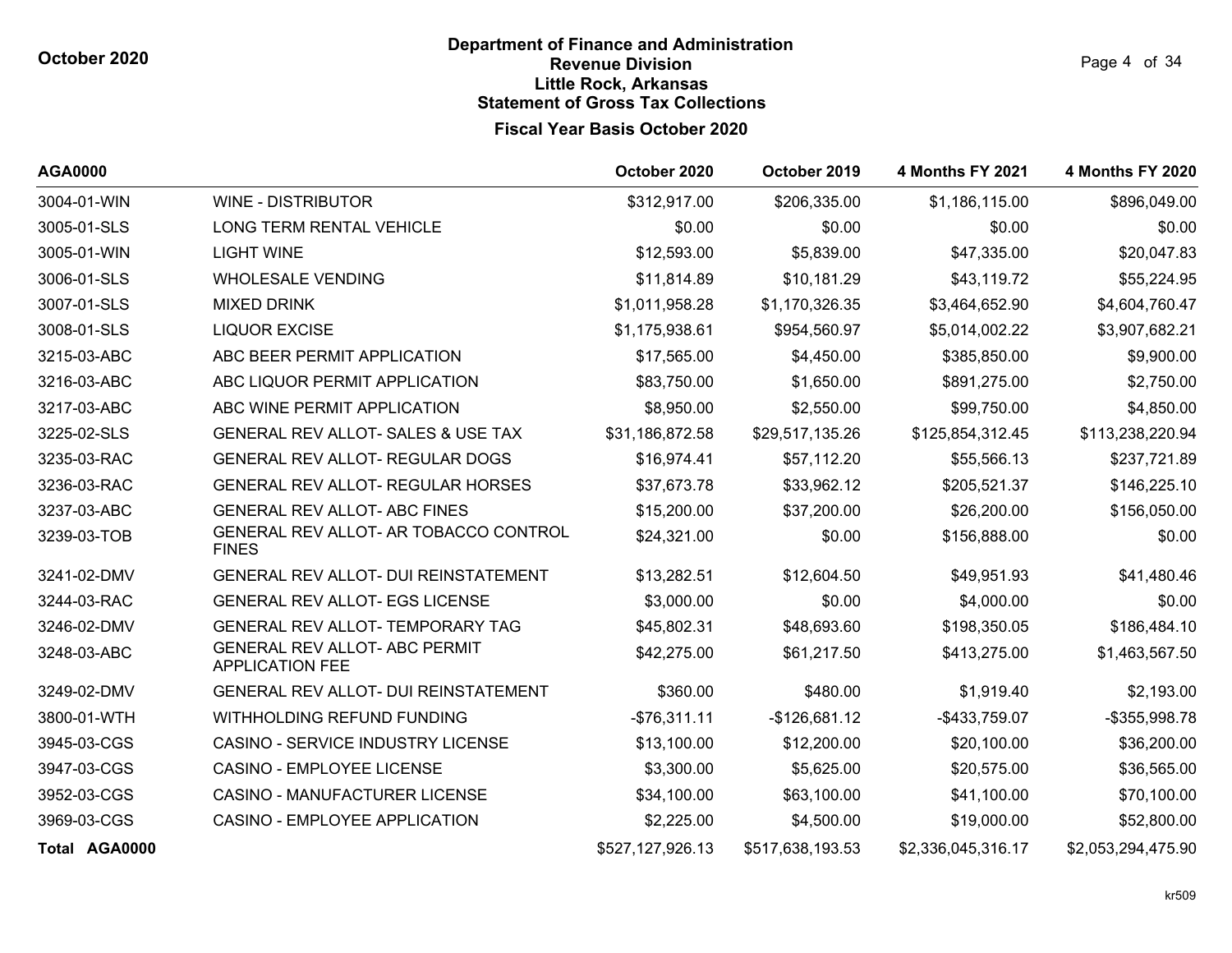Page 5 of 34

| <b>ARH0000</b> |                       | October 2020    | October 2019    | 4 Months FY 2021 | 4 Months FY 2020 |
|----------------|-----------------------|-----------------|-----------------|------------------|------------------|
| 3000-01-CIT    | CORPORATION INCOME    | \$6,287,667.64  | \$11.428.909.98 | \$18,260,336,23  | \$10,185,311.62  |
| 3001-01-CIT    | CORPORATION EST. INC. | \$22,341,584.47 | \$21,835,421.88 | \$134,105,045.27 | \$139,303,029.17 |
| 3002-01-CIT    | CORPORATION EXT. INC. | \$4,560,327.08  | \$5,582,513.55  | \$22,912,268.26  | \$15,716,437.01  |
| Total ARH0000  |                       | \$33,189,579.19 | \$38,846,845.41 | \$175,277,649.76 | \$165,204,777.80 |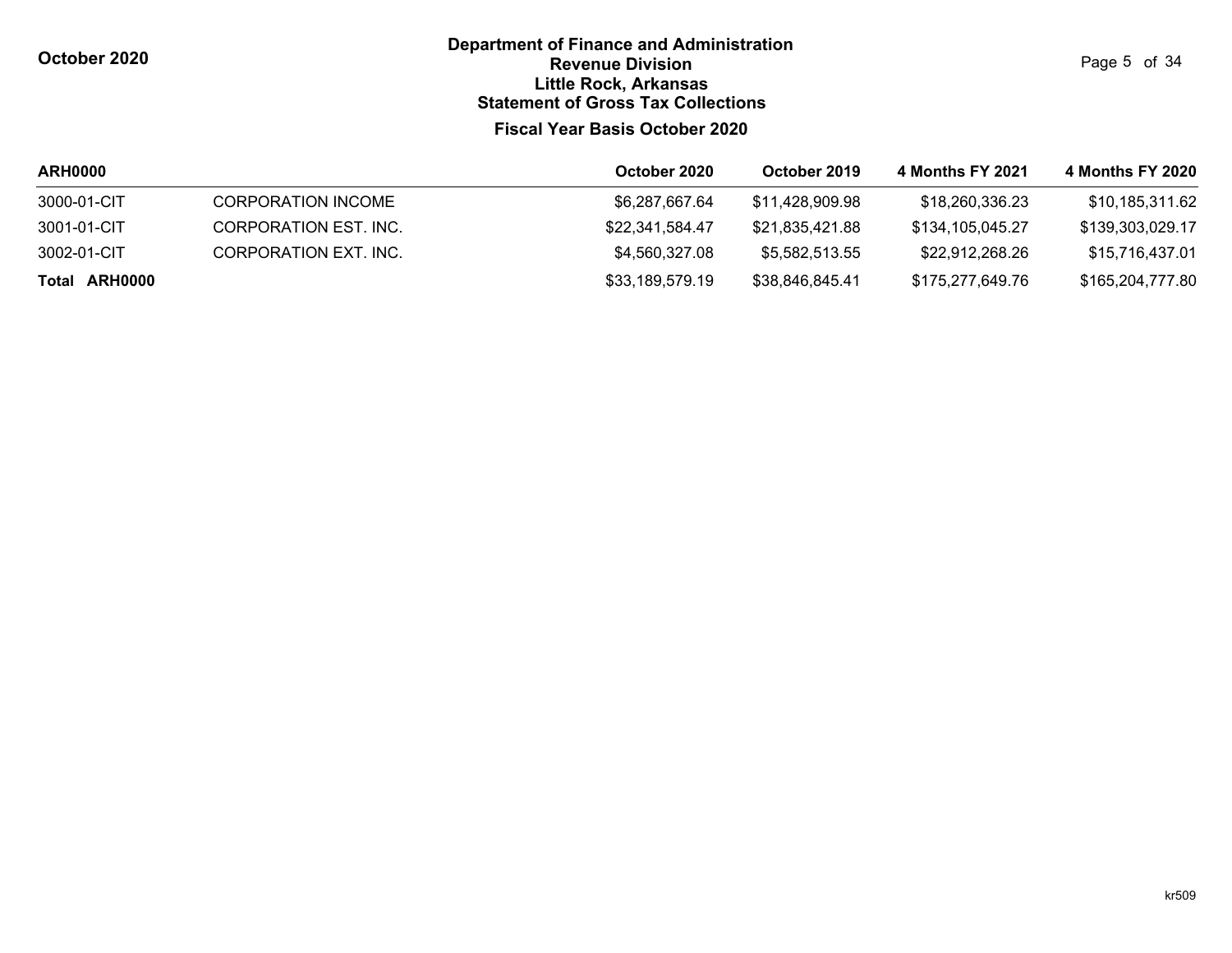| <b>ARHDSMV</b>   |                                                                                                  | October 2020 | October 2019 | <b>4 Months FY 2021</b> | <b>4 Months FY 2020</b> |
|------------------|--------------------------------------------------------------------------------------------------|--------------|--------------|-------------------------|-------------------------|
| 2000             | <b>TREASURY INBOUND</b>                                                                          | \$88.97      | $-$2,011.16$ | \$212.93                | $-$ \$538.52            |
| 2000-01-RET      | REAL ESTATE STAMP INBOUND                                                                        | \$15,024.90  | \$23,468.56  | \$59,439.60             | \$46,487.16             |
| 2000-02-RET-ADJS | REAL ESTATE INBOUND-ADJ                                                                          | \$0.00       | $-$ \$3.30   | \$181.50                | $-$630.30$              |
| 2001             | AD VALOREM WATERWAY INBOUND                                                                      | \$0.00       | \$0.00       | \$0.00                  | \$0.00                  |
| 2002             | SPECIAL DOGS INBOUND                                                                             | \$0.00       | \$0.00       | \$0.00                  | \$0.00                  |
| 2003             | EXTERNAL TVR INSURANCE FEE INBOUND                                                               | \$0.00       | \$0.00       | \$0.00                  | \$0.00                  |
| 2004             | EXTERNAL TVR COMMERCIAL FEE INBOUND                                                              | \$0.00       | \$0.00       | \$0.00                  | \$0.00                  |
| 2005             | <b>IRP REGISTRATION FUNDS</b>                                                                    | \$0.00       | \$38,498.39  | \$0.00                  | \$38,498.39             |
| 2006             | AD VALOREM BILLING INBOUND                                                                       | \$0.00       | \$0.00       | \$0.00                  | $-$1,246.59$            |
| 2007             | EXTERNAL DRIVER MONITORING FEE<br><b>INBOUND</b>                                                 | \$0.00       | \$0.00       | \$0.00                  | \$0.00                  |
| 3116-02-DMV-ADJS | FALLEN LAW ENFORCEMENT- AR SHERIFF'S<br>ASSN-ADJ                                                 | \$0.00       | \$0.00       | \$0.00                  | \$0.00                  |
| 3604-02-DMV-ADJS | MV SPL PLATES NON-STATE- BOY<br>SCOUTS-ADJ                                                       | \$0.00       | \$0.00       | \$0.00                  | \$0.00                  |
| 3621-02-DMV-ADJS | MV SPL PLATE NON-STATE- AR SHERIFF'S<br>ASSN-ADJ                                                 | \$0.00       | \$0.00       | \$0.00                  | \$0.00                  |
| 3623-02-DMV-ADJS | MV SPL PLATES STATE- LITTLE ROCK AIR<br><b>FORCE BASE-ADJ</b>                                    | \$0.00       | \$0.00       | \$0.00                  | \$0.00                  |
| 3625-02-DMV-ADJS | MV SPL PLATES NON STATE - ARKANSAS<br><b>COALITION AGAINST DOMESTIC VIOLENCE -</b><br><b>ADJ</b> | $-$10.00$    | \$0.00       | $-$10.00$               | $-$25.00$               |
| 3712-02-DMV-ADJS | MV SPL PLATES NON-STATE- U OF<br>OZARKS-ADJ                                                      | \$0.00       | \$0.00       | \$0.00                  | \$0.00                  |
| 3716-02-DMV-ADJS | MV SPL PLATES NON-STATE- SHORTER<br>COLLEGE-ADJ                                                  | \$0.00       | \$0.00       | \$0.00                  | \$0.00                  |
| 3717-02-DMV-ADJS | MV SPL PLATES NON-STATE- PHILANDER<br>SMITH COLLEGE-ADJ                                          | \$0.00       | \$0.00       | \$0.00                  | \$0.00                  |
| 3718-02-DMV-ADJS | MV SPL PLATES STATE- U OF A PINE<br><b>BLUFF-ADJ</b>                                             | \$0.00       | \$0.00       | \$0.00                  | \$0.00                  |
| 3719-02-DMV-ADJS | MV SPL PLATES NON-STATE- ARKANSAS<br><b>BAPTIST UNIV-ADJ</b>                                     | \$0.00       | \$0.00       | \$0.00                  | \$0.00                  |
| 4001-02-DMV      | TITLE FEE TEMPORARY HOLDING SPLIT MCF                                                            | $-$7.299.61$ | $-$487.47$   | \$15.829.69             | \$22.433.08<br>kr509    |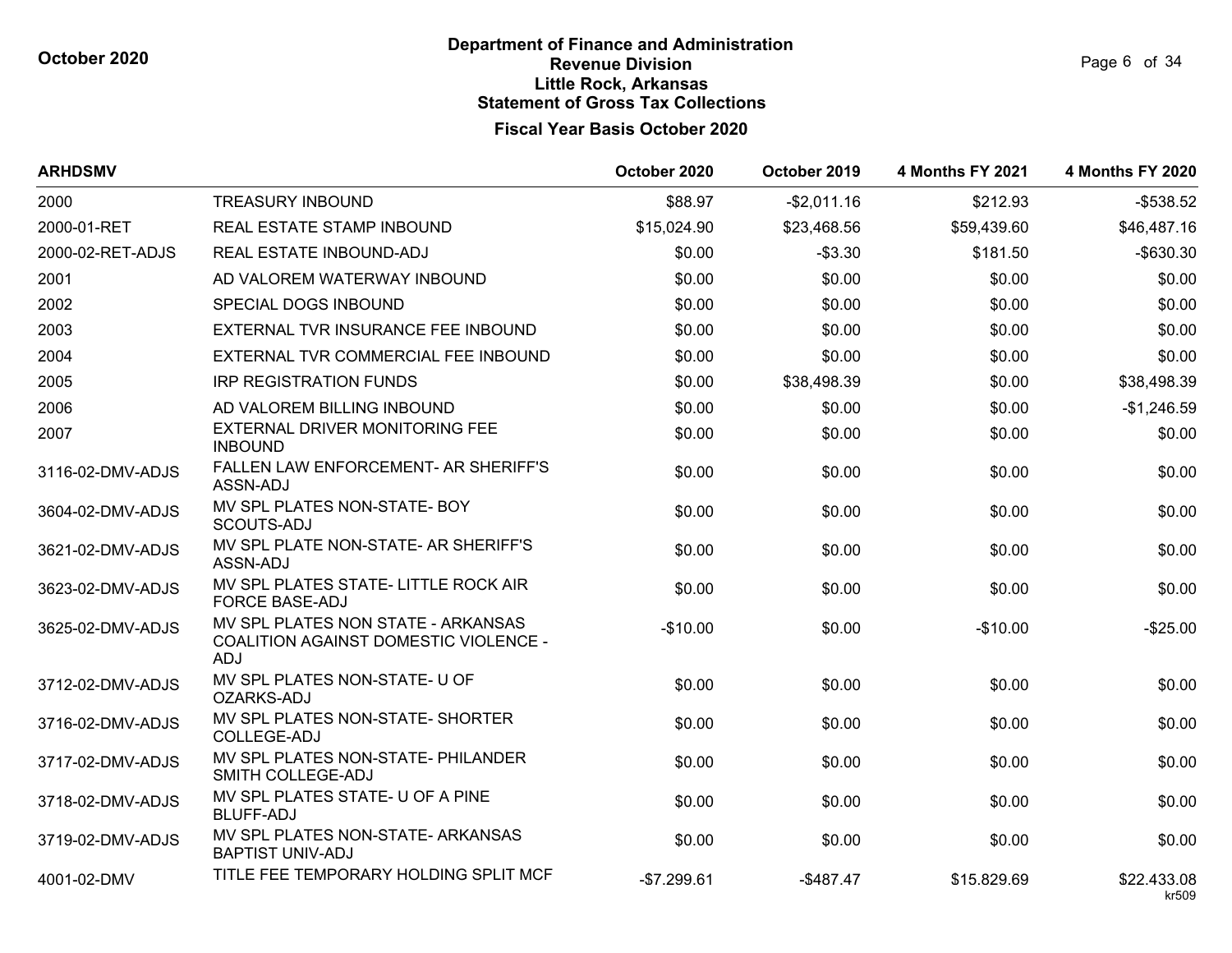**October 2020**

# **Fiscal Year Basis October 2020 Department of Finance and Administration Revenue Division Little Rock, Arkansas Statement of Gross Tax Collections**

Page 7 of 34

| <b>ARHDSMV</b>       |                                       | October 2020 | October 2019 | <b>4 Months FY 2021</b> | <b>4 Months FY 2020</b> |
|----------------------|---------------------------------------|--------------|--------------|-------------------------|-------------------------|
|                      | <b>HSC</b>                            |              |              |                         |                         |
| <b>Total ARHDSMV</b> |                                       | \$7,804.26   | \$59,465.02  | \$75,653.72             | \$104,978.22            |
| <b>BAA0100</b>       |                                       | October 2020 | October 2019 | <b>4 Months FY 2021</b> | <b>4 Months FY 2020</b> |
| 2000-01-AMU          | AMUSEMENT INBOUND                     | \$0.00       | \$0.00       | \$0.00                  | \$0.00                  |
| 3147-02-DMV          | PUBLIC HEALTH DEPT- DUI REINSTATEMENT | \$9,297.77   | \$8,823.15   | \$34,966.29             | \$29,036.32             |
| 3166-02-DMV          | PUBLIC HEALTH DEPT- DUI REINSTATEMENT | \$240.00     | \$320.00     | \$1,279.60              | \$1,462.00              |
| 3200-01-AMU          | AMUSEMENT - RURAL HEALTH              | \$5,420.00   | \$2,282.64   | \$46,140.00             | \$25,850.40             |
| Total BAA0100        |                                       | \$14,957.77  | \$11,425.79  | \$82,385.89             | \$56,348.72             |
| <b>CCA0100</b>       |                                       | October 2020 | October 2019 | <b>4 Months FY 2021</b> | <b>4 Months FY 2020</b> |
| 3202-01-CIG          | CIG/TOB - UAMS                        | \$20,021.86  | \$21,417.24  | \$87,266.53             | \$88,629.83             |
| 3202-01-OTP          | CIG/TOB - UAMS                        | \$12,956.22  | \$11,398.85  | \$51,818.48             | \$45,916.17             |
| Total CCA0100        |                                       | \$32,978.08  | \$32,816.09  | \$139,085.01            | \$134,546.00            |
| <b>CCA0200</b>       |                                       | October 2020 | October 2019 | <b>4 Months FY 2021</b> | <b>4 Months FY 2020</b> |
| 3203-01-SLS          | <b>UAMS 4% MD FUND</b>                | \$351,423.09 | \$415,595.50 | \$1,195,104.10          | \$1,601,551.70          |
| Total CCA0200        |                                       | \$351,423.09 | \$415,595.50 | \$1,195,104.10          | \$1,601,551.70          |
| <b>CTM0000</b>       |                                       | October 2020 | October 2019 | <b>4 Months FY 2021</b> | <b>4 Months FY 2020</b> |
| 3160-03-RAC          | MID-SOUTH COMM COLL- SPECIAL DOGS     | \$0.00       | \$1,609.62   | \$0.00                  | \$4,732.96              |
| Total CTM0000        |                                       | \$0.00       | \$1,609.62   | \$0.00                  | \$4,732.96              |
| <b>DGF1841</b>       |                                       | October 2020 | October 2019 | <b>4 Months FY 2021</b> | <b>4 Months FY 2020</b> |
| 3208-01-SLS          | DHS GRANTS FUND ADJUST                | \$0.00       | \$0.00       | \$0.00                  | \$0.00                  |
| Total DGF1841        |                                       | \$0.00       | \$0.00       | \$0.00                  | \$0.00                  |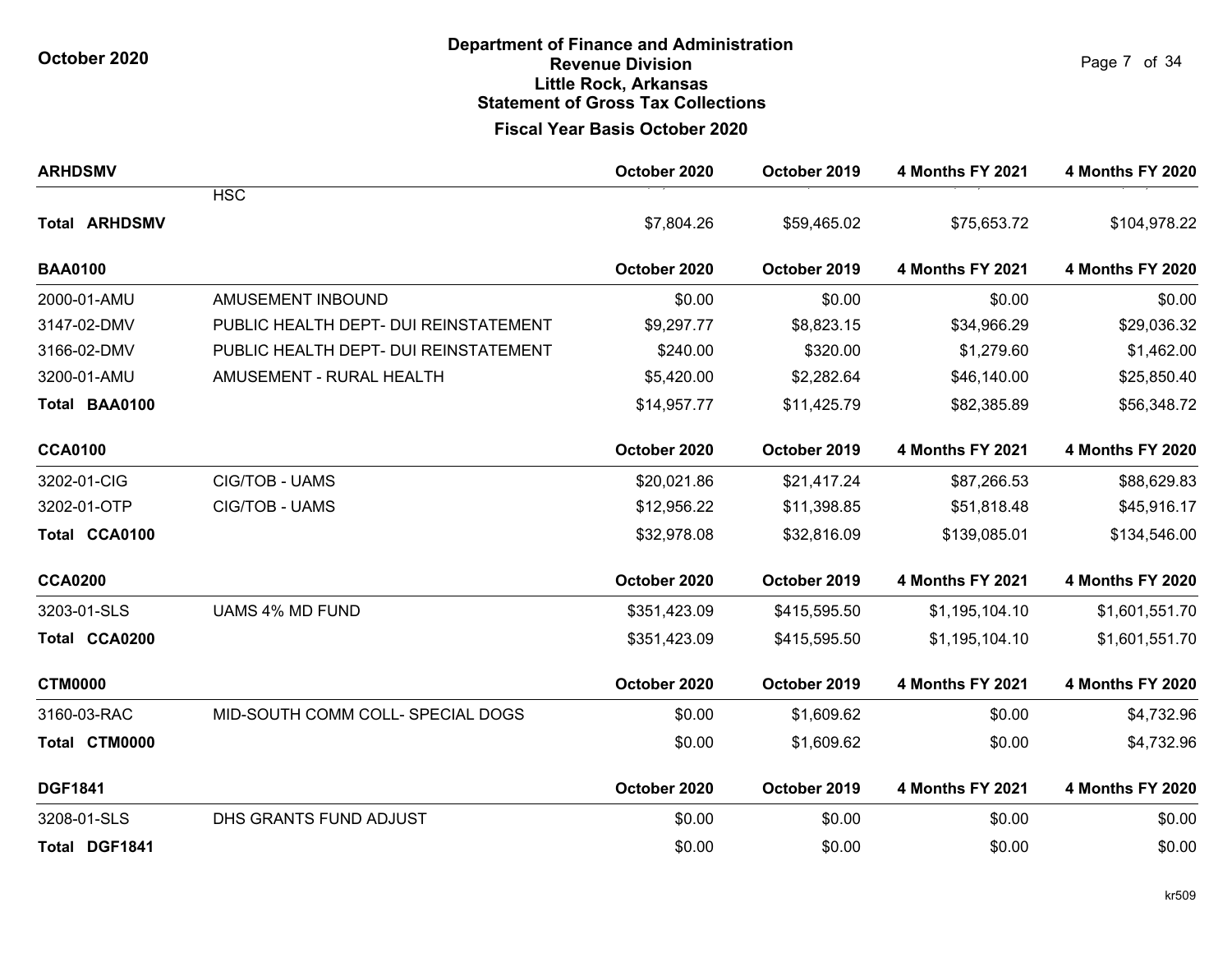**October 2020**

### **Fiscal Year Basis October 2020 Department of Finance and Administration Revenue Division Little Rock, Arkansas Statement of Gross Tax Collections**

Page 8 of 34

| <b>DHP1500</b>          |                                                         | October 2020 | October 2019 | 4 Months FY 2021        | 4 Months FY 2020        |
|-------------------------|---------------------------------------------------------|--------------|--------------|-------------------------|-------------------------|
| 3204-01-CIG             | CIG/TOB - AGING/ADULT SERVICES                          | \$148,912.80 | \$159,642.05 | \$649,046.63            | \$656,156.44            |
| 3204-01-OTP             | CIG/TOB - AGING/ADULT SERVICES                          | \$25,912.85  | \$22,797.67  | \$103,637.72            | \$91,832.48             |
| <b>DHP1500</b><br>Total |                                                         | \$174,825.65 | \$182,439.72 | \$752,684.35            | \$747,988.92            |
| <b>HSC0000</b>          |                                                         | October 2020 | October 2019 | <b>4 Months FY 2021</b> | <b>4 Months FY 2020</b> |
| 3002-02-DMV             | STATE CENTRAL SERVICES-TITLE FEE                        | \$124,643.70 | \$118,255.34 | \$486,832.77            | \$442,185.30            |
| 3080-02-DMV             | STATE CENTRAL SVCS- MV LIEN/DUPE<br><b>REGISTRATION</b> | \$47,964.54  | \$50,105.90  | \$191,923.71            | \$195,008.82            |
| 3201-01-SEV             | COAL SEVERANCE 2/3                                      | \$0.00       | \$0.00       | \$0.00                  | \$0.00                  |
| <b>HSC0000</b><br>Total |                                                         | \$172,608.24 | \$168,361.24 | \$678,756.48            | \$637,194.12            |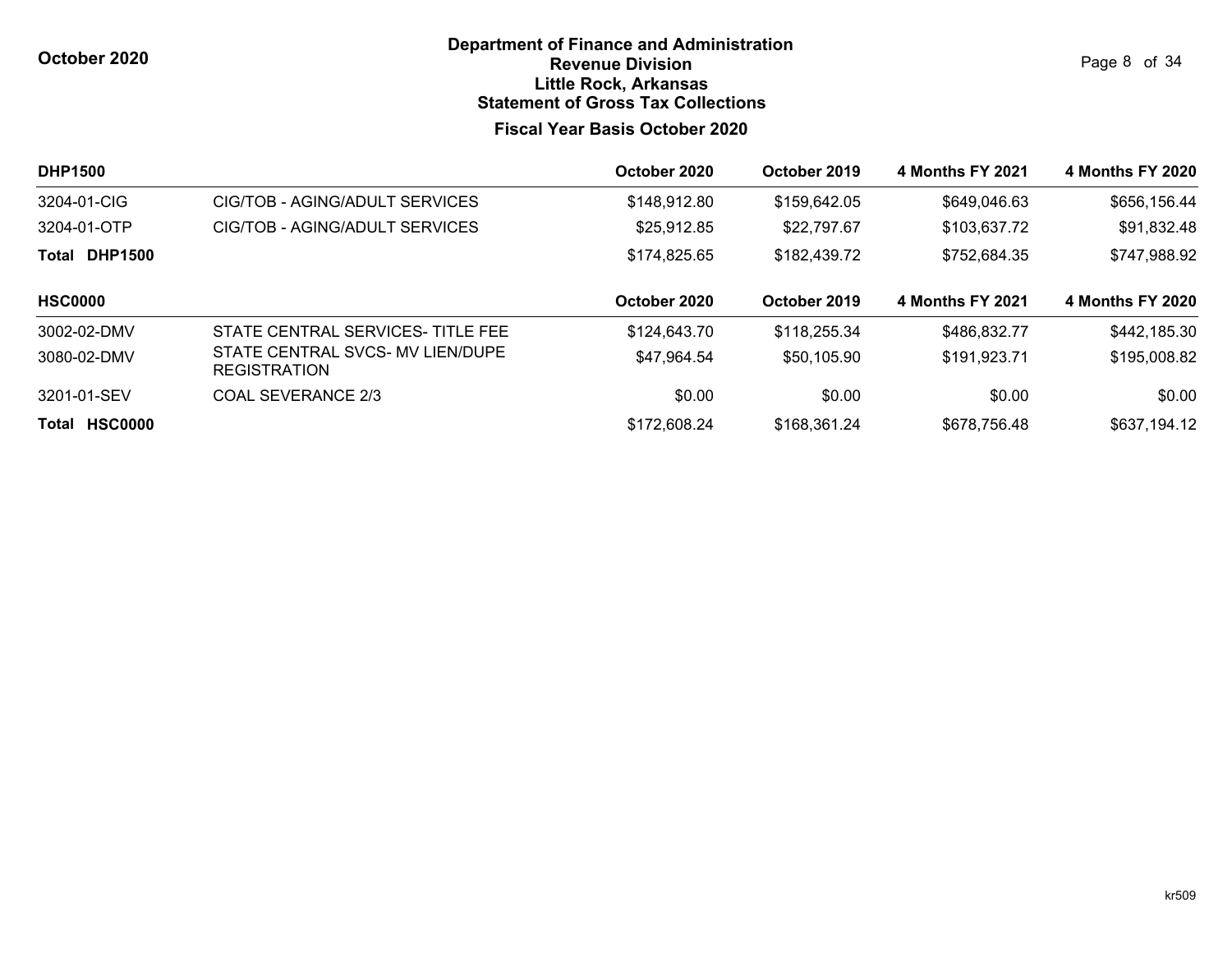| <b>HSC3001</b> |                                                              | October 2020 | October 2019   | <b>4 Months FY 2021</b> | <b>4 Months FY 2020</b> |
|----------------|--------------------------------------------------------------|--------------|----------------|-------------------------|-------------------------|
| 3005-02-DMV    | DFA REVENUE DIV OPER - DRIVER<br><b>MONITORING FEE</b>       | \$66,602.80  | \$49,415.41    | \$266,416.59            | \$193,939.24            |
| 3046-02-DMV    | DFA REVENUE DIV OPER- TEMPORARY TAG                          | \$38,153.36  | \$40,565.23    | \$165,255.79            | \$155,372.91            |
| 3084-02-DMV    | DFA REVENUE DIV OPER- BENEFICIARY FEE                        | \$630.00     | \$793.35       | \$3,109.81              | \$3,283.43              |
| 3085-02-DMV    | DFA REVENUE DIV OPER- POSTAGE                                | \$87,551.80  | \$89,831.27    | \$389,670.76            | \$369,906.73            |
| 3086-02-DMV    | DFA REVENUE DIV OPER- SEARCH & COPY<br><b>FEES</b>           | \$27,400.30  | \$28,089.89    | \$110,595.66            | \$121,189.28            |
| 3087-02-DMV    | DFA REVENUE DIV OPER- EMPLOYEE ID                            | \$10.00      | \$65.00        | \$105.00                | \$200.00                |
| 3113-02-DMV    | DFA REVENUE DIV OPER- DUPLICATE<br><b>DRIVERS LICENSE</b>    | \$76,016.41  | \$71,161.13    | \$269,366.29            | \$241,905.46            |
| 3144-02-DMV    | DFA REVENUE DIV OPER - STATUS TVR                            | \$2.00       | \$6.00         | \$1,033.00              | \$12.00                 |
| 3148-02-DMV    | DFA REVENUE DIV OPER- VISION/PHOTO/ID<br><b>FEE</b>          | \$119,952.10 | \$234,842.12   | \$487,991.60            | \$950,598.87            |
| 3154-02-DMV    | DFA REVENUE DIV OPER- DUI<br><b>REINSTATEMENT</b>            | \$43,832.31  | \$41,594.85    | \$164,841.34            | \$136,885.51            |
| 3162-02-DMV    | DFA REVENUE DIV OPER- VALIDATION DECAL<br><b>FEE</b>         | \$214,135.93 | \$221,754.50   | \$970,444.85            | \$926,443.47            |
| 3163-02-DMV    | DFA REVENUE DIV OPER- INSURANCE<br><b>REINSTATEMENT</b>      | \$96.09      | \$441.00       | \$316.09                | \$1,961.00              |
| 3172-02-DMV    | DFA REVENUE DIV OPER- SPECIAL<br><b>REG/FLEET/DESIGN FEE</b> | \$243,743.80 | \$248,695.22   | \$1,142,379.81          | \$1,047,483.93          |
| 3204-01-SLS    | SALES TAX PERMIT 620/93                                      | \$37,331.00  | \$35,900.00    | \$139,773.69            | \$131,545.26            |
| 3260-02-DMV    | <b>COMMUNICATION IMPEDIMENT DECAL</b>                        | \$1.00       | \$1.00         | \$16.00                 | \$5.00                  |
| 3901-03-ADV    | DFA REVENUE DIV OPER- AD VALOREM                             | \$0.00       | \$0.00         | \$100,000.00            | \$100,000.00            |
| 3990-02-DMV    | GENERAL REVENUE- NSF FEES WITH<br><b>UNAPPLIED DEBT</b>      | \$0.00       | \$0.00         | \$20.70                 | \$0.00                  |
| 3995-02-DMV    | <b>INTERNAL AUDIT REFUNDS</b>                                | \$23,968.87  | \$13,090.74    | \$95,694.19             | \$49,816.22             |
| 4500           | OFFICE OVER/UNDER                                            | $-$8,689.59$ | \$221.47       | $-$7,825.60$            | \$2,777.02              |
| Total HSC3001  |                                                              | \$970,738.18 | \$1,076,468.18 | \$4,299,205.57          | \$4,433,325.33          |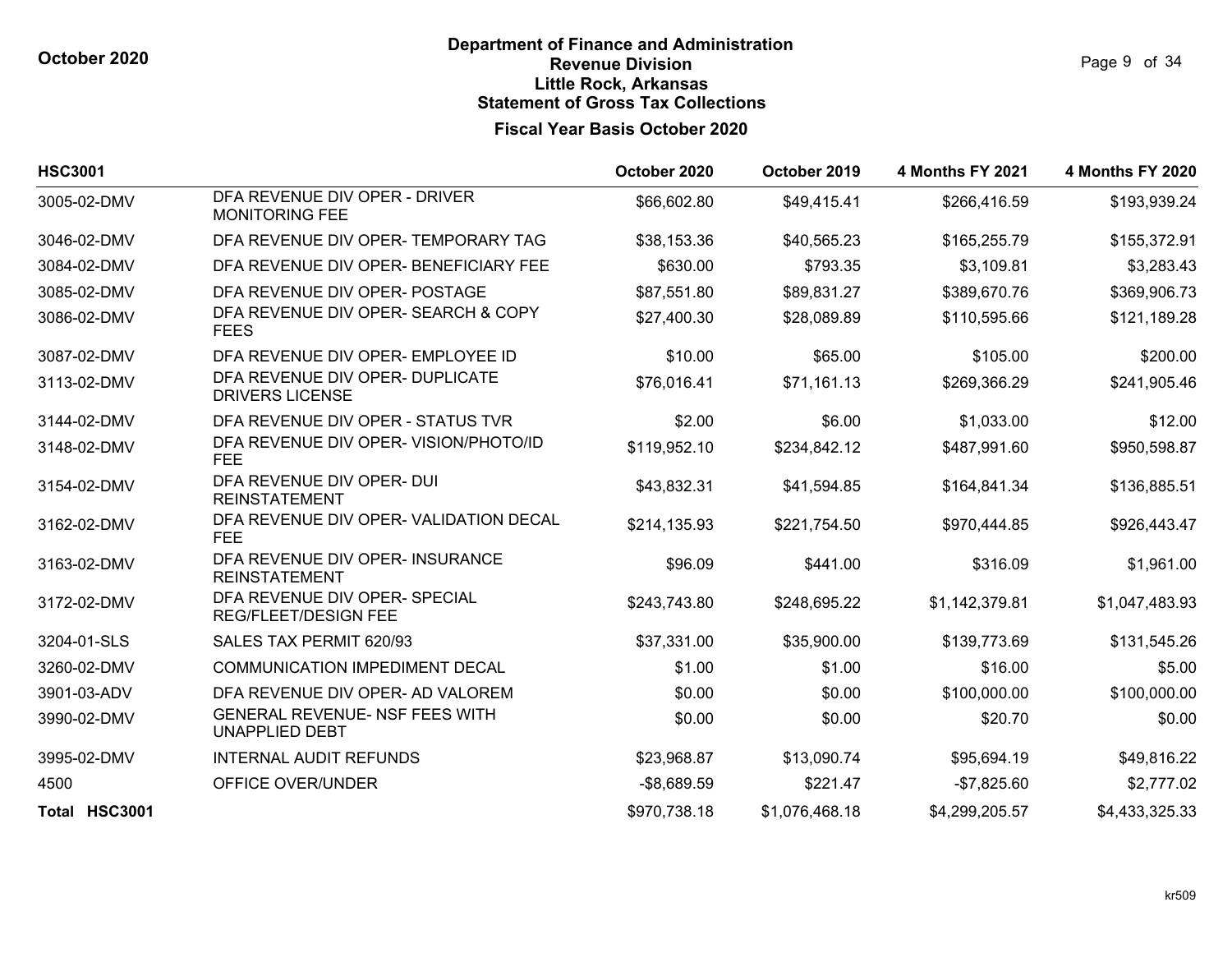Page 10 of 34

| <b>HUA0112</b> |                                                                    | October 2020 | October 2019 | <b>4 Months FY 2021</b> | <b>4 Months FY 2020</b> |
|----------------|--------------------------------------------------------------------|--------------|--------------|-------------------------|-------------------------|
| 3203-01-CIG    | <b>CIG/TOB - AR PROSTATE</b>                                       | \$6,256.82   | \$6,691.50   | \$27,270.71             | \$27,708.35             |
| 3203-01-OTP    | <b>CIG/TOB - AR PROSTATE</b>                                       | \$4,318.80   | \$3,799.59   | \$17,272.90             | \$15,305.36             |
| Total HUA0112  |                                                                    | \$10,575.62  | \$10,491.09  | \$44,543.61             | \$43,013.71             |
| <b>HUA0600</b> |                                                                    | October 2020 | October 2019 | <b>4 Months FY 2021</b> | <b>4 Months FY 2020</b> |
| 3970-03-ADV    | ARKANSAS WATERWAYS COMMISSION MISC<br><b>AGENCIES - AD VALOREM</b> | \$50,000.00  | \$50,000.00  | \$50,000.00             | \$50,000.00             |
| Total HUA0600  |                                                                    | \$50,000.00  | \$50,000.00  | \$50,000.00             | \$50,000.00             |
| <b>JAA0000</b> |                                                                    | October 2020 | October 2019 | <b>4 Months FY 2021</b> | <b>4 Months FY 2020</b> |
| 3201-01-AMU    | AMUSEMENT - PUBLIC SCHOOL                                          | \$0.00       | \$0.00       | \$30,000.00             | \$30,000.00             |
| Total JAA0000  |                                                                    | \$0.00       | \$0.00       | \$30,000.00             | \$30,000.00             |
| <b>JAA1006</b> |                                                                    | October 2020 | October 2019 | <b>4 Months FY 2021</b> | <b>4 Months FY 2020</b> |
| 3206-01-SLS    | PUBLIC SCHOOL ADJUST                                               | \$109,375.57 | \$33,045.59  | \$416,239.90            | \$508,608.68            |
| Total JAA1006  |                                                                    | \$109,375.57 | \$33,045.59  | \$416,239.90            | \$508,608.68            |
| <b>MBC0000</b> |                                                                    | October 2020 | October 2019 | <b>4 Months FY 2021</b> | <b>4 Months FY 2020</b> |
| 3201-01-CIG    | CIG/TOB - BREAST CANCER CTRL                                       | \$161,426.55 | \$172,665.81 | \$703,587.62            | \$714,664.12            |
| 3201-01-OTP    | CIG/TOB - BREAST CANCER CTRL                                       | \$105,962.22 | \$93,224.41  | \$423,796.11            | \$375,521.81            |
| Total MBC0000  |                                                                    | \$267,388.77 | \$265,890.22 | \$1,127,383.73          | \$1,090,185.93          |
| <b>MBR0100</b> |                                                                    | October 2020 | October 2019 | <b>4 Months FY 2021</b> | <b>4 Months FY 2020</b> |
| 3200-01-CIG    | CIG/TOB - BREAST CANCER RESRCH                                     | \$45,049.15  | \$48,183.96  | \$196,349.54            | \$199,456.70            |
| 3200-01-OTP    | CIG/TOB - BREAST CANCER RESRCH                                     | \$29,744.95  | \$26,169.19  | \$118,964.74            | \$105,413.28            |
| Total MBR0100  |                                                                    | \$74,794.10  | \$74,353.15  | \$315,314.28            | \$304,869.98            |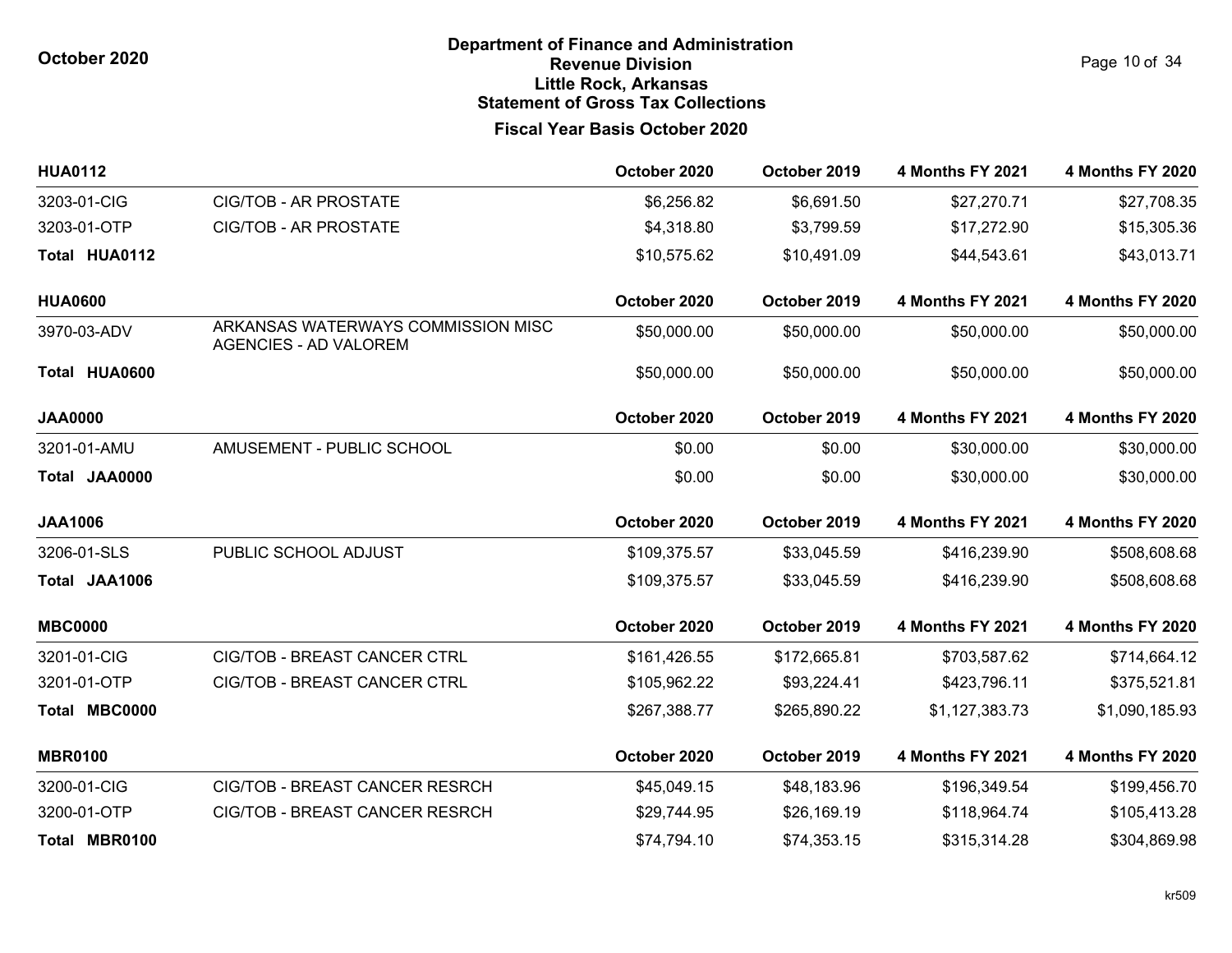Page 11 of 34

| <b>MBR0200</b> |                                                            | October 2020 | October 2019 | <b>4 Months FY 2021</b> | <b>4 Months FY 2020</b> |
|----------------|------------------------------------------------------------|--------------|--------------|-------------------------|-------------------------|
| 3115-02-DMV    | UAMS S KOMEN PLATE- BREAST CANCER                          | \$13,603.69  | \$15,546.71  | \$61,749.42             | \$60,862.94             |
| Total MBR0200  |                                                            | \$13,603.69  | \$15,546.71  | \$61,749.42             | \$60,862.94             |
| <b>MCF0000</b> |                                                            | October 2020 | October 2019 | <b>4 Months FY 2021</b> | <b>4 Months FY 2020</b> |
| 3001-02-DMV    | CONSTITUTIONAL OFFICE- TITLE FEE                           | \$62,321.90  | \$59,127.65  | \$243,416.42            | \$221,092.63            |
| 3081-02-DMV    | CONSTITUTIONAL OFFICE- MV LIEN/DUPE<br><b>REGISTRATION</b> | \$23,874.15  | \$25,007.81  | \$95,559.37             | \$97,336.33             |
| 3083-02-DMV    | CONSTITUTIONAL OFFICE- TITLE FEE                           | \$0.00       | \$0.00       | \$0.00                  | \$0.00                  |
| 3088-02-DMV    | CONSTITUTIONAL OFFICE- DUPLICATE<br><b>DRIVERS LICENSE</b> | \$38,120.96  | \$35,683.81  | \$135,076.12            | \$121,310.84            |
| 3202-01-SEV    | <b>COAL SEVERANCE 1/3</b>                                  | \$0.00       | \$0.00       | \$0.00                  | \$0.00                  |
| Total MCF0000  |                                                            | \$124,317.01 | \$119,819.27 | \$474,051.91            | \$439,739.80            |
| <b>MLC0200</b> |                                                            | October 2020 | October 2019 | <b>4 Months FY 2021</b> | <b>4 Months FY 2020</b> |
| 3200-01-BRN    | SEV TAX 1/4 - COUNTY AID FUND                              | \$9,451.64   | \$10,483.27  | \$39,646.73             | \$42,096.54             |
| 3200-01-OIL    | SEV TAX 1/4 - COUNTY AID FUND                              | \$54,349.79  | \$228,342.47 | \$472,422.05            | \$1,009,837.03          |
| 3200-01-SEV    | SEV TAX 1/4 - COUNTY AID FUND                              | \$42,062.79  | \$42,955.92  | \$161,830.33            | \$151,936.49            |
| 3201-01-RET    | REAL ESTATE STAMP - COUNTY AID FUND                        | \$188,317.40 | \$155,770.43 | \$572,734.54            | \$444,645.97            |
| 3203-01-SEV    | STONE SEV - COUNTY AID FUND                                | \$93,616.16  | \$95,301.97  | \$360,462.29            | \$336,129.95            |
| Total MLC0200  |                                                            | \$387,797.78 | \$532,854.06 | \$1,607,095.94          | \$1,984,645.98          |
| <b>MPT0200</b> |                                                            | October 2020 | October 2019 | <b>4 Months FY 2021</b> | <b>4 Months FY 2020</b> |
| 3401-01-RET    | PARKS/TOURISM RECREATION                                   | \$376,635.53 | \$311,540.97 | \$1,470,493.86          | \$1,214,369.62          |
| Total MPT0200  |                                                            | \$376,635.53 | \$311,540.97 | \$1,470,493.86          | \$1,214,369.62          |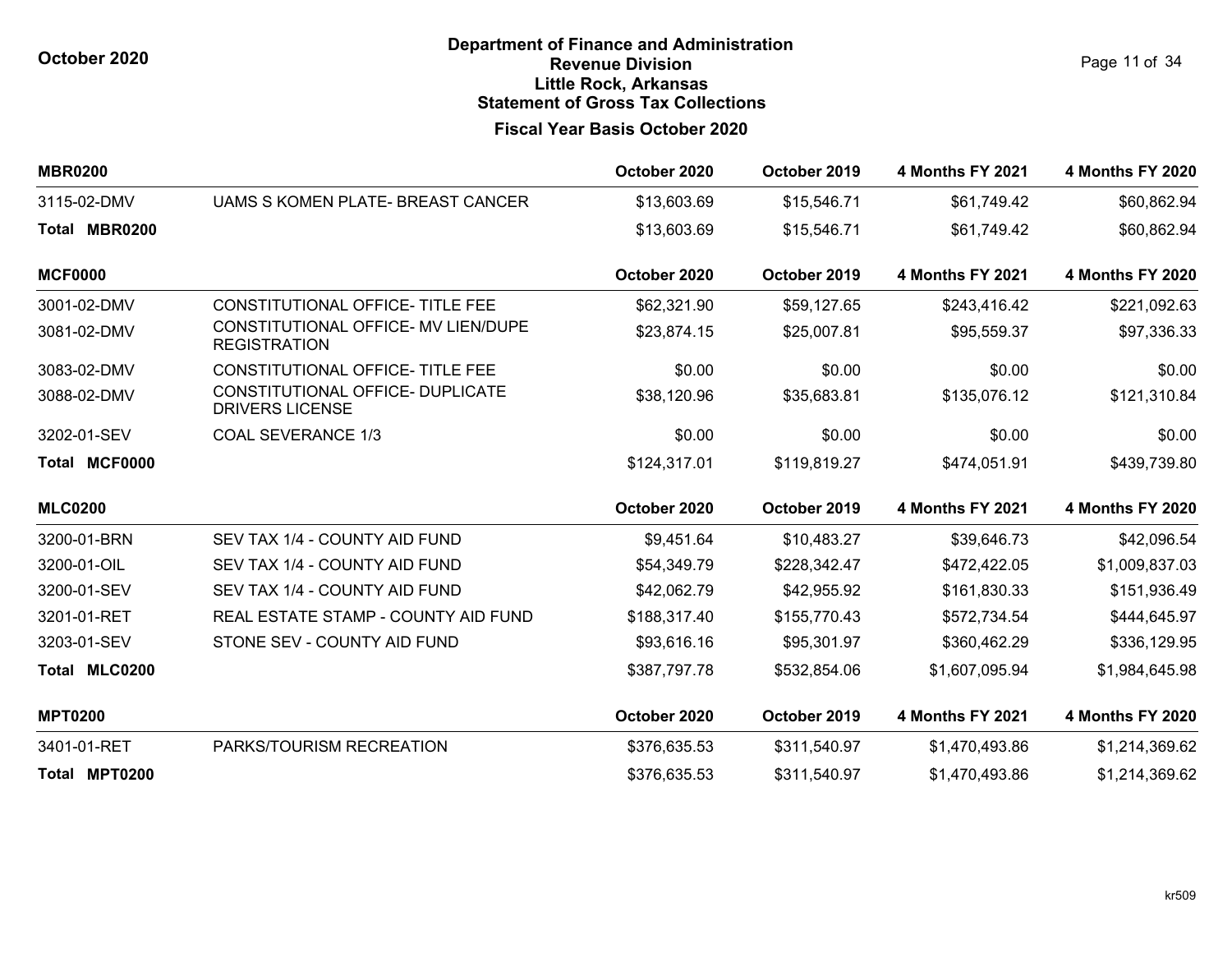Page 12 of 34

| <b>MPW0000</b> |                                       | October 2020   | October 2019   | <b>4 Months FY 2021</b> | <b>4 Months FY 2020</b> |
|----------------|---------------------------------------|----------------|----------------|-------------------------|-------------------------|
| 3325-03-ADV    | AR PORT INTERMODAL WATERWAY           | \$561,676.80   | \$424,712.73   | \$624,287.92            | \$424,712.73            |
| Total MPW0000  |                                       | \$561,676.80   | \$424,712.73   | \$624,287.92            | \$424,712.73            |
| <b>MRN0000</b> |                                       | October 2020   | October 2019   | 4 Months FY 2021        | <b>4 Months FY 2020</b> |
| 3971-03-ADV    | DFA OVERAGE AR RIVER NAV - AD VALOREM | \$1,310,579.20 | \$990,996.37   | \$1,456,671.81          | \$990,996.37            |
| Total MRN0000  |                                       | \$1,310,579.20 | \$990,996.37   | \$1,456,671.81          | \$990,996.37            |
| <b>MTA0300</b> |                                       | October 2020   | October 2019   | <b>4 Months FY 2021</b> | <b>4 Months FY 2020</b> |
| 5000-01-EST    | <b>ESTATE TAX</b>                     | \$0.00         | \$0.00         | \$0.00                  | \$0.00                  |
| Total MTA0300  |                                       | \$0.00         | \$0.00         | \$0.00                  | \$0.00                  |
| <b>MTA0301</b> |                                       | October 2020   | October 2019   | 4 Months FY 2021        | <b>4 Months FY 2020</b> |
| 5000-01-SLS    | <b>SALES &amp; USE REFUNDS</b>        | \$9,639,073.18 | \$6,839,461.20 | \$38,186,688.07         | \$30,656,906.08         |
| 5001-01-SLS    | <b>SALES &amp; USE REFUNDS</b>        | \$0.00         | \$0.00         | \$0.00                  | \$0.00                  |
| Total MTA0301  |                                       | \$9,639,073.18 | \$6,839,461.20 | \$38,186,688.07         | \$30,656,906.08         |
| <b>MTA0302</b> |                                       | October 2020   | October 2019   | <b>4 Months FY 2021</b> | 4 Months FY 2020        |
| 5000-01-DYD    | <b>MOTOR FUEL REFUNDS</b>             | \$0.00         | \$0.00         | \$0.00                  | \$0.00                  |
| 5000-01-MFT    | <b>MOTOR FUEL REFUNDS</b>             | \$14,775.09    | \$21,186.76    | \$79,294.00             | \$146,542.01            |
| Total MTA0302  |                                       | \$14,775.09    | \$21,186.76    | \$79,294.00             | \$146,542.01            |
| <b>MTA0303</b> |                                       | October 2020   | October 2019   | 4 Months FY 2021        | <b>4 Months FY 2020</b> |
| 5000-01-NGS    | NATURAL GAS SEVERANCE REFUNDS         | \$0.00         | \$0.00         | \$2,468.89              | \$0.00                  |
| Total MTA0303  |                                       | \$0.00         | \$0.00         | \$2,468.89              | \$0.00                  |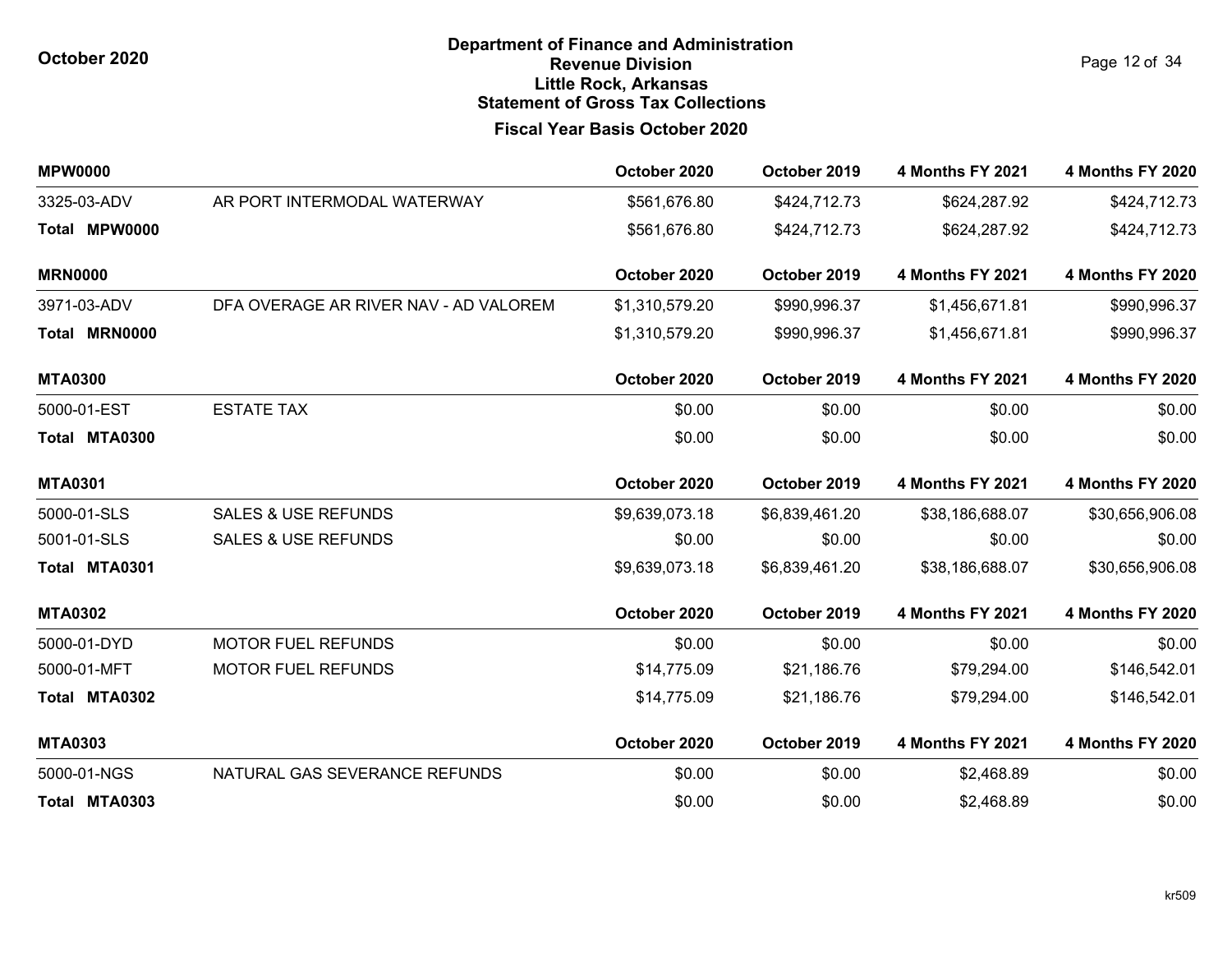| <b>MTA0304</b> |                                | October 2020 | October 2019 | <b>4 Months FY 2021</b> | <b>4 Months FY 2020</b> |
|----------------|--------------------------------|--------------|--------------|-------------------------|-------------------------|
| 5000-01-BER    | <b>BEER REFUNDS</b>            | \$0.00       | \$2,084.07   | \$2,891.55              | \$2,696.07              |
| 5000-01-LIQ    | <b>LIQUOR REFUNDS</b>          | \$0.00       | \$0.00       | \$0.00                  | \$0.00                  |
| 5000-01-WIN    | <b>WINE REFUNDS</b>            | \$0.00       | \$109.00     | \$75.96                 | \$109.00                |
| Total MTA0304  |                                | \$0.00       | \$2,193.07   | \$2,967.51              | \$2,805.07              |
| <b>MTA0305</b> |                                | October 2020 | October 2019 | <b>4 Months FY 2021</b> | <b>4 Months FY 2020</b> |
| 5000-01-SDK    | SOFT DRINK REFUNDS             | \$0.00       | \$0.00       | \$0.00                  | \$17,660.04             |
| Total MTA0305  |                                | \$0.00       | \$0.00       | \$0.00                  | \$17,660.04             |
| <b>MTA0306</b> |                                | October 2020 | October 2019 | <b>4 Months FY 2021</b> | <b>4 Months FY 2020</b> |
| 5000-01-CIG    | <b>CIGARETTE REFUNDS</b>       | \$89.24      | \$110,528.78 | \$13,528.29             | \$137,280.64            |
| 5000-01-CIP    | <b>CIGARETTE PAPER REFUNDS</b> | \$0.00       | \$0.00       | \$93.00                 | \$0.00                  |
| 5000-01-OTP    | <b>TOBACCO REFUNDS</b>         | \$604.00     | \$0.00       | \$12,034.79             | \$0.00                  |
| Total MTA0306  |                                | \$693.24     | \$110,528.78 | \$25,656.08             | \$137,280.64            |
| <b>MTA0307</b> |                                | October 2020 | October 2019 | <b>4 Months FY 2021</b> | <b>4 Months FY 2020</b> |
| 5000-01-BRN    | <b>SEVERANCE REFUNDS</b>       | \$0.00       | \$0.00       | \$0.00                  | \$0.00                  |
| 5000-01-OIL    | <b>SEVERANCE REFUNDS</b>       | \$1,273.89   | \$7,247.80   | \$1,273.89              | \$7,534.80              |
| 5000-01-SEV    | <b>SEVERANCE REFUNDS</b>       | \$7,444.51   | \$0.00       | \$7,444.51              | \$29.05                 |
| 5000-01-TIM    | <b>SEVERANCE REFUNDS</b>       | \$9,340.81   | \$0.00       | \$9,340.81              | \$81.00                 |
| Total MTA0307  |                                | \$18,059.21  | \$7,247.80   | \$18,059.21             | \$7,644.85              |
| <b>MTA0308</b> |                                | October 2020 | October 2019 | <b>4 Months FY 2021</b> | <b>4 Months FY 2020</b> |
| 5000-01-AMU    | <b>AMUSEMENT REFUNDS</b>       | \$0.00       | \$1,112.36   | \$50.00                 | \$1,427.36              |
| Total MTA0308  |                                | \$0.00       | \$1,112.36   | \$50.00                 | \$1,427.36              |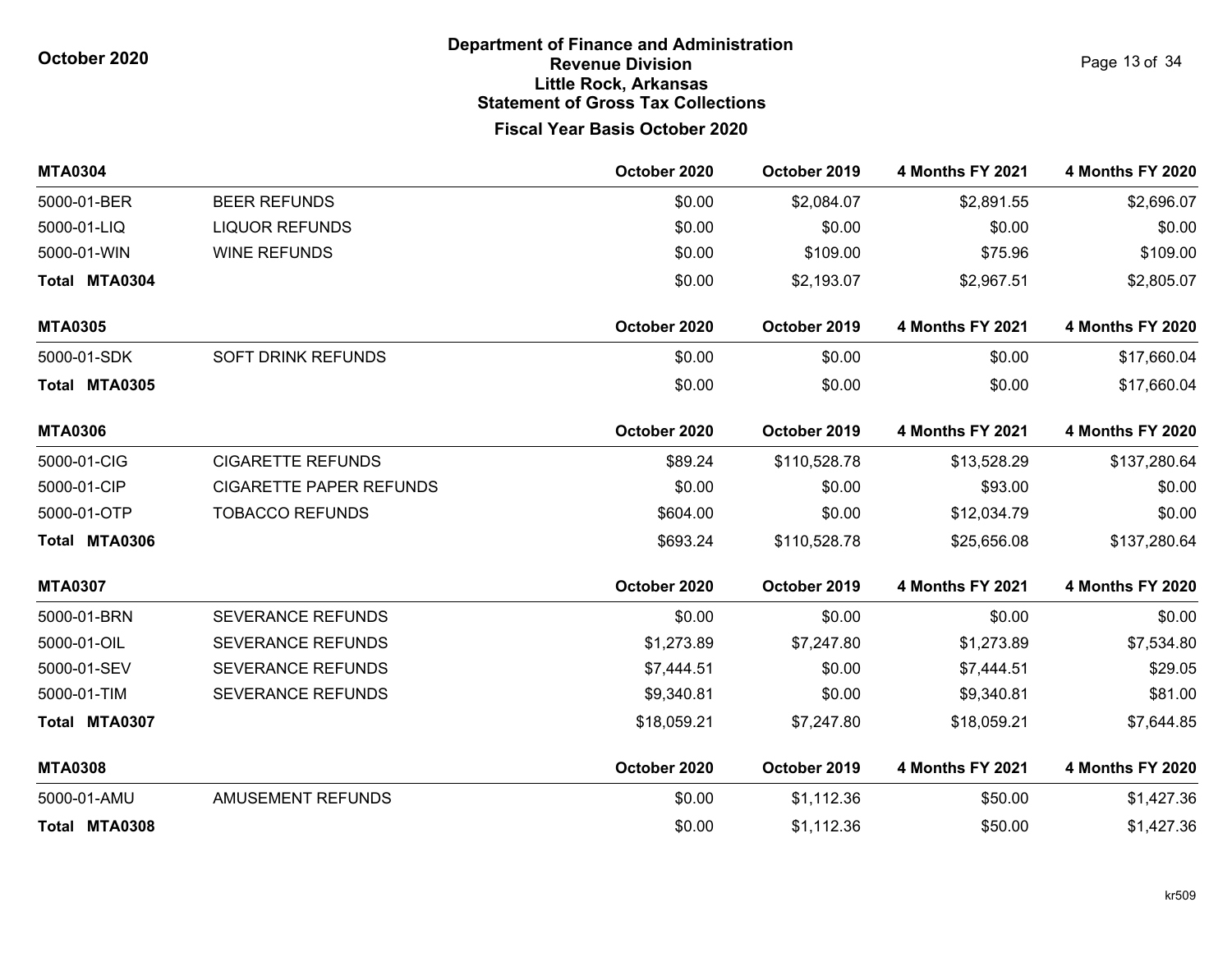**MTA0309 October 2020 October 2019 4 Months FY 2021 4 Months FY 2020** 5000-01-VEN VENDING REFUNDS \$0.00 \$0.00 \$7,747.50 \$3,239.50 **Total MTA0309** \$0.00 \$0.00 \$7,747.50 \$3,239.50 **MTA0310 October 2020 October 2019 4 Months FY 2021 4 Months FY 2020** 5000-01-PBE BEEF REFUNDS \$0.00 \$0.00 \$0.00 \$0.00 **Total MTA0310** \$0.00 \$0.00 \$0.00 \$0.00 **MTA0311 October 2020 October 2019 4 Months FY 2021 4 Months FY 2020** 5000-01-PBP BRUCELLOSIS/PSEUDORABIES REFUNDS \$0.00 \$0.00 \$0.00 \$0.00 **Total MTA0311** \$0.00 \$0.00 \$0.00 \$0.00 **MTA0312 October 2020 October 2019 4 Months FY 2021 4 Months FY 2020** 5000-01-PCF CATFISH REFUNDS \$0.00 \$0.00 \$0.00 \$0.00 **Total MTA0312** \$0.00 \$0.00 \$0.00 \$0.00 **MTA0313 October 2020 October 2019 4 Months FY 2021 4 Months FY 2020** 5000-01-PCS CORN/SORGHUM REFUNDS \$0.00 \$0.00 \$633.94 \$0.00 **Total MTA0313** \$0.00 \$0.00 \$633.94 \$0.00 **MTA0314 October 2020 October 2019 4 Months FY 2021 4 Months FY 2020** 5000-01-PRI RICE REFUNDS \$0.00 \$0.00 \$4,373.98 \$5,619.97 **Total MTA0314** \$0.00 \$0.00 \$4,373.98 \$5,619.97 **MTA0315 October 2020 October 2019 4 Months FY 2021 4 Months FY 2020** 5000-01-PSB SOYBEAN REFUNDS \$95.83 \$0.00 \$95.83 \$10,532.30 **Total MTA0315** \$95.83 \$0.00 \$95.83 \$10,532.30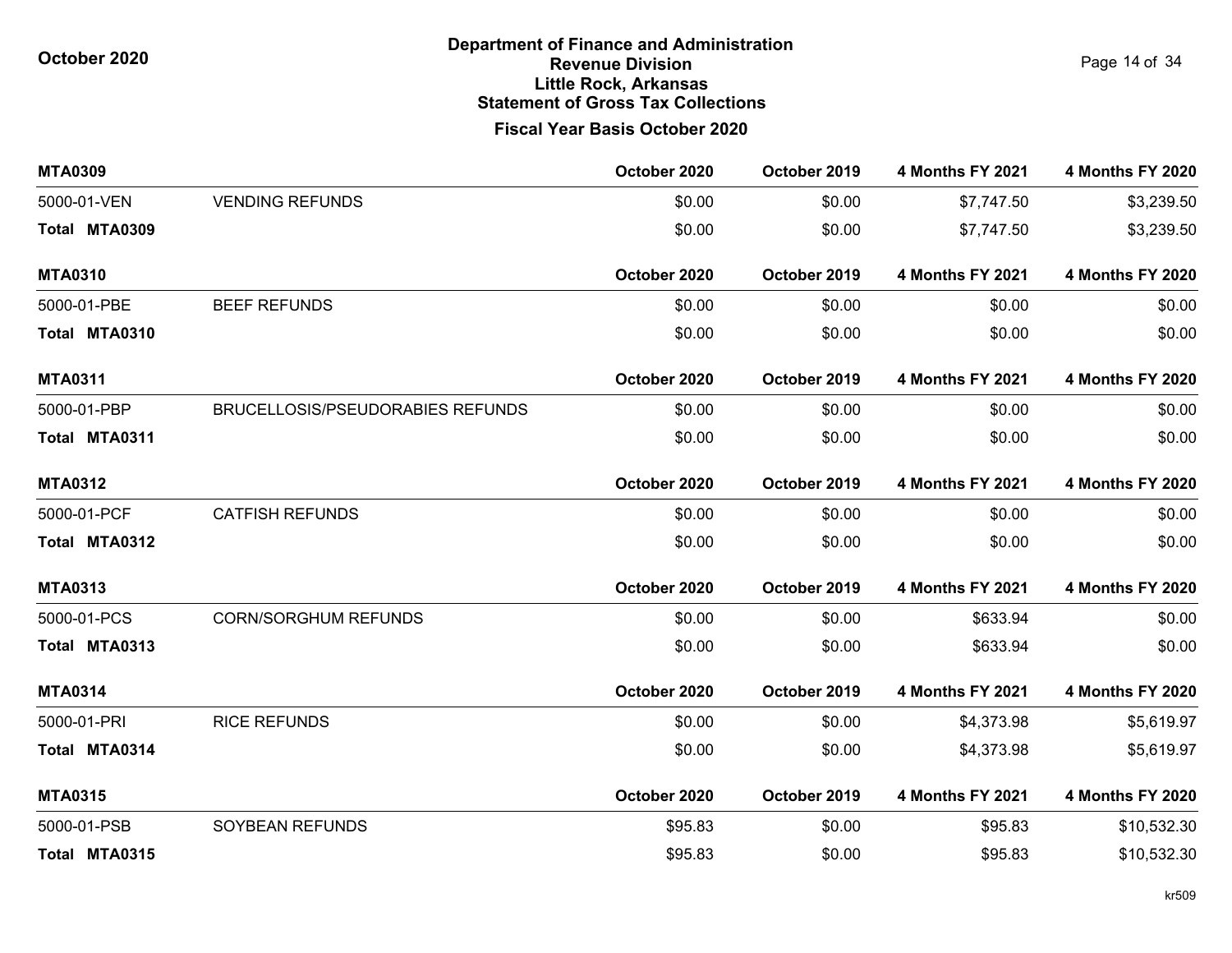**MTA0316 October 2020 October 2019 4 Months FY 2021 4 Months FY 2020** 5000-01-PWT WHEAT REFUNDS \$0.00 \$0.00 \$0.00 \$0.00 **Total MTA0316** \$0.00 \$0.00 \$0.00 \$0.00 **MTA0317 October 2020 October 2019 4 Months FY 2021 4 Months FY 2020** 5000-01-CST CONSTRUCTION REFUNDS \$0.00 \$0.00 \$3,098.96 \$0.00 **Total MTA0317** \$0.00 \$0.00 \$3,098.96 \$0.00 **MTA0318 October 2020 October 2019 4 Months FY 2021 4 Months FY 2020** 5000-01-TEL TELECOMMUNICATION REFUNDS \$0.00 \$0.00 \$0.00 \$1,982.81 **Total MTA0318** \$0.00 \$0.00 \$0.00 \$1,982.81 **MTA0319 October 2020 October 2019 4 Months FY 2021 4 Months FY 2020** 5000-01-WST WASTE TIRE REFUNDS \$872.22 \$1,097.48 \$3,650.02 \$4,538.61 **Total MTA0319** \$872.22 \$1,097.48 \$3,650.02 \$4,538.61 **MTA0320 October 2020 October 2019 4 Months FY 2021 4 Months FY 2020** 5000-01-EGS EGS REFUNDS \$0.00 \$0.00 \$0.00 \$0.00 **Total MTA0320** \$0.00 \$0.00 \$0.00 \$0.00 **MTA0321 October 2020 October 2019 4 Months FY 2021 4 Months FY 2020** 5000-01-BIN BINGO REFUNDS \$0.00 \$0.00 \$0.00 \$0.00 5000-01-BRR BINGO/RAFFLE REFUNDS \$10.00 \$0.00 \$10.00 \$0.00 **Total MTA0321** \$10.00 \$0.00 \$10.00 \$0.00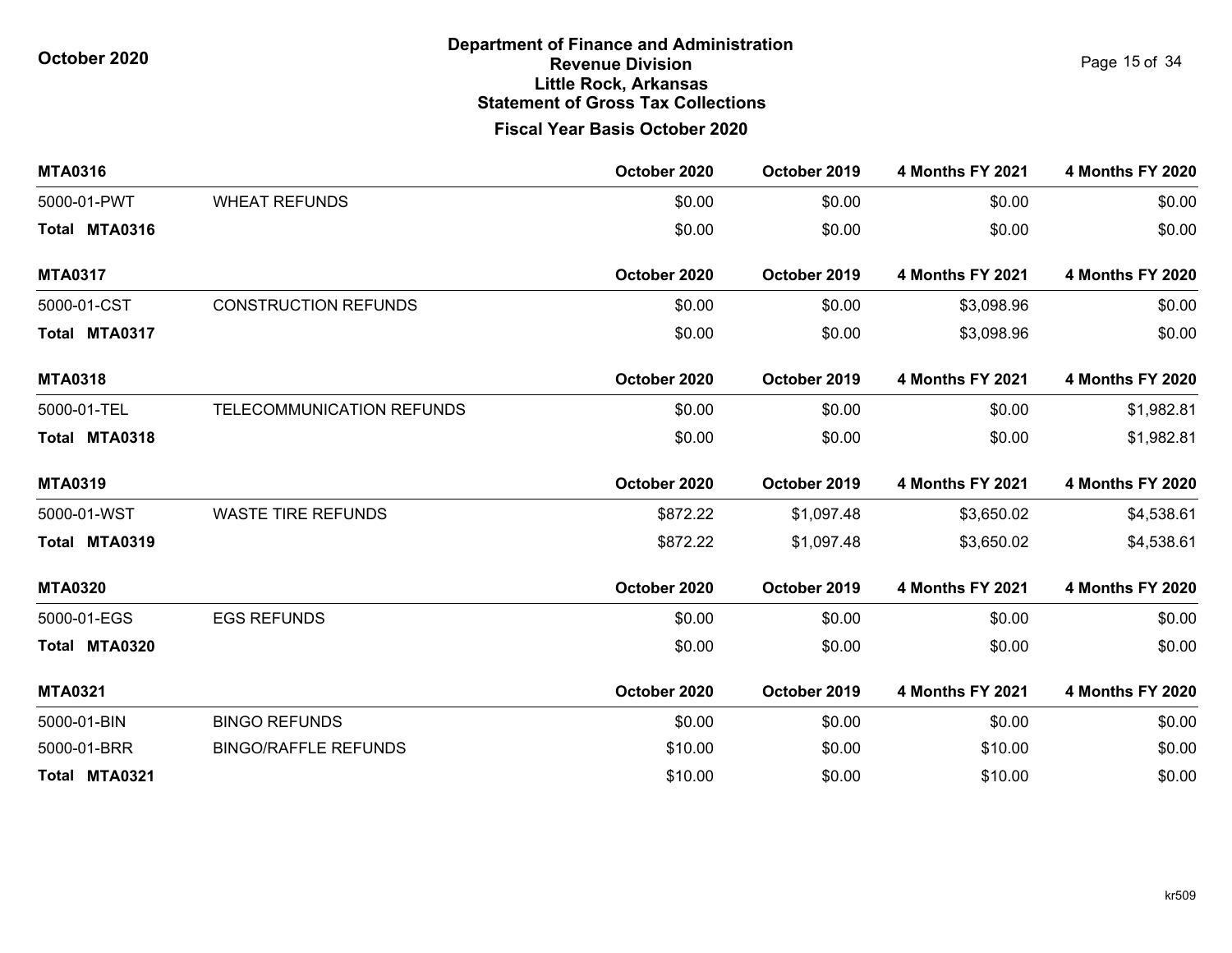Page 16 of 34

| <b>MTA0322</b>       |                                  | October 2020 | October 2019 | <b>4 Months FY 2021</b> | <b>4 Months FY 2020</b> |
|----------------------|----------------------------------|--------------|--------------|-------------------------|-------------------------|
| 5000-01-RET          | REAL ESTATE STAMP REFUNDS        | \$33,405.90  | \$9,834.00   | \$89,142.90             | \$65,538.00             |
| Total MTA0322        |                                  | \$33,405.90  | \$9,834.00   | \$89,142.90             | \$65,538.00             |
| <b>MTA0323</b>       |                                  | October 2020 | October 2019 | <b>4 Months FY 2021</b> | <b>4 Months FY 2020</b> |
| 5000-01-FSG          | <b>FSG REFUNDS</b>               | \$0.00       | \$0.00       | \$0.00                  | \$0.00                  |
| Total MTA0323        |                                  | \$0.00       | \$0.00       | \$0.00                  | \$0.00                  |
| <b>MTA0324</b>       |                                  | October 2020 | October 2019 | <b>4 Months FY 2021</b> | 4 Months FY 2020        |
| 5000-01-CGS          | <b>CASINO GAMING REFUND</b>      | \$0.00       | \$0.00       | \$0.00                  | \$0.00                  |
| Total MTA0324        |                                  | \$0.00       | \$0.00       | \$0.00                  | \$0.00                  |
| <b>MTA0325</b>       |                                  | October 2020 | October 2019 | <b>4 Months FY 2021</b> | <b>4 Months FY 2020</b> |
| 5000-01-CWW          | <b>CAR WASH REFUNDS</b>          | \$1,671.00   | \$0.00       | \$1,671.00              | \$0.00                  |
| Total MTA0325        |                                  | \$1,671.00   | \$0.00       | \$1,671.00              | \$0.00                  |
| MTA03DS              |                                  | October 2020 | October 2019 | <b>4 Months FY 2021</b> | <b>4 Months FY 2020</b> |
| 5001-02              | DRIVER SERVICES REFUNDS          | \$10,072.80  | \$7,387.37   | \$43,967.01             | \$22,434.87             |
| 5051-02              | DRIVER SERVICES UNAPPLIED CREDIT | \$1,694.43   | $-$1,093.18$ | \$1,370.88              | $-$22.86$               |
| <b>Total MTA03DS</b> |                                  | \$11,767.23  | \$6,294.19   | \$45,337.89             | \$22,412.01             |
| MTA03MV              |                                  | October 2020 | October 2019 | <b>4 Months FY 2021</b> | <b>4 Months FY 2020</b> |
| 5002-02              | <b>MOTOR VEHICLE REFUNDS</b>     | \$278,860.84 | \$193,200.61 | \$780,412.63            | \$756,330.16            |
| 5052-02              | MOTOR VEHICLE UNAPPLIED CREDIT   | \$19,613.06  | $-$3,568.04$ | \$248,997.63            | \$169,764.58            |
| Total MTA03MV        |                                  | \$298,473.90 | \$189,632.57 | \$1,029,410.26          | \$926,094.74            |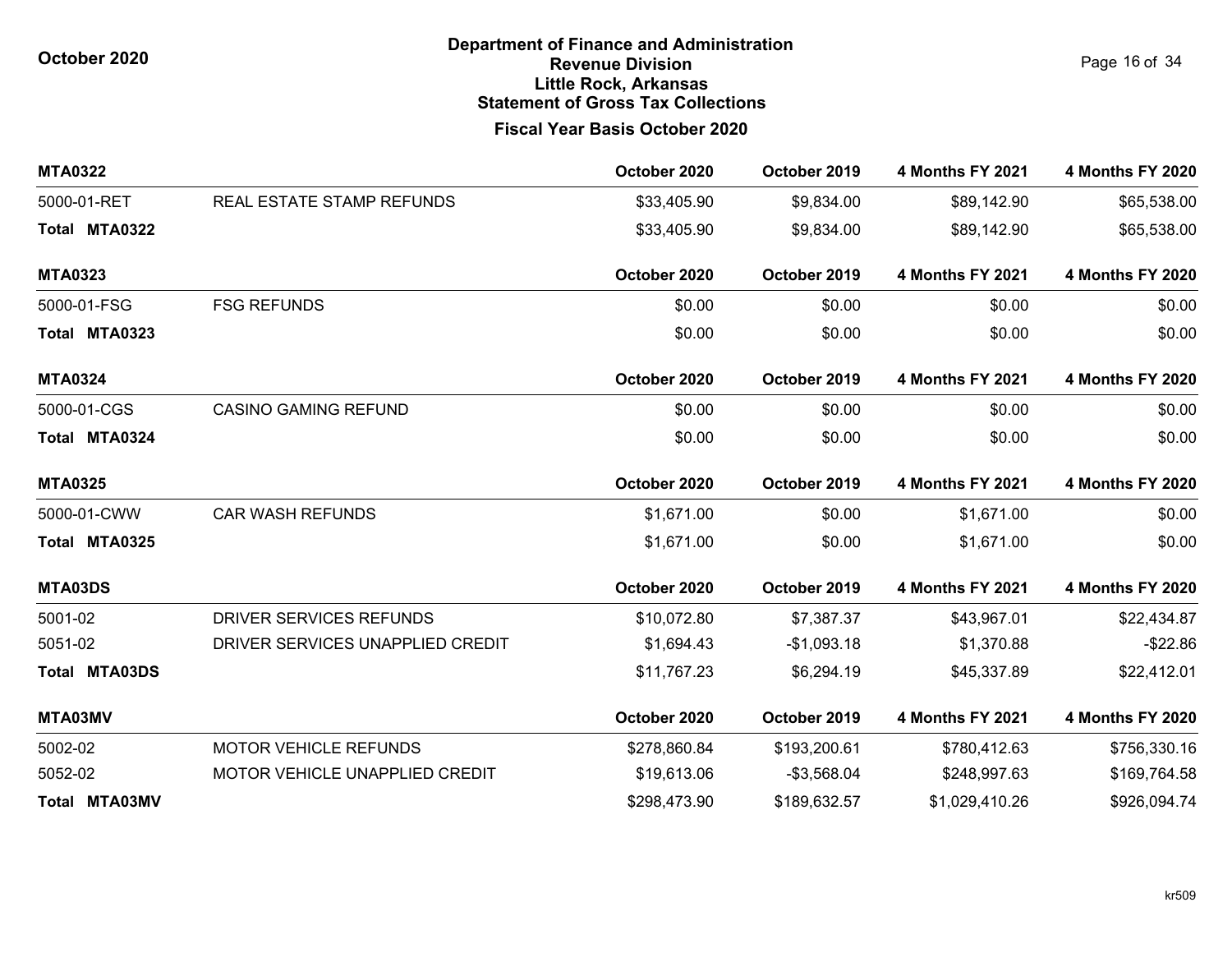| Page 17 of 34 |  |  |
|---------------|--|--|
|               |  |  |

| <b>NMV0000</b> |                                                                | October 2020 | October 2019 | 4 Months FY 2021 | <b>4 Months FY 2020</b> |
|----------------|----------------------------------------------------------------|--------------|--------------|------------------|-------------------------|
| 3612-02-DMV    | MV SPL PLATES STATE- MARTIN LUTHER KING                        | \$7,250.18   | \$4,690.00   | \$33,205.59      | \$19,910.00             |
| 3701-02-DMV    | MV SPL PLATES STATE- U OF A COLLEGE                            | \$79,349.67  | \$81,076.15  | \$377,348.22     | \$351,392.17            |
| 3702-02-DMV    | MV SPL PLATES STATE- ASU COLLEGE                               | \$9,600.00   | \$10,300.00  | \$49,141.23      | \$44,077.50             |
| 3703-02-DMV    | MV SPL PLATES STATE- UALR COLLEGE                              | \$1,000.00   | \$1,100.00   | \$5,050.00       | \$5,100.00              |
| 3704-02-DMV    | MV SPL PLATES STATE- UCA COLLEGE                               | \$3,250.00   | \$3,450.00   | \$15,775.00      | \$14,600.00             |
| 3705-02-DMV    | MV SPL PLATES STATE- SAU COLLEGE                               | \$1,400.00   | \$1,400.00   | \$6,475.00       | \$6,425.00              |
| 3706-02-DMV    | MV SPL PLATES STATE- HENDERSON STATE<br><b>UNIV</b>            | \$1,175.00   | \$1,375.00   | \$6,049.12       | \$5,950.00              |
| 3707-02-DMV    | MV SPL PLATES STATE- UAPB                                      | \$5,987.52   | \$6,250.00   | \$23,750.00      | \$22,431.36             |
| 3709-02-DMV    | MV SPL PLATES STATE- U OF A MONTICELLO                         | \$878.37     | \$1,405.51   | \$7,338.82       | \$7,030.51              |
| 3710-02-DMV    | MV SPL PLATES STATE- AR TECH UNIVERSITY                        | \$1,400.00   | \$1,450.00   | \$8,600.00       | \$7,504.33              |
| 3715-02-DMV    | MV SPL PLATES STATE- U OF A FORT SMITH                         | \$150.00     | \$150.00     | \$1,025.00       | \$1,175.00              |
| 3718-02-DMV    | MV SPL PLATES STATE- U OF A PINE BLUFF                         | \$1,550.00   | \$1,580.18   | \$6,754.00       | \$6,484.18              |
| 3720-02-DMV    | MV SPL PLATES STATE- U OF A AGRICULTURE                        | \$700.00     | \$725.00     | \$3,582.95       | \$3,600.00              |
| 3721-02-DMV    | MV SPL PLATES STATE- UAMS                                      | \$550.00     | \$925.00     | \$3,150.00       | \$3,527.50              |
| 3723-02-DMV    | MV SPL PLATES STATE- NORTHWEST AR CC                           | \$100.00     | \$75.00      | \$400.00         | \$325.00                |
| 3724-02-DMV    | MV SPL PLATES STATE- MID-SOUTH<br><b>COMMUNITY COLLEGE</b>     | \$25.00      | \$0.00       | \$225.00         | \$200.00                |
| 3725-02-DMV    | MV SPL PLATES STATE- COLLEGE OF THE<br><b>OUACHITAS</b>        | \$50.00      | \$25.00      | \$75.00          | \$150.00                |
| 3726-02-DMV    | MV SPL PLATES STATE- NATIONAL PARK<br><b>COMMUNITY COLLEGE</b> | \$125.00     | \$225.00     | \$625.00         | \$500.00                |
| Total NMV0000  |                                                                | \$114,540.74 | \$116,201.84 | \$548,569.93     | \$500,382.55            |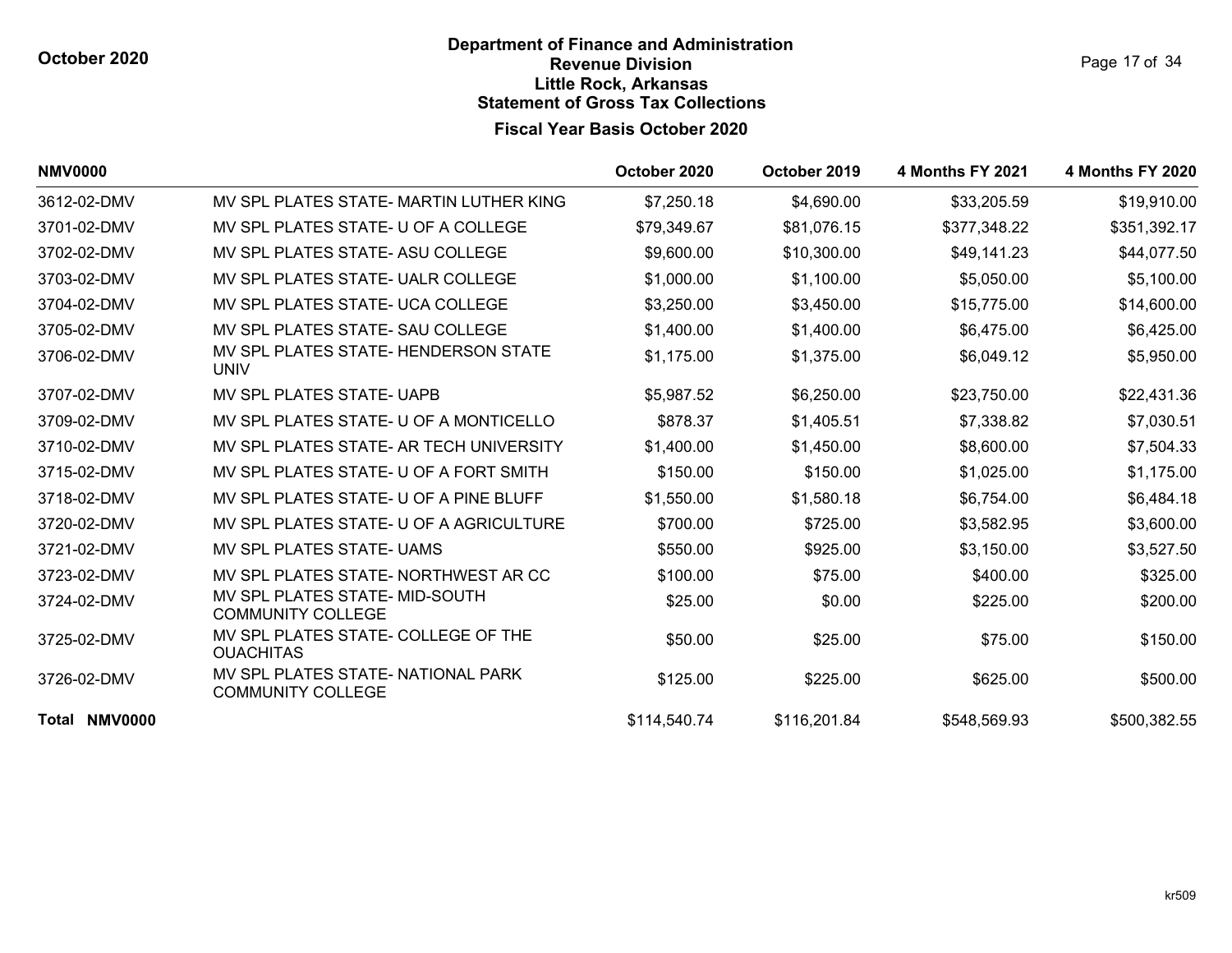| <b>NMV0001</b> |                                                             | October 2020 | October 2019 | <b>4 Months FY 2021</b> | <b>4 Months FY 2020</b> |
|----------------|-------------------------------------------------------------|--------------|--------------|-------------------------|-------------------------|
| 3601-02-DMV    | MV SPL PLATES NON-STATE- DUCKS<br><b>UNLIMITED</b>          | \$24,920.23  | \$22,728.61  | \$107,635.60            | \$94,616.34             |
| 3603-02-DMV    | MV SPL PLATES NON-STATE- AR CATTLEMEN'S                     | \$1,650.00   | \$1,825.00   | \$7,749.87              | \$6,500.00              |
| 3604-02-DMV    | MV SPL PLATES NON-STATE- BOY SCOUTS                         | \$550.00     | \$925.00     | \$3,100.00              | \$2,900.00              |
| 3605-02-DMV    | MV SPL PLATES NON-STATE- STATE GOLF<br><b>ASSOC</b>         | \$4,275.00   | \$4,625.52   | \$21,200.00             | \$19,125.52             |
| 3606-02-DMV    | MV SPL PLATES NON-STATE- CHOOSE LIFE                        | \$5,150.00   | \$5,425.00   | \$26,500.00             | \$24,959.46             |
| 3607-02-DMV    | MV SPL PLATES NON-STATE- AR REALTORS                        | \$2,675.00   | \$2,450.65   | \$12,325.00             | \$11,553.22             |
| 3608-02-DMV    | MV SPL PLATES NON-STATE- FIREFIGHTERS<br><b>MEMORIAL</b>    | \$2,565.00   | \$2,520.76   | \$10,318.91             | \$9,715.76              |
| 3609-02-DMV    | MV SPL PLATES NON-STATE- EMERGENCY<br><b>MED TECH</b>       | \$2,970.00   | \$2,804.90   | \$11,594.69             | \$11,289.29             |
| 3610-02-DMV    | MV SPL PLATES NON-STATE- SUPPORT OUR<br><b>TROOPS</b>       | \$250.00     | \$300.00     | \$1,250.00              | \$1,075.00              |
| 3611-02-DMV    | MV SPL PLATES NON-STATE- NLR FRIENDS OF<br><b>ANIMALS</b>   | \$150.00     | \$125.00     | \$800.00                | \$925.00                |
| 3613-02-DMV    | MV SPL PLATES NON-STATE- MOST WORSHIP<br><b>GRAND</b>       | \$50.00      | \$75.00      | \$275.00                | \$500.00                |
| 3614-02-DMV    | MV SPL PLATES NON-STATE- NATIONAL MS<br><b>SOCIETY</b>      | \$120.00     | \$60.00      | \$345.00                | \$285.00                |
| 3615-02-DMV    | MV SPL PLATES NON-STATE- COMMITTED TO<br><b>EDUCATION</b>   | \$8,025.00   | \$8,250.00   | \$39,249.62             | \$38,733.63             |
| 3616-02-DMV    | MV SPL PLATES NON-STATE- HUMANE<br>SOCIETY OZARKS           | \$300.00     | \$350.00     | \$1,475.00              | \$1,375.00              |
| 3617-02-DMV    | MV SPL PLATES NON-STATE- CONSERVATION<br><b>DISTRICTS</b>   | \$4,559.10   | \$4,650.00   | \$21,925.00             | \$18,427.76             |
| 3618-02-DMV    | MV SPL PLATES NON-STATE- SONS OF<br><b>CONFEDERATE VETS</b> | \$90.00      | \$120.00     | \$465.00                | \$420.00                |
| 3619-02-DMV    | MV SPL PLATES NON-STATE- AR STATE LODGE<br><b>FOP</b>       | \$600.00     | \$500.00     | \$2,550.00              | \$2,600.00              |
| 3620-02-DMV    | MV SPL PLATES NON-STATE- AR MUNICIPAL<br>POLICE ASSN        | \$22,456.66  | \$17,897.97  | \$94,529.34             | \$72,250.17             |
| 3621-02-DMV    | MV SPL PLATE NON-STATE- AR SHERIFF'S<br><b>ASSN</b>         | \$1,618.13   | \$1,425.00   | \$6,806.25              | \$5,938.55              |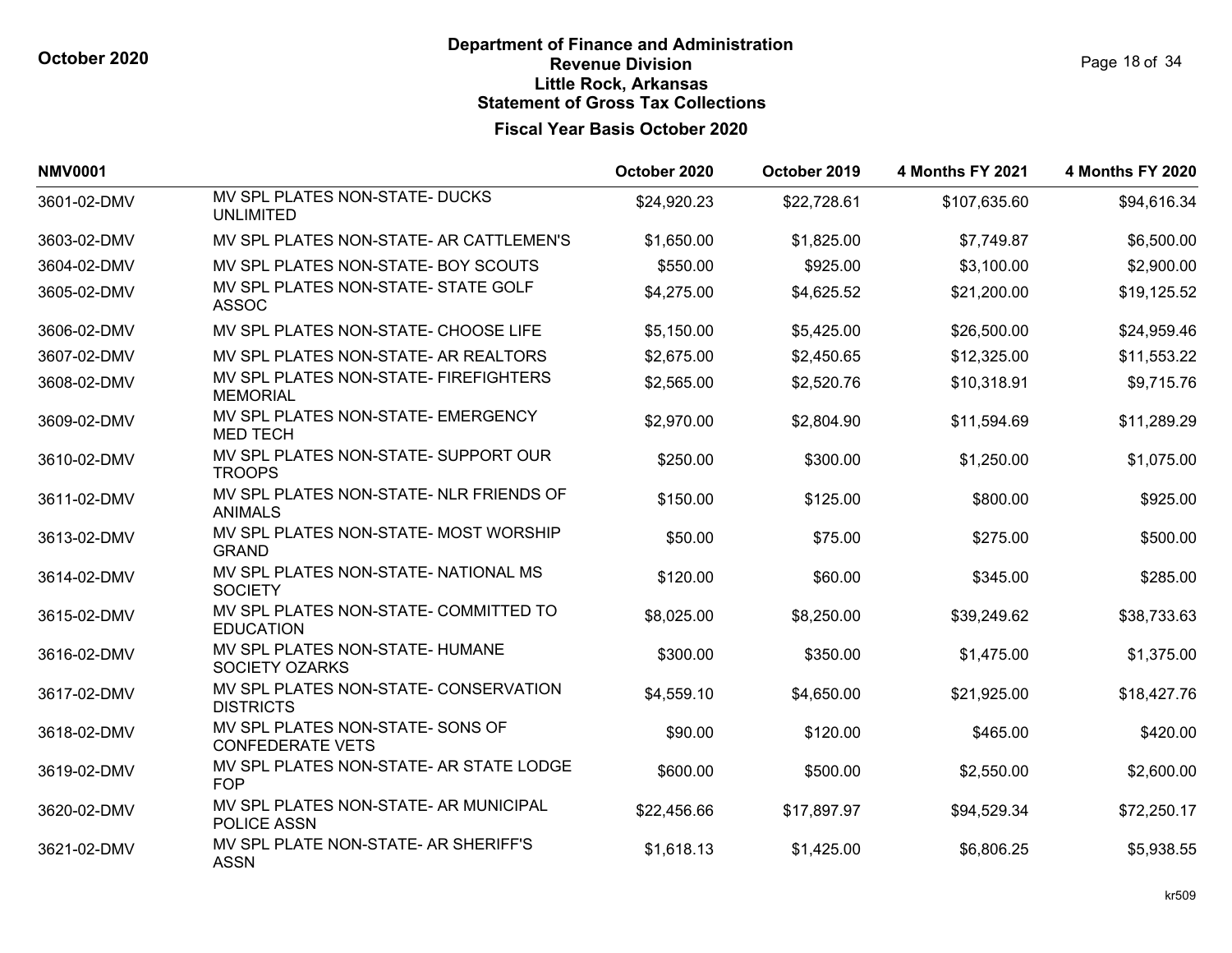| <b>NMV0001</b> |                                                                             | October 2020 | October 2019 | <b>4 Months FY 2021</b> | <b>4 Months FY 2020</b> |
|----------------|-----------------------------------------------------------------------------|--------------|--------------|-------------------------|-------------------------|
| 3622-02-DMV    | MV SPL PLATES NON-STATE- CHILDREN'S<br><b>CANCER RESEARCH</b>               | \$2,800.00   | \$2,775.00   | \$9,802.50              | \$9,651.46              |
| 3623-02-DMV    | MV SPL PLATES STATE- LITTLE ROCK AIR<br><b>FORCE BASE</b>                   | \$25.00      | \$75.00      | \$329.00                | \$500.00                |
| 3624-02-DMV    | MV SPL PLATES NON STATE- THE NICK BACON<br>VFW SPECIAL VETERANS SCHOLARSHIP | \$260.00     | \$280.00     | \$1,200.00              | \$1,300.00              |
| 3625-02-DMV    | MV SPL PLATES NON STATE - ARKANSAS<br>COALITION AGAINST DOMESTIC VIOLENCE   | \$0.00       | \$0.00       | \$50.00                 | \$125.00                |
| 3626-02-DMV    | MV SPL PLATES NON STATE - FUTURE<br><b>FARMERS OF AMERICA</b>               | \$675.00     | \$800.00     | \$4,150.00              | \$3,425.00              |
| 3627-02-DMV    | MV SPL PLATES NON STATE - ARKANSAS<br><b>TENNIS ASSOCIATION</b>             | \$900.00     | \$1,225.00   | \$5,775.00              | \$4,900.00              |
| 3628-02-DMV    | MV SPL PLATES NON STATE - ARKANSAS RICE<br><b>COUNCIL</b>                   | \$3,275.00   | \$3,395.50   | \$15,100.00             | \$12,850.00             |
| 3630-02-DMV    | MV SPL PLATES NON-STATE- ARKANSAS<br>STATE FIREFIGHTERS ASSOC INC           | \$2,640.78   | \$2,885.50   | \$12,412.13             | \$12,313.13             |
| 3631-02-DMV    | MV SPL PLATES NON-STATE- ARKANSAS<br>PROFESSIONAL FIRE FIGHTERS             | \$1,162.64   | \$1,060.78   | \$4,773.54              | \$4,456.21              |
| 3632-02-DMV    | MV SPL PLATES NON-STATE- NATIONAL WILD<br>TURKEY FEDERATION INC.            | \$11,202.50  | \$8,742.93   | \$45,388.07             | \$36,000.67             |
| 3633-02-DMV    | MV SPL PLATES NON-STATE- ARKANSAS<br>AUTISM RESOURCE & OUTREACH CENTER      | \$4,150.00   | \$3,804.64   | \$18,909.10             | \$15,965.46             |
| 3634-02-DMV    | MV SPL PLATES NON-STATE- HOSPICE &<br>PALLIATIVE CARE ASSOC. OF AR          | \$140.00     | \$230.00     | \$840.00                | \$810.00                |
| 3635-02-DMV    | MV SPL PLATES NON-STATE- ARKANSAS<br>DOWN SYNDROME ASSOCIATION              | \$60.00      | \$50.00      | \$360.00                | \$270.00                |
| 3636-02-DMV    | MV SPL PLATES NON-STATE- SHEEP DOG<br><b>IMPACT ASSISTANCE</b>              | \$80.00      | \$60.00      | \$611.63                | \$460.00                |
| 3637-02-DMV    | MV SPL PLATES LITTLE ROCK RANGERS<br><b>SOCCER CLUB</b>                     | \$125.00     | \$225.00     | \$1,200.00              | \$1,025.00              |
| 3638-02-DMV    | MV SPL PLATES QUAIL FOREVER                                                 | \$2,775.00   | \$2,625.00   | \$13,200.00             | \$9,583.24              |
| 3708-02-DMV    | MV SPL PLATES NON-STATE- OUACHITA<br><b>BAPTIST UNIV</b>                    | \$1,125.00   | \$1,100.00   | \$6,375.00              | \$5,700.00              |
| 3711-02-DMV    | MV SPL PLATES NON-STATE- HENDRIX<br><b>COLLEGE</b>                          | \$1,100.00   | \$1,125.00   | \$5,750.00              | \$5,150.00              |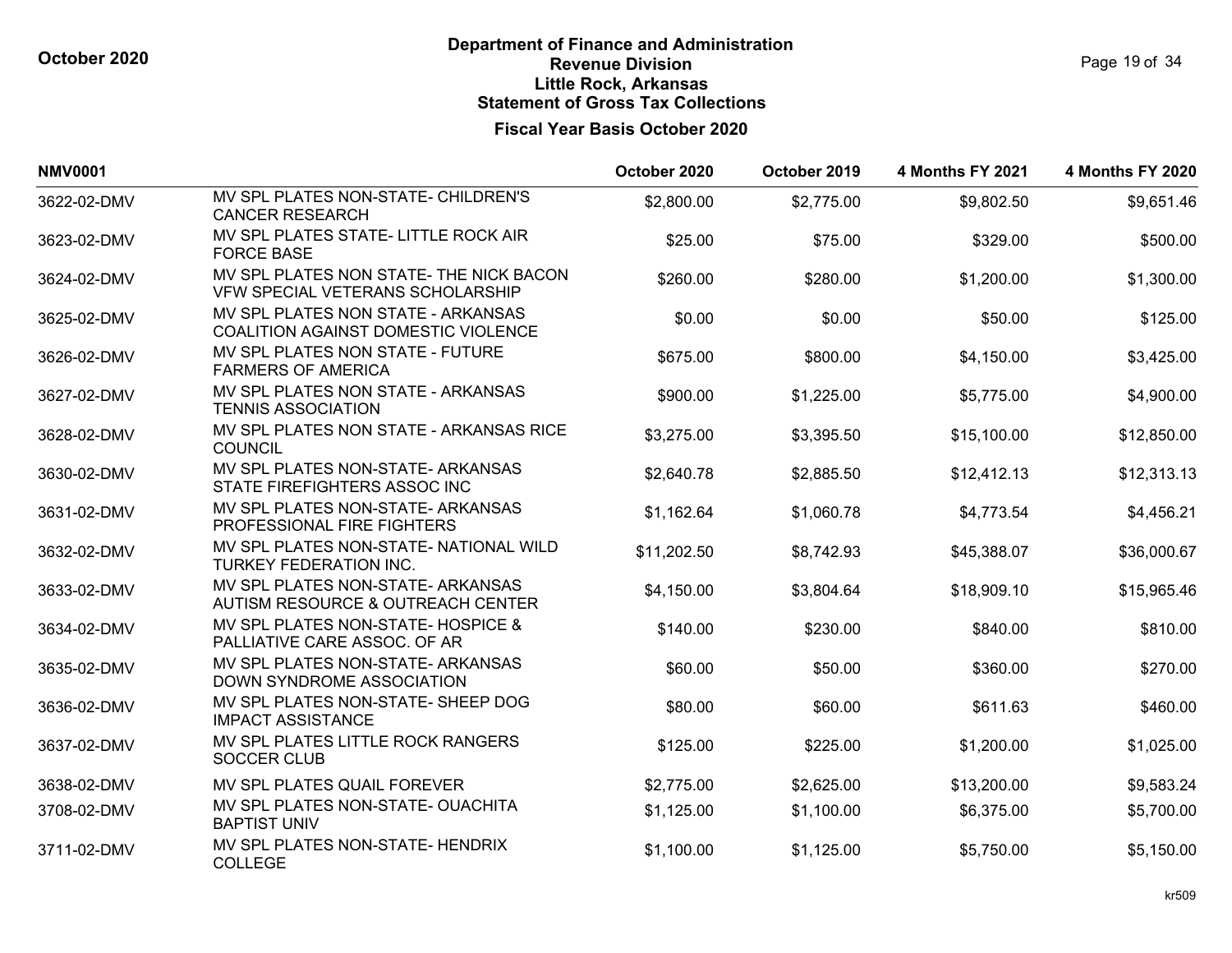| <b>NMV0001</b> |                                                                         | October 2020     | October 2019   | <b>4 Months FY 2021</b> | 4 Months FY 2020        |
|----------------|-------------------------------------------------------------------------|------------------|----------------|-------------------------|-------------------------|
| 3712-02-DMV    | MV SPL PLATES NON-STATE- U OF OZARKS                                    | \$300.00         | \$425.00       | \$1,625.00              | \$1,650.00              |
| 3713-02-DMV    | MV SPL PLATES NON-STATE-LYON COLLEGE                                    | \$300.00         | \$400.00       | \$1,925.00              | \$1,600.00              |
| 3714-02-DMV    | MV SPL PLATES NON-STATE- HARDING<br><b>UNIVERSITY</b>                   | \$575.00         | \$554.69       | \$3,450.00              | \$3,254.69              |
| 3716-02-DMV    | MV SPL PLATES NON-STATE- SHORTER<br><b>COLLEGE</b>                      | \$581.25         | \$592.57       | \$2,532.75              | \$2,431.57              |
| 3717-02-DMV    | MV SPL PLATES NON-STATE- PHILANDER<br><b>SMITH COLLEGE</b>              | \$968.75         | \$987.61       | \$4,221.25              | \$4,052.61              |
| 3719-02-DMV    | MV SPL PLATES NON-STATE- ARKANSAS<br><b>BAPTIST UNIV</b>                | \$775.00         | \$790.09       | \$3,377.00              | \$3,242.09              |
| 3722-02-DMV    | MV SPL PLATES NON-STATE- AR SCHOOL FOR<br>THE DEAF                      | \$1,050.00       | \$975.00       | \$4,537.89              | \$3,725.00              |
| 3727-02-DMV    | MV SPL PLATES NON-STATE - JOHN BROWN<br><b>UNIVERSITY</b>               | \$100.00         | \$150.00       | \$875.00                | \$925.00                |
| 3728-02-DMV    | MV SPL PLATES NON-STATE - GRAND LODGE<br>OF ARKANSAS                    | \$275.00         | \$617.18       | \$1,125.00              | \$617.18                |
| 3729-02-DMV    | MV SPL PLATES NON-STATE - PRINCE HALL<br><b>GRAND LODGE OF ARKANSAS</b> | \$1,150.00       | \$2,157.82     | \$3,733.39              | \$2,157.82              |
| Total NMV0001  |                                                                         | \$121,545.04     | \$115,167.72   | \$543,722.53            | \$471,330.83            |
| <b>NMV0002</b> |                                                                         | October 2020     | October 2019   | <b>4 Months FY 2021</b> | <b>4 Months FY 2020</b> |
| 3056-03-IRP    | <b>IRP REGISTRATION FUNDS</b>                                           | $-$242,318.92$   | -\$249,092.02  | $-$1,021,244.74$        | -\$677,409.24           |
| Total NMV0002  |                                                                         | $-$ \$242,318.92 | $-$249,092.02$ | -\$1,021,244.74         | -\$677,409.24           |
| <b>NMV0004</b> |                                                                         | October 2020     | October 2019   | <b>4 Months FY 2021</b> | <b>4 Months FY 2020</b> |
| 3009-01-SLS    | PREPAID WIRELESS 911 FUND                                               | \$28.07          | \$446,032.02   | \$660.22                | \$1,877,910.06          |
| Total NMV0004  |                                                                         | \$28.07          | \$446,032.02   | \$660.22                | \$1,877,910.06          |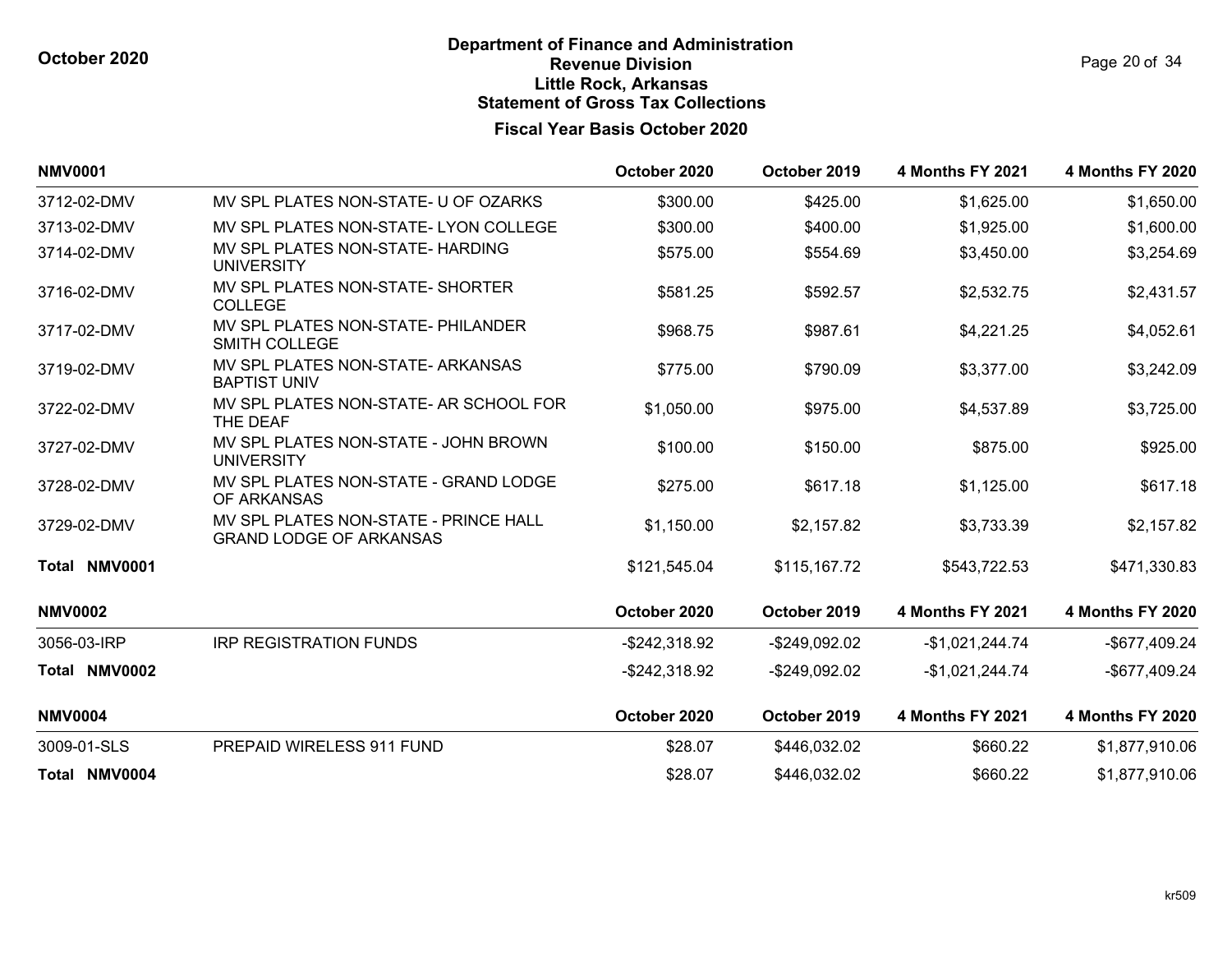Page 21 of 34

| <b>NPT0104</b>       |                                               | October 2020 | October 2019 | <b>4 Months FY 2021</b> | <b>4 Months FY 2020</b> |
|----------------------|-----------------------------------------------|--------------|--------------|-------------------------|-------------------------|
| 3319-02-DMV          | PT-SWEEP- PARKS & TOURISM PLATE               | \$12,900.00  | \$10,978.37  | \$55,483.37             | \$45,566.11             |
| 3400-01-BRN          | <b>BRINE SEVERANCE</b>                        | \$1,890.33   | \$2,096.65   | \$7,929.34              | \$8,419.30              |
| 3400-01-OIL          | OIL SEVERANCE                                 | \$3,023.76   | \$7,891.78   | \$25,669.30             | \$36,769.14             |
| <b>Total NPT0104</b> |                                               | \$17,814.09  | \$20,966.80  | \$89,082.01             | \$90,754.55             |
| <b>NRC0000</b>       |                                               | October 2020 | October 2019 | <b>4 Months FY 2021</b> | <b>4 Months FY 2020</b> |
| 3182-03-RAC          | RACING EGS APPLICATIONS                       | \$18,100.00  | \$0.00       | \$23,100.00             | \$0.00                  |
| 3242-03-RAC          | <b>GENERAL REV ALLOT- REGULAR DOGS - CASH</b> | \$120.00     | \$240.00     | \$1,650.00              | \$1,380.00              |
| Total NRC0000        |                                               | \$18,220.00  | \$240.00     | \$24,750.00             | \$1,380.00              |
| <b>NTC0100</b>       |                                               | October 2020 | October 2019 | <b>4 Months FY 2021</b> | <b>4 Months FY 2020</b> |
| 3219-03-TOB          | AR TOBACCO FORFEITURE FUND                    | \$8,613.35   | \$0.00       | \$100,144.92            | \$0.00                  |
| Total NTC0100        |                                               | \$8,613.35   | \$0.00       | \$100,144.92            | \$0.00                  |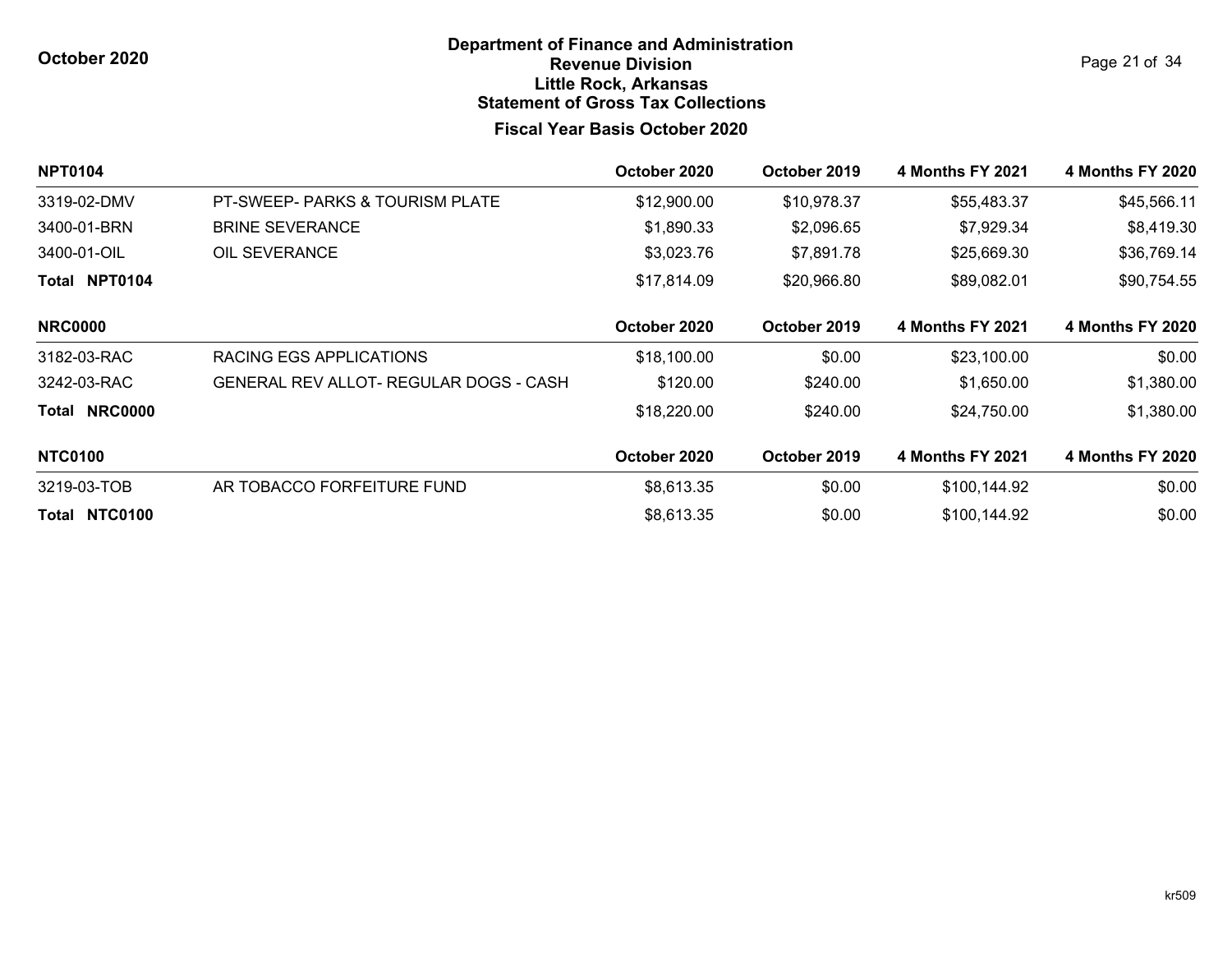| <b>RRA0000</b>   |                                                         | October 2020    | October 2019    | <b>4 Months FY 2021</b> | <b>4 Months FY 2020</b> |
|------------------|---------------------------------------------------------|-----------------|-----------------|-------------------------|-------------------------|
| 2000-01-MFT      | MOTOR FUEL SPECIAL REVENUE - IN                         | \$16,434.38     | \$112,774.45    | $-$ \$82,767.66         | \$77,476.27             |
| 2000-01-NGS      | NATURAL GAS SEVERANCE INBOUND                           | \$0.00          | \$5,776.12      | \$0.00                  | \$0.00                  |
| 3004-02-DMV      | STATE HIGHWAY/TRANSP- DRIVER<br><b>MONITORING FEE</b>   | \$6,054.80      | \$4,492.31      | \$24,219.69             | \$17,630.84             |
| 3082-02-DMV      | STATE HIGHWAY/TRANSP-TITLE FEE                          | \$718,598.08    | \$707,599.93    | \$2,984,056.80          | \$2,742,887.89          |
| 3091-03-IRP-2018 | STATE HIGHWAY/TRANSP-2018 UNIFIED<br><b>CARRIER REG</b> | \$0.00          | \$69.00         | \$0.00                  | \$552.00                |
| 3091-03-IRP-2019 | STATE HIGHWAY/TRANSP-2019 UNIFIED<br><b>CARRIER REG</b> | \$4,891.00      | \$310.00        | \$4,891.00              | \$3,030.00              |
| 3091-03-IRP-2020 | STATE HIGHWAY/TRANSP-2020 UNIFIED<br><b>CARRIER REG</b> | \$647.00        | \$0.00          | \$87,645.22             | \$0.00                  |
| 3101-02-DMV      | STATE HIGHWAY/TRANSP- AUTO LICENSE<br><b>FEES</b>       | \$6,223,980.19  | \$6,271,290.74  | \$28,336,628.43         | \$26,946,858.02         |
| 3102-03-IRP      | STATE HIGHWAY/TRANSP- IRP REGISTRATION<br><b>FEES</b>   | \$3,983,006.66  | \$2,806,915.60  | \$14,562,297.57         | \$13,426,856.99         |
| 3105-02-DMV      | STATE HIGHWAY/TRANSP-TRIP PERMITS                       | \$59,862.00     | \$76,032.00     | \$113,850.00            | \$117,579.00            |
| 3110-02-DMV      | STATE HIGHWAY/TRANSP- FARM<br><b>COMBINATION PERMIT</b> | \$11,223.00     | \$13,663.00     | \$33,862.00             | \$39,020.00             |
| 3114-02-DMV      | STATE HIGHWAY/TRANSP- TVR FEE                           | \$687,414.00    | \$694,683.86    | \$2,745,708.00          | \$2,877,219.86          |
| 3119-02-DMV      | ELECTRIC/HYBRID VEHICLE REGISTRATION<br><b>FEE</b>      | \$200,374.59    | \$114,112.58    | \$862,331.58            | \$114,612.58            |
| 3159-03-IFT      | STATE HIGHWAY/TRANSP- IFTA PAYMENTS                     | \$904,018.36    | \$725,136.90    | \$5,317,159.51          | \$4,245,317.80          |
| 3200-01-MFT      | MOTOR FUEL ACT #437                                     | \$1,772,248.64  | \$1,876,007.13  | \$7,137,929.42          | \$7,470,207.47          |
| 3202-01-MFT      | MOTOR FUEL SPECIAL REVENUE                              | \$33,204,262.60 | \$35,129,783.03 | \$133,704,966.44        | \$139,859,202.24        |
| 3202-01-NGS      | NATURAL GAS SEVERANCE SPECIAL                           | \$778,538.41    | \$835,608.02    | \$1,233,922.86          | \$5,946,805.21          |
| 3204-01-MFT      | MOTOR FUEL WHOLESALE TAX                                | \$3,785,101.59  | \$0.00          | \$15,354,616.65         | \$0.00                  |
| 3205-01-MFT      | DISTILLATE SPEC FUEL WHOLESALE TAX                      | \$3,107,059.21  | \$0.00          | \$12,505,145.25         | \$0.00                  |
| Total RRA0000    |                                                         | \$55,463,714.51 | \$49,374,254.67 | \$224,926,462.76        | \$203,885,256.17        |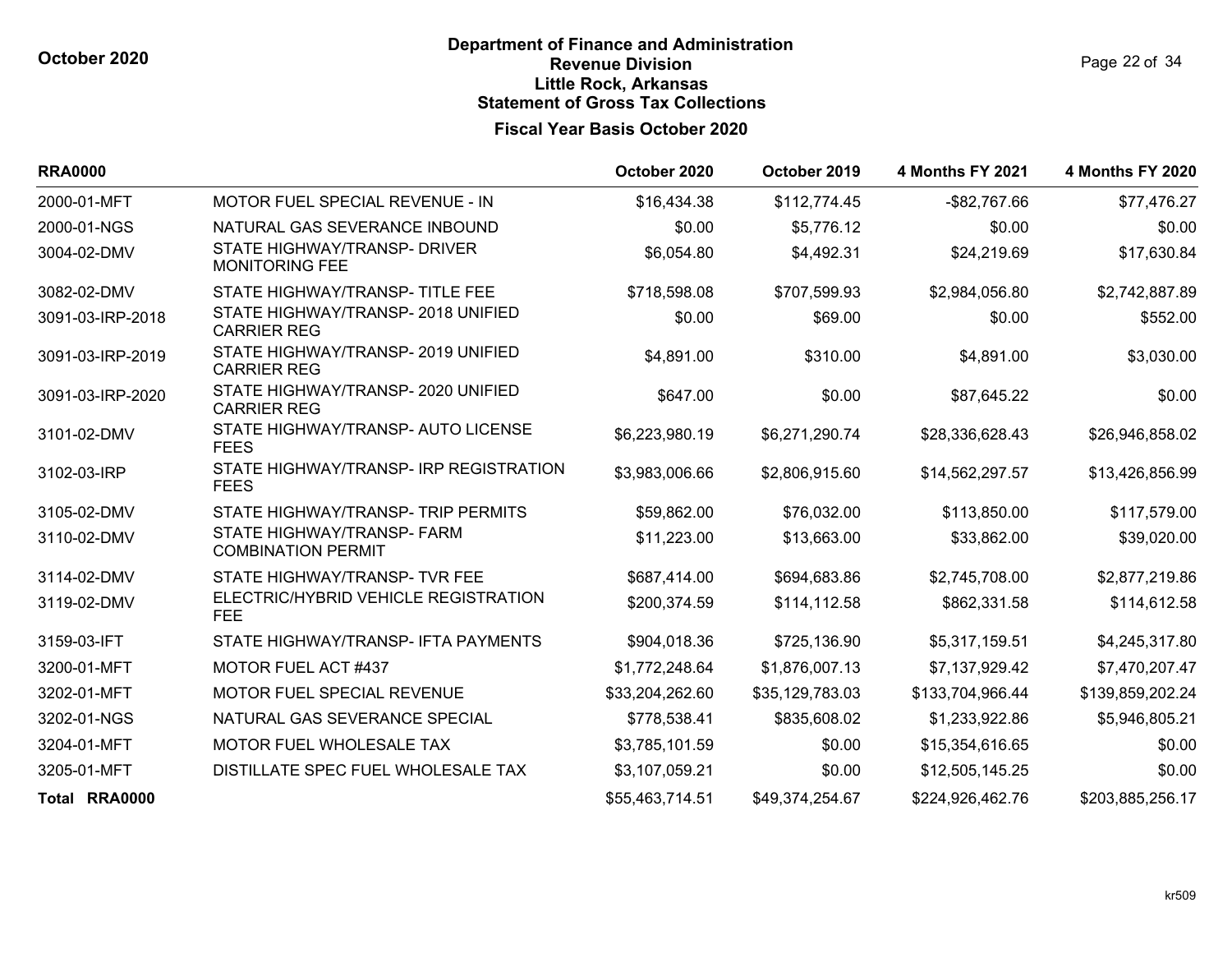**October 2020**

### **Fiscal Year Basis October 2020 Department of Finance and Administration Revenue Division Little Rock, Arkansas Statement of Gross Tax Collections**

Page 23 of 34

| <b>RRA4LHC</b>       |                                    | October 2020    | October 2019    | <b>4 Months FY 2021</b> | <b>4 Months FY 2020</b> |
|----------------------|------------------------------------|-----------------|-----------------|-------------------------|-------------------------|
| 3070-02-SLS          | AR 4 LANE HIGHWAY- SALES & USE TAX | \$3,458,353.19  | \$3,272,684.33  | \$13,958,168.38         | \$12,555,234.93         |
| 3209-01-SLS          | <b>HIGHWAY IMPROVEMENT</b>         | \$22,907,330.72 | \$21,123,285.12 | \$92,392,112.32         | \$84,472,128.19         |
| <b>Total RRA4LHC</b> |                                    | \$26,365,683.91 | \$24,395,969.45 | \$106,350,280.70        | \$97,027,363.12         |
| <b>RRB0000</b>       |                                    | October 2020    | October 2019    | <b>4 Months FY 2021</b> | <b>4 Months FY 2020</b> |
| 3201-01-MFT          | <b>MOTOR FUEL ACT #445</b>         | \$1,772,248.64  | \$1,876,007.13  | \$7,137,929.42          | \$7,470,207.47          |
| Total RRB0000        |                                    | \$1,772,248.64  | \$1,876,007.13  | \$7,137,929.42          | \$7,470,207.47          |
| <b>RRC0000</b>       |                                    | October 2020    | October 2019    | <b>4 Months FY 2021</b> | <b>4 Months FY 2020</b> |
| 3203-01-MFT          | MOTOR FUEL STREET AID              | \$1,772,248.64  | \$1,876,007.13  | \$7,137,929.42          | \$7,470,207.47          |
| Total RRC0000        |                                    | \$1,772,248.64  | \$1,876,007.13  | \$7,137,929.42          | \$7,470,207.47          |
| <b>SAH0200</b>       |                                    | October 2020    | October 2019    | <b>4 Months FY 2021</b> | <b>4 Months FY 2020</b> |
| 3202-01-BRN          | <b>BRINE TAX - OIL MUSEUM FUND</b> | \$3,780.65      | \$4,193.31      | \$15,858.69             | \$16,838.62             |
| 3202-01-OIL          | OIL TAX - OIL MUSEUM FUND          | \$755.94        | \$1,973.03      | \$6,417.34              | \$9,192.37              |
| Total SAH0200        |                                    | \$4,536.59      | \$6,166.34      | \$22,276.03             | \$26,030.99             |
| <b>SAT0000</b>       |                                    | October 2020    | October 2019    | <b>4 Months FY 2021</b> | <b>4 Months FY 2020</b> |
| 3207-01-SLS          | SPECIAL ADDITIONAL TAXES           | \$29,610.01     | $-$7,483.27$    | \$1,804.40              | \$5,712.09              |
| Total SAT0000        |                                    | \$29,610.01     | $-$7,483.27$    | \$1,804.40              | \$5,712.09              |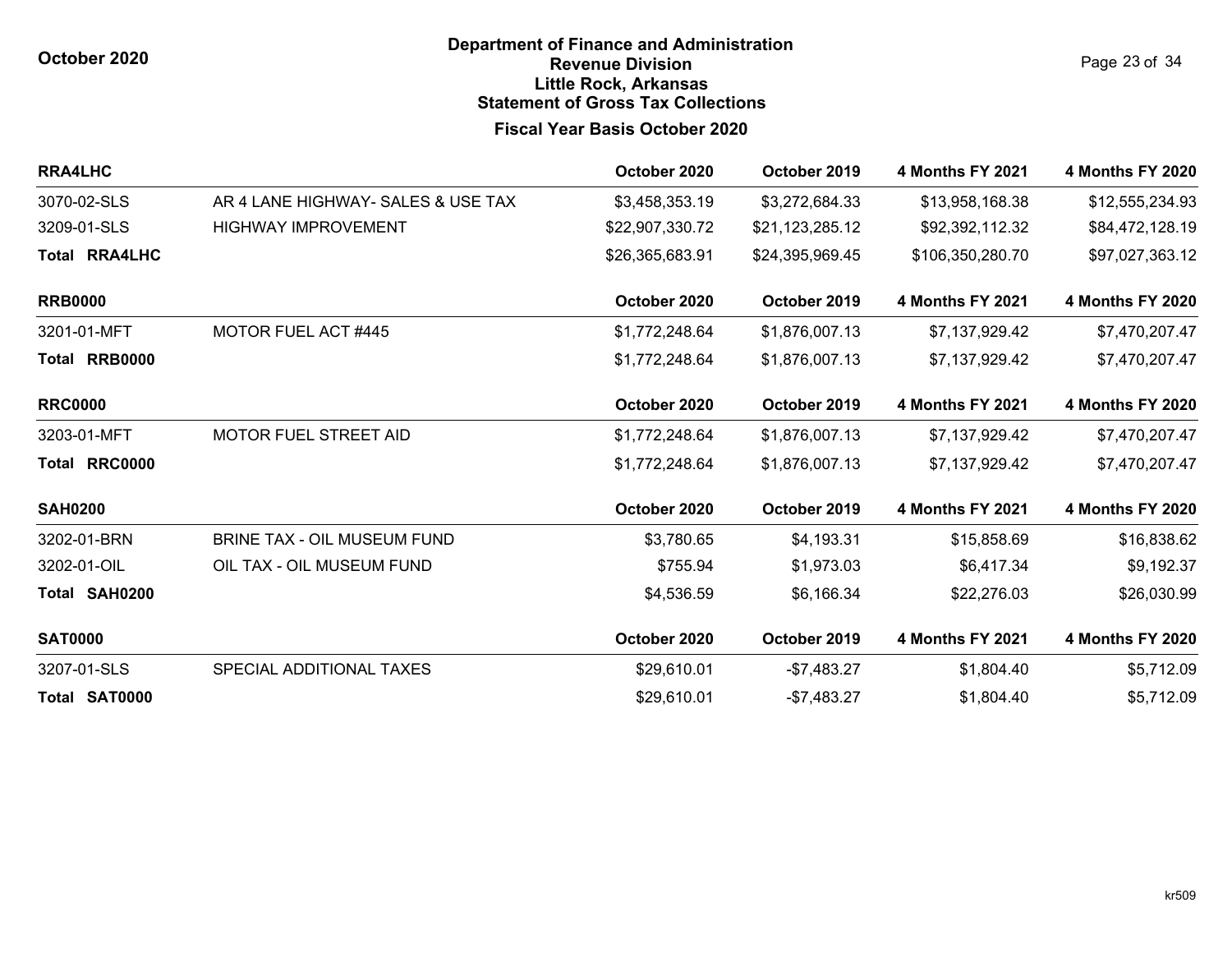Page 24 of 34

| <b>SBB0100</b> |                                                          | October 2020 | October 2019 | <b>4 Months FY 2021</b> | <b>4 Months FY 2020</b> |
|----------------|----------------------------------------------------------|--------------|--------------|-------------------------|-------------------------|
| 2000-01-PSB    | SOYBEAN PROMOTION - INBOUND                              | $-$ \$95.74  | \$0.00       | $-$3,303.91$            | $-$7,227.95$            |
| 3200-01-PSB    | SOYBEAN PROMOTION - NATIONAL                             | \$85,850.40  | \$101,163.58 | \$340,733.88            | \$358,523.82            |
| 3201-01-PSB    | SOYBEAN PROMOTION - STATE                                | \$85,850.45  | \$101,163.56 | \$340,733.85            | \$358,523.82            |
| 3202-01-PSB    | SOYBEAN PROMOTION - OTHER STATES                         | \$7,389.35   | \$12,420.48  | \$23,052.41             | \$23,085.22             |
| Total SBB0100  |                                                          | \$178,994.46 | \$214,747.62 | \$701,216.23            | \$732,904.91            |
| <b>SBC0100</b> |                                                          | October 2020 | October 2019 | <b>4 Months FY 2021</b> | <b>4 Months FY 2020</b> |
| 2000-01-PBE    | BEEF PROMOTION - INBOUND                                 | \$0.00       | \$0.00       | \$2.68                  | \$0.00                  |
| 3200-01-PBE    | BEEF PROMOTION - NATIONAL                                | \$38,900.69  | \$31,597.80  | \$142,193.14            | \$125,586.88            |
| 3201-01-PBE    | BEEF PROMOTION - STATE                                   | \$38,900.69  | \$31,597.77  | \$142,193.14            | \$125,586.88            |
| 3202-01-PBE    | BEEF PROMOTION - OTHER STATES                            | \$4,306.48   | \$3,719.71   | \$18,330.48             | \$16,600.54             |
| Total SBC0100  |                                                          | \$82,107.86  | \$66,915.28  | \$302,719.44            | \$267,774.30            |
| <b>SBS0000</b> |                                                          | October 2020 | October 2019 | <b>4 Months FY 2021</b> | <b>4 Months FY 2020</b> |
| 3006-02-DMV    | BOATING SAFETY FUND - CERTIFICATE OF<br><b>TITLE FEE</b> | \$529.01     | \$0.00       | \$2,884.61              | \$0.00                  |
| 3109-02-DMV    | BOATING SAFETY- BOAT REGISTRATION FEE                    | \$44,507.32  | \$39,498.45  | \$356,631.62            | \$302,852.69            |
| Total SBS0000  |                                                          | \$45,036.33  | \$39,498.45  | \$359,516.23            | \$302,852.69            |
| <b>SCB0100</b> |                                                          | October 2020 | October 2019 | <b>4 Months FY 2021</b> | <b>4 Months FY 2020</b> |
| 3200-01-PCF    | <b>CATFISH PROMOTION</b>                                 | \$4,493.82   | \$4,750.61   | \$14,688.65             | \$15,823.45             |
| Total SCB0100  |                                                          | \$4,493.82   | \$4,750.61   | \$14,688.65             | \$15,823.45             |
| <b>SCC0100</b> |                                                          | October 2020 | October 2019 | <b>4 Months FY 2021</b> | <b>4 Months FY 2020</b> |
| 3200-01-RET    | <b>CO/CIRC CLERKS CONT</b>                               | \$0.00       | \$0.00       | \$108,359.13            | \$108,359.13            |
| Total SCC0100  |                                                          | \$0.00       | \$0.00       | \$108,359.13            | \$108,359.13            |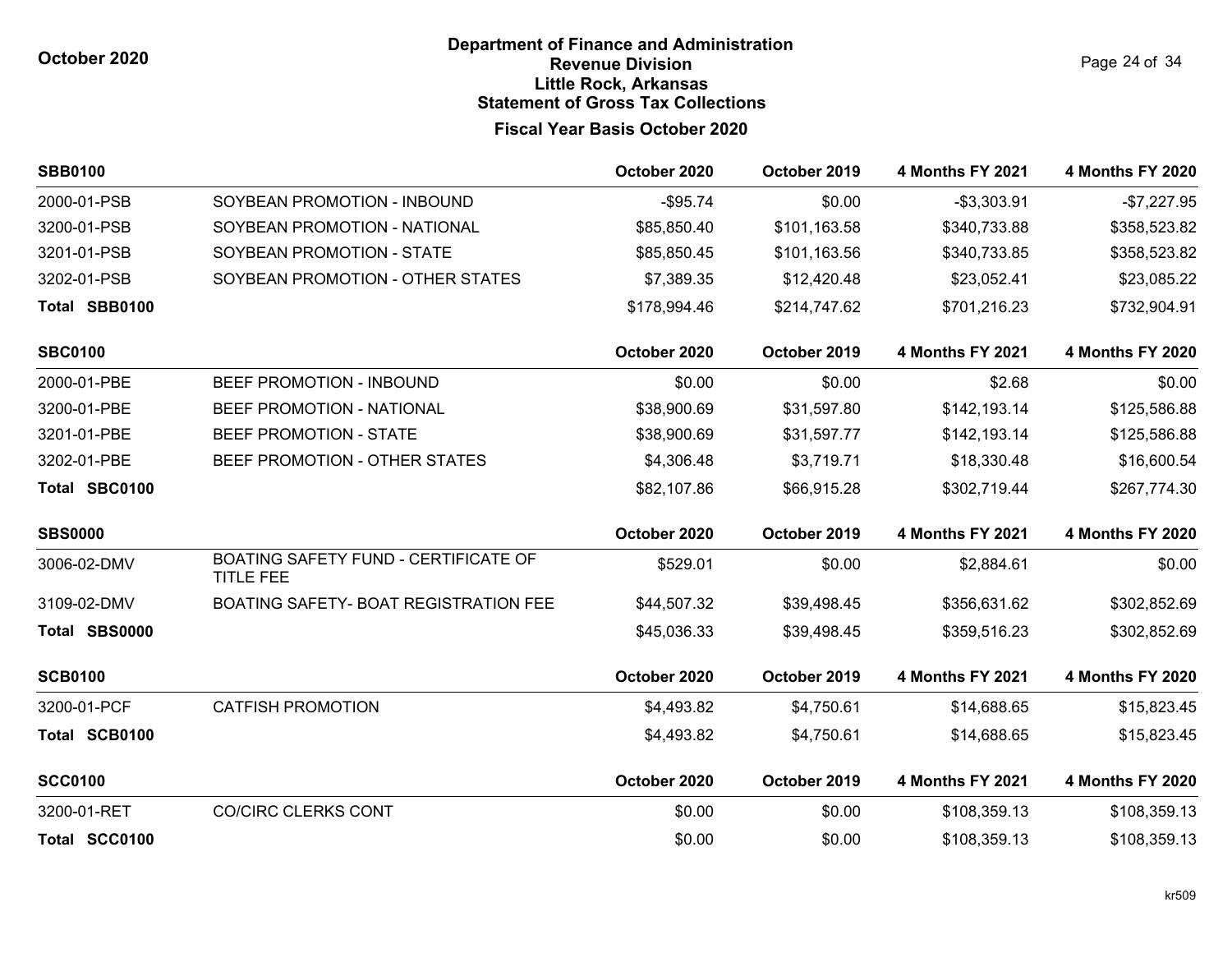Page 25 of 34

| <b>SCF0000</b> |                                           | October 2020   | October 2019   | <b>4 Months FY 2021</b> | <b>4 Months FY 2020</b> |
|----------------|-------------------------------------------|----------------|----------------|-------------------------|-------------------------|
| 3203-01-RET    | REAL ESTATE - CORONERS                    | \$0.00         | \$0.00         | \$54,179.57             | \$54,179.57             |
| Total SCF0000  |                                           | \$0.00         | \$0.00         | \$54,179.57             | \$54,179.57             |
| <b>SCX0000</b> |                                           | October 2020   | October 2019   | <b>4 Months FY 2021</b> | <b>4 Months FY 2020</b> |
| 3175-02-SLS    | CONSERVATION TAX- SALES & USE TAX         | \$864,600.60   | \$818,213.20   | \$3,489,636.06          | \$3,138,932.74          |
| 3201-01-SLS    | <b>CONS. FUND 156/97</b>                  | \$6,434,156.71 | \$5,837,893.08 | \$25,614,966.42         | \$23,342,016.16         |
| Total SCX0000  |                                           | \$7,298,757.31 | \$6,656,106.28 | \$29,104,602.48         | \$26,480,948.90         |
| <b>SDA0100</b> |                                           | October 2020   | October 2019   | <b>4 Months FY 2021</b> | <b>4 Months FY 2020</b> |
| 3200-01-SLS    | S/U TAX AVIA. AERO 924/97                 | \$564,553.16   | \$628,931.82   | \$2,733,040.72          | \$2,645,570.92          |
| Total SDA0100  |                                           | \$564,553.16   | \$628,931.82   | \$2,733,040.72          | \$2,645,570.92          |
| <b>SDF0101</b> |                                           | October 2020   | October 2019   | <b>4 Months FY 2021</b> | <b>4 Months FY 2020</b> |
| 3200-01-TIM    | <b>TIMBER SEVERANCE</b>                   | \$352,953.88   | \$381,545.53   | \$1,356,615.20          | \$1,547,105.12          |
| Total SDF0101  |                                           | \$352,953.88   | \$381,545.53   | \$1,356,615.20          | \$1,547,105.12          |
| <b>SDG0100</b> |                                           | October 2020   | October 2019   | <b>4 Months FY 2021</b> | <b>4 Months FY 2020</b> |
| 3170-02-DMV    | <b>GPF LICENSE PLATE- GAME &amp; FISH</b> | \$66,863.63    | \$76,557.45    | \$319,523.53            | \$316,001.16            |
| Total SDG0100  |                                           | \$66,863.63    | \$76,557.45    | \$319,523.53            | \$316,001.16            |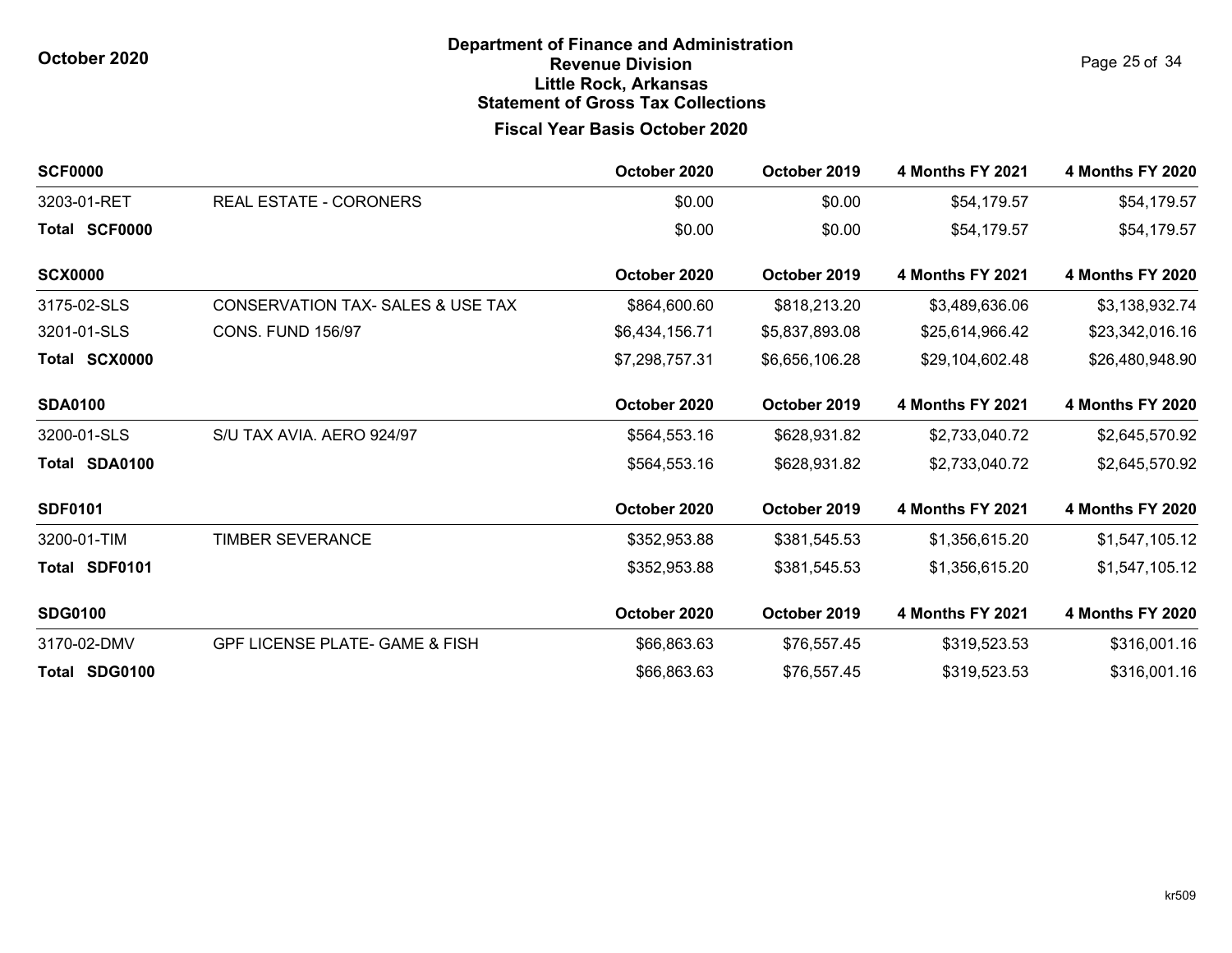Page 26 of 34

| <b>SDL0100</b> |                                                                   | October 2020    | October 2019    | <b>4 Months FY 2021</b> | <b>4 Months FY 2020</b> |
|----------------|-------------------------------------------------------------------|-----------------|-----------------|-------------------------|-------------------------|
| 3007-02-DMV    | COMMERCIAL DRIVERS LICENSE FUND - TITLE<br><b>APPLICATION FEE</b> | \$1,057.95      | \$0.00          | \$5,769.04              | \$0.00                  |
| 3010-02-DMV    | COMMERCIAL DRIVER LICENSE FUND -<br><b>EXPEDITED TITLE FEE</b>    | \$156,891.50    | \$126,984.99    | \$603,165.91            | \$364,423.65            |
| 3108-02-DMV    | COMM DRIVERS LICENSE- CDL TESTING                                 | \$54,134.59     | \$59,642.34     | \$210,474.14            | \$231,904.09            |
| 3112-02-DMV    | COMM DRIVERS LICENSE- TVR FEE                                     | \$187,916.00    | \$169,795.58    | \$736,660.00            | \$696,193.58            |
| Total SDL0100  |                                                                   | \$400,000.04    | \$356,422.91    | \$1,556,069.09          | \$1,292,521.32          |
| <b>SDL0200</b> |                                                                   | October 2020    | October 2019    | <b>4 Months FY 2021</b> | <b>4 Months FY 2020</b> |
| 3061-03-IRP    | <b>IRP PORTAL ACCESS FEE</b>                                      | \$868.00        | \$666.00        | \$3,466.00              | \$3,052.00              |
| 3063-03-IRP    | <b>IRP CMV FEE</b>                                                | \$9,515.00      | \$6,875.00      | \$53,070.00             | \$47,915.00             |
| Total SDL0200  |                                                                   | \$10,383.00     | \$7,541.00      | \$56,536.00             | \$50,967.00             |
| <b>SDO0100</b> |                                                                   | October 2020    | October 2019    | <b>4 Months FY 2021</b> | <b>4 Months FY 2020</b> |
| 3201-01-BRN    | BRINE SEV - OIL/GAS COMM FUND                                     | \$8,506.47      | \$9,434.95      | \$35,682.06             | \$37,886.90             |
| Total SDO0100  |                                                                   | \$8,506.47      | \$9,434.95      | \$35,682.06             | \$37,886.90             |
| <b>SEA0000</b> |                                                                   | October 2020    | October 2019    | <b>4 Months FY 2021</b> | <b>4 Months FY 2020</b> |
| 3190-02-SLS    | EDUCATIONAL ADEQUACY- SALES & USE TAX                             | \$6,051,986.50  | \$5,727,282.90  | \$24,426,529.39         | \$21,971,714.84         |
| 3200-01-VEN    | EDUCATIONAL ADEQUACY                                              | \$9,374.40      | \$9,614.88      | \$51,369.04             | \$67,587.24             |
| 3202-01-SLS    | EDUCATIONAL ADEQUACY                                              | \$39,002,014.34 | \$35,965,476.83 | \$157,803,138.01        | \$143,850,847.38        |
| 3203-01-DYD    | EDUC ADEQ DYED DIESEL 87/07                                       | \$136,646.96    | \$170,087.82    | \$639,831.38            | \$662,914.87            |
| Total SEA0000  |                                                                   | \$45,200,022.20 | \$41,872,462.43 | \$182,920,867.82        | \$166,553,064.33        |
| <b>SGS0100</b> |                                                                   | October 2020    | October 2019    | <b>4 Months FY 2021</b> | <b>4 Months FY 2020</b> |
| 3200-01-PCS    | <b>CORN/GRAIN SORGHUM PROMOTION</b>                               | \$169,260.46    | \$195,679.33    | \$363,500.81            | \$316,927.51            |
| Total SGS0100  |                                                                   | \$169,260.46    | \$195,679.33    | \$363,500.81            | \$316,927.51            |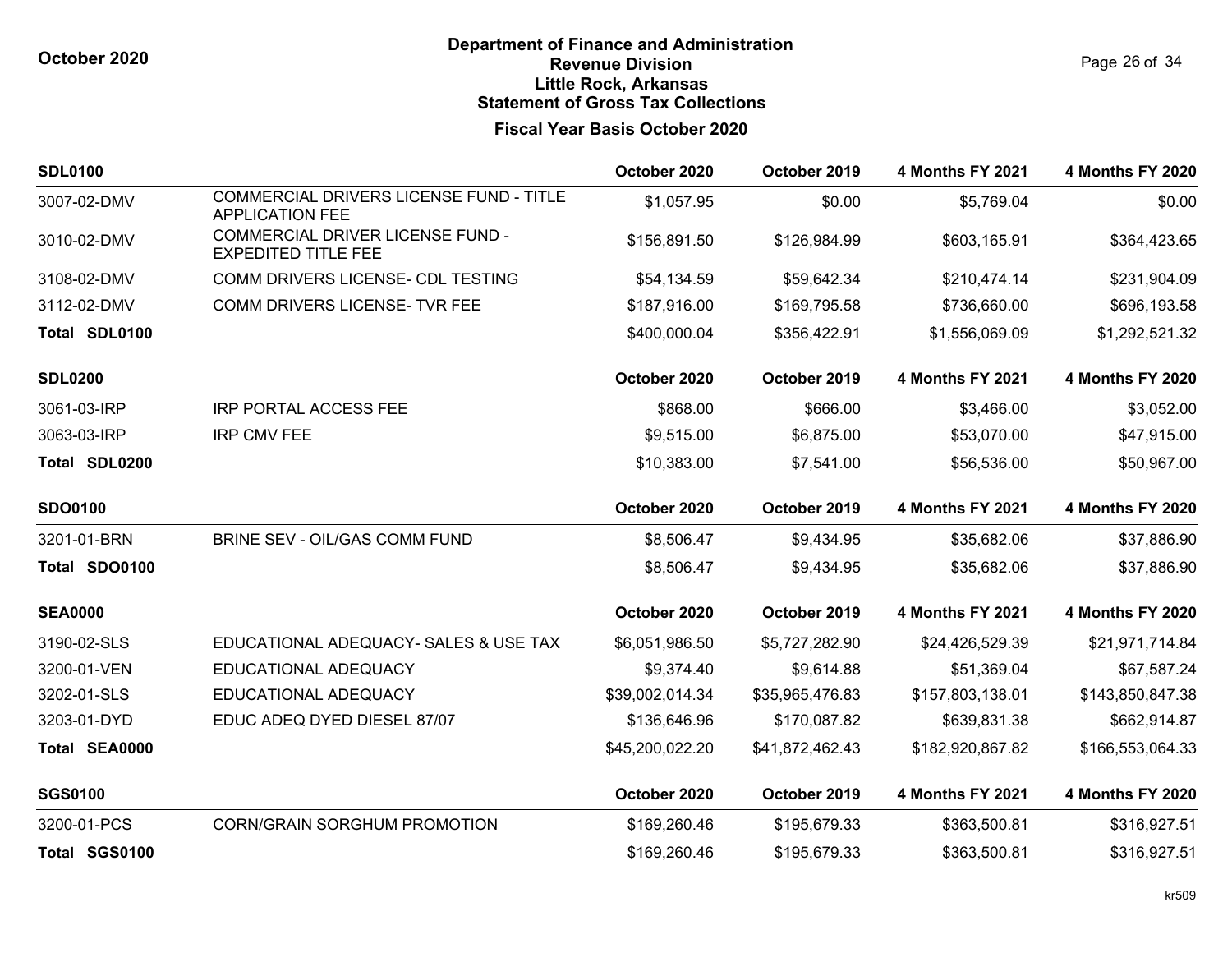Page 27 of 34

| <b>SIR0000</b>          |                                                            | October 2020 | October 2019 | <b>4 Months FY 2021</b> | <b>4 Months FY 2020</b> |
|-------------------------|------------------------------------------------------------|--------------|--------------|-------------------------|-------------------------|
| 3055-03-IRP             | <b>IRP TRUCK SAFETY FUND</b>                               | \$149,378.54 | \$363,997.88 | \$2,000,000.00          | \$1,835,232.03          |
| Total SIR0000           |                                                            | \$149,378.54 | \$363,997.88 | \$2,000,000.00          | \$1,835,232.03          |
| <b>SIS0000</b>          |                                                            | October 2020 | October 2019 | <b>4 Months FY 2021</b> | <b>4 Months FY 2020</b> |
| 3203-01-NGS             | <b>ROAD/BRIDGE REPAIR</b>                                  | \$40,975.70  | \$43,979.37  | \$64,943.31             | \$312,989.75            |
| <b>SIS0000</b><br>Total |                                                            | \$40,975.70  | \$43,979.37  | \$64,943.31             | \$312,989.75            |
| <b>SLS0000</b>          |                                                            | October 2020 | October 2019 | <b>4 Months FY 2021</b> | <b>4 Months FY 2020</b> |
| 3116-02-DMV             | <b>FALLEN LAW ENFORCEMENT- AR SHERIFF'S</b><br><b>ASSN</b> | \$539.38     | \$475.00     | \$2,268.75              | \$1,979.52              |
| <b>SLS0000</b><br>Total |                                                            | \$539.38     | \$475.00     | \$2,268.75              | \$1,979.52              |
| <b>SMF0000</b>          |                                                            | October 2020 | October 2019 | <b>4 Months FY 2021</b> | <b>4 Months FY 2020</b> |
| 3099-02-DMV             | MILITARY FUNERAL HON- MILITARY FUNERAL<br><b>FUND</b>      | \$2,903.35   | \$3,570.00   | \$15,566.15             | \$14,966.70             |
| Total SMF0000           |                                                            | \$2,903.35   | \$3,570.00   | \$15,566.15             | \$14,966.70             |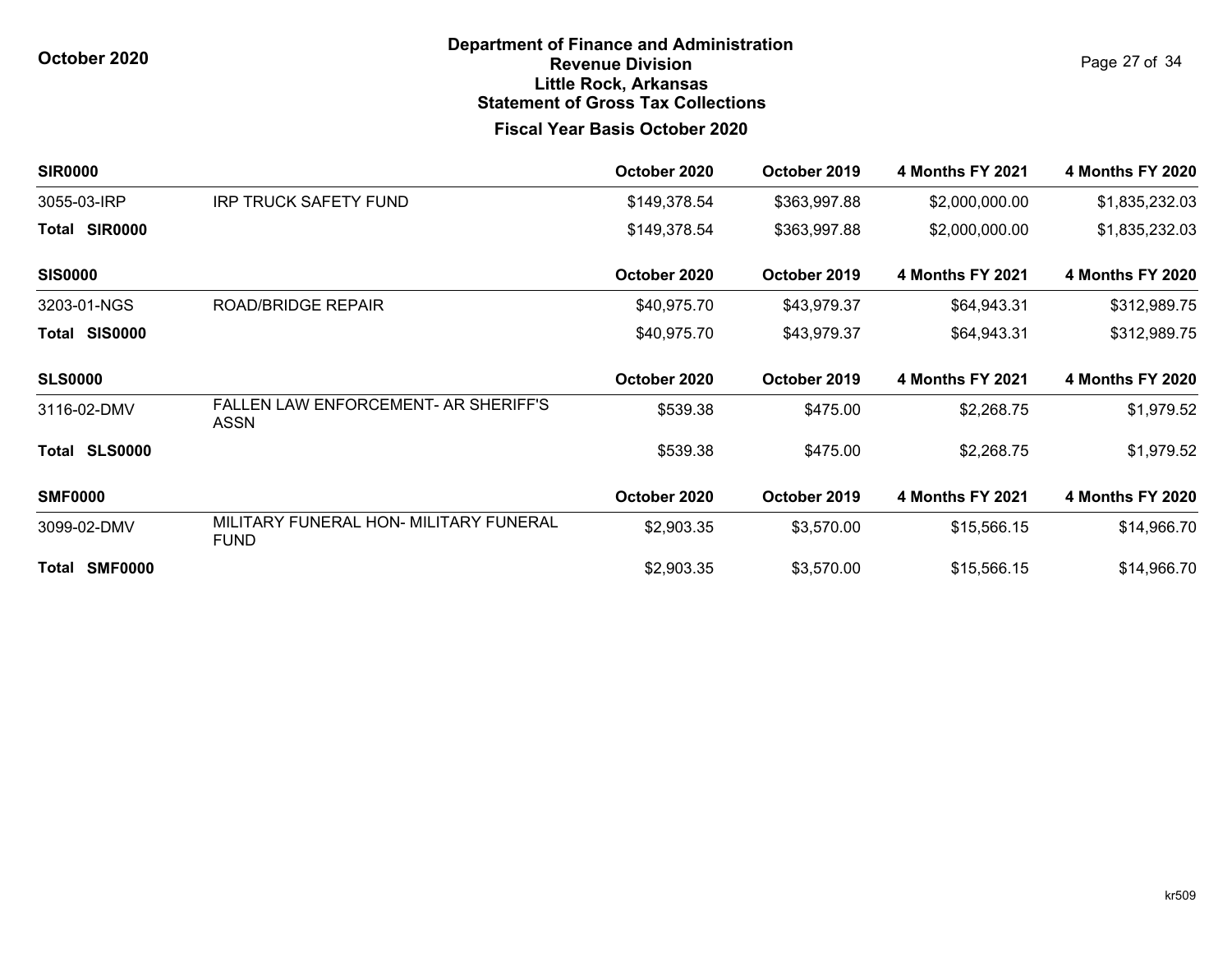| Page 28 of 34 |  |  |
|---------------|--|--|
|               |  |  |

| <b>SMI0000</b> |                                                           | October 2020   | October 2019 | <b>4 Months FY 2021</b> | <b>4 Months FY 2020</b> |
|----------------|-----------------------------------------------------------|----------------|--------------|-------------------------|-------------------------|
| 3010-01-SLS    | USABLE MARIJUANA SALES TAX                                | \$948,512.38   | \$234,080.27 | \$3,955,409.24          | \$1,058,910.56          |
| 3012-01-SLS    | MEDICAL MARIJUANA PRIVILEGE                               | \$1,111,732.77 | \$313,535.14 | \$4,353,285.25          | \$313,535.14            |
| 3902-03-MMJ    | MED MARIJUANA - CULTIVATOR APPLICATION<br><b>FEE</b>      | \$0.00         | \$0.00       | \$0.00                  | \$50.00                 |
| 3903-03-MMJ    | MED MARIJUANA - CULTIVATOR LICENSE FEE                    | \$0.00         | \$0.00       | \$300,000.00            | \$0.00                  |
| 3904-03-MMJ    | MED MARIJUANA - CULTIVATOR LICENSE<br><b>RENEWAL FEE</b>  | \$0.00         | \$0.00       | \$100,000.00            | \$0.00                  |
| 3905-03-MMJ    | MED MARIJUANA - CULTIVATOR ID CARD<br><b>REGISTRATION</b> | \$0.00         | \$1,725.00   | \$6,820.00              | \$7,175.00              |
| 3906-03-MMJ    | MED MARIJUANA - CULTIVATOR ID CARD<br><b>RENEWAL</b>      | \$0.00         | \$0.00       | \$17,800.00             | \$0.00                  |
| 3908-03-MMJ    | MED MARIJUANA - DISPENSARY LICENSE FEE                    | \$0.00         | \$0.00       | \$60,000.00             | \$0.00                  |
| 3909-03-MMJ    | MED MARIJUANA - DISPENSARY LICENSE<br><b>RENEWAL FEE</b>  | \$0.00         | \$0.00       | \$495,000.00            | \$0.00                  |
| 3910-03-MMJ    | MED MARIJUANA - DISPENSARY ID CARD<br><b>REGISTRATION</b> | \$0.00         | \$5,095.00   | \$16,100.00             | \$13,595.00             |
| 3911-03-MMJ    | MED MARIJUANA - DISPENSARY ID CARD<br><b>RENEWAL</b>      | \$0.00         | \$0.00       | \$30,450.00             | \$0.00                  |
| 3970-03-MMJ    | <b>MED MARIJUANA - VIOLATION</b>                          | \$0.00         | \$0.00       | \$500.00                | \$0.00                  |
| Total SMI0000  |                                                           | \$2,060,245.15 | \$554,435.41 | \$9,335,364.49          | \$1,393,265.70          |
| <b>SMP0100</b> |                                                           | October 2020   | October 2019 | <b>4 Months FY 2021</b> | <b>4 Months FY 2020</b> |
| 3104-02-DMV    | DEPT AR STATE POLICE- DRIVE OUT TAG                       | \$178.00       | \$214.00     | \$680.00                | \$932.00                |
| 3111-02-DMV    | DEPT AR STATE POLICE- CDL TESTING                         | \$52,560.00    | \$57,870.00  | \$204,216.00            | \$237,440.57            |
| 3118-02-DMV    | DEPT AR STATE POLICE- INSURANCE TVR FEE                   | \$135,180.00   | \$1,072.06   | \$546,904.50            | \$1,072.06              |
| 3164-02-DMV    | DEPT AR STATE POLICE- DRIVERS LICENSE                     | \$143,443.07   | \$474,823.72 | \$564,937.22            | \$1,877,163.86          |
| 3165-02-DMV    | DEPT AR STATE POLICE- VIN INSPECTION                      | \$8,903.92     | \$5,602.63   | \$33,607.81             | \$23,210.32             |
| 3189-02-DMV    | DEPT AR STATE POLICE- DUPLICATE DRIVERS<br><b>LICENSE</b> | \$687,106.66   | \$411,630.18 | \$2,553,938.26          | \$1,534,471.37          |
| Total SMP0100  |                                                           | \$1,027,371.65 | \$951,212.59 | \$3,904,283.79          | \$3,674,290.18          |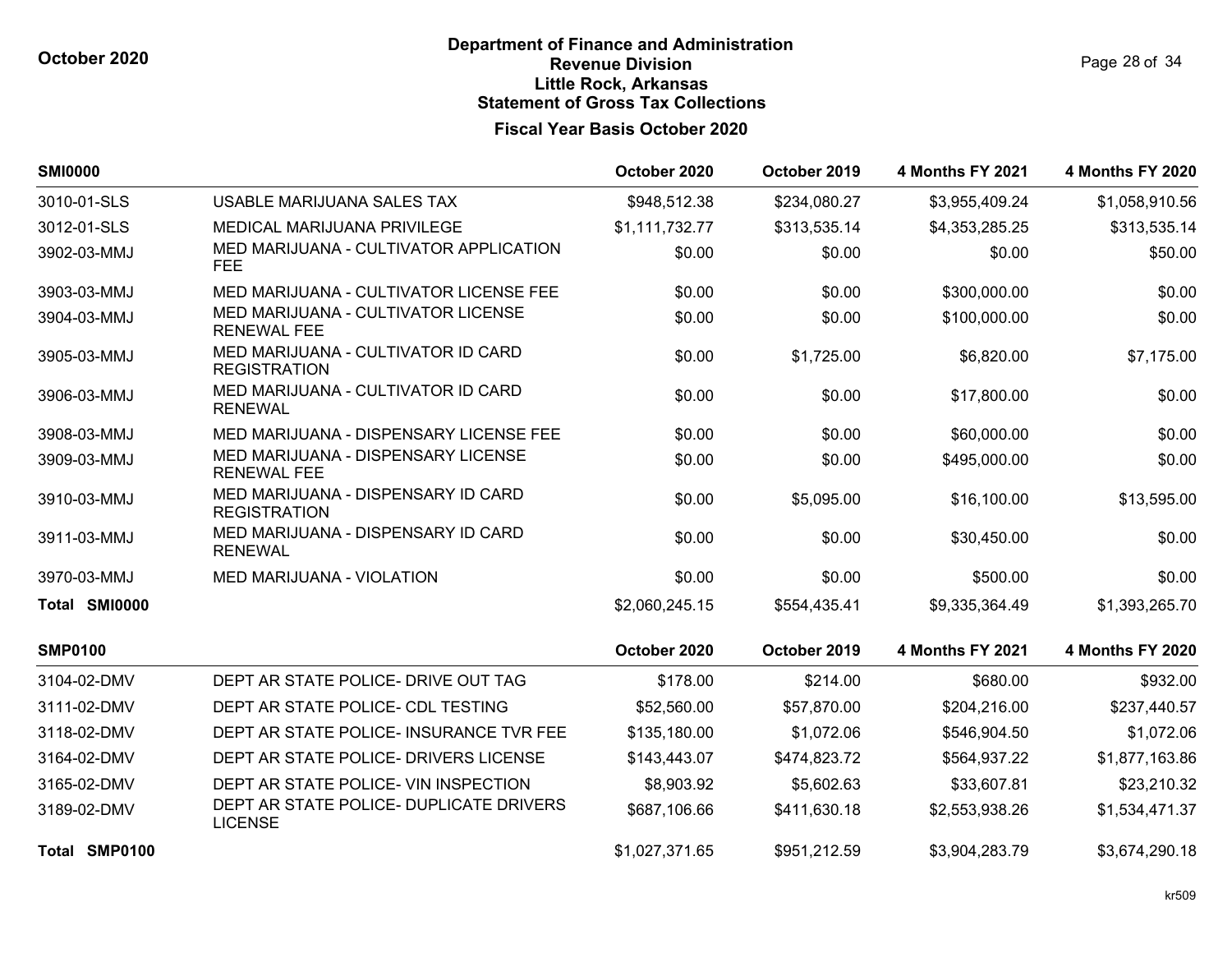Page 29 of 34

| <b>SMP8800</b> |                                                                                   | October 2020 | October 2019   | 4 Months FY 2021        | <b>4 Months FY 2020</b> |
|----------------|-----------------------------------------------------------------------------------|--------------|----------------|-------------------------|-------------------------|
| 3107-02-DMV    | ASP VEHICLES- NCL TESTING                                                         | \$0.00       | \$0.00         | \$20.00                 | \$1.58                  |
| Total SMP8800  |                                                                                   | \$0.00       | \$0.00         | \$20.00                 | \$1.58                  |
| <b>SPC0101</b> |                                                                                   | October 2020 | October 2019   | 4 Months FY 2021        | <b>4 Months FY 2020</b> |
| 2000-01-PBP    | <b>BRUCELLOSIS/PSEUDORABIES INBND</b>                                             | \$0.00       | \$2.00         | \$2.00                  | \$2.00                  |
| 3200-01-PBP    | <b>BRUCELLOSIS - DISEASE CONTROL</b>                                              | \$52,005.29  | \$48,243.46    | \$204,984.58            | \$181,853.15            |
| Total SPC0101  |                                                                                   | \$52,005.29  | \$48,245.46    | \$204,986.58            | \$181,855.15            |
| <b>SRP0100</b> |                                                                                   | October 2020 | October 2019   | <b>4 Months FY 2021</b> | <b>4 Months FY 2020</b> |
| 3200-01-PRI    | <b>RICE PROMOTION</b>                                                             | \$981,874.94 | \$1,057,539.83 | \$1,384,278.92          | \$1,744,466.32          |
| Total SRP0100  |                                                                                   | \$981,874.94 | \$1,057,539.83 | \$1,384,278.92          | \$1,744,466.32          |
| <b>SSA0000</b> |                                                                                   | October 2020 | October 2019   | 4 Months FY 2021        | <b>4 Months FY 2020</b> |
| 3629-02-DMV    | MV SPL PLATES NON STATE - ARKANSAS<br>COURT APPOINTED SPECIAL ADVOCATES<br>(CASA) | \$400.00     | \$475.00       | \$2,375.00              | \$2,500.00              |
| Total SSA0000  |                                                                                   | \$400.00     | \$475.00       | \$2,375.00              | \$2,500.00              |
| <b>SST0101</b> |                                                                                   | October 2020 | October 2019   | <b>4 Months FY 2021</b> | <b>4 Months FY 2020</b> |
| 3201-01-PBP    | PSEUDORABIES - SWINE TESTING                                                      | \$3.00       | \$7.00         | \$7.45                  | \$24.00                 |
| Total SST0101  |                                                                                   | \$3.00       | \$7.00         | \$7.45                  | \$24.00                 |
| <b>SSV0000</b> |                                                                                   | October 2020 | October 2019   | <b>4 Months FY 2021</b> | <b>4 Months FY 2020</b> |
| 3057-03-ABC    | ABC FUND- BRAND LABEL REGISTRATION                                                | \$7,095.00   | \$30,450.00    | \$162,704.77            | \$168,165.00            |
| Total SSV0000  |                                                                                   | \$7,095.00   | \$30,450.00    | \$162,704.77            | \$168,165.00            |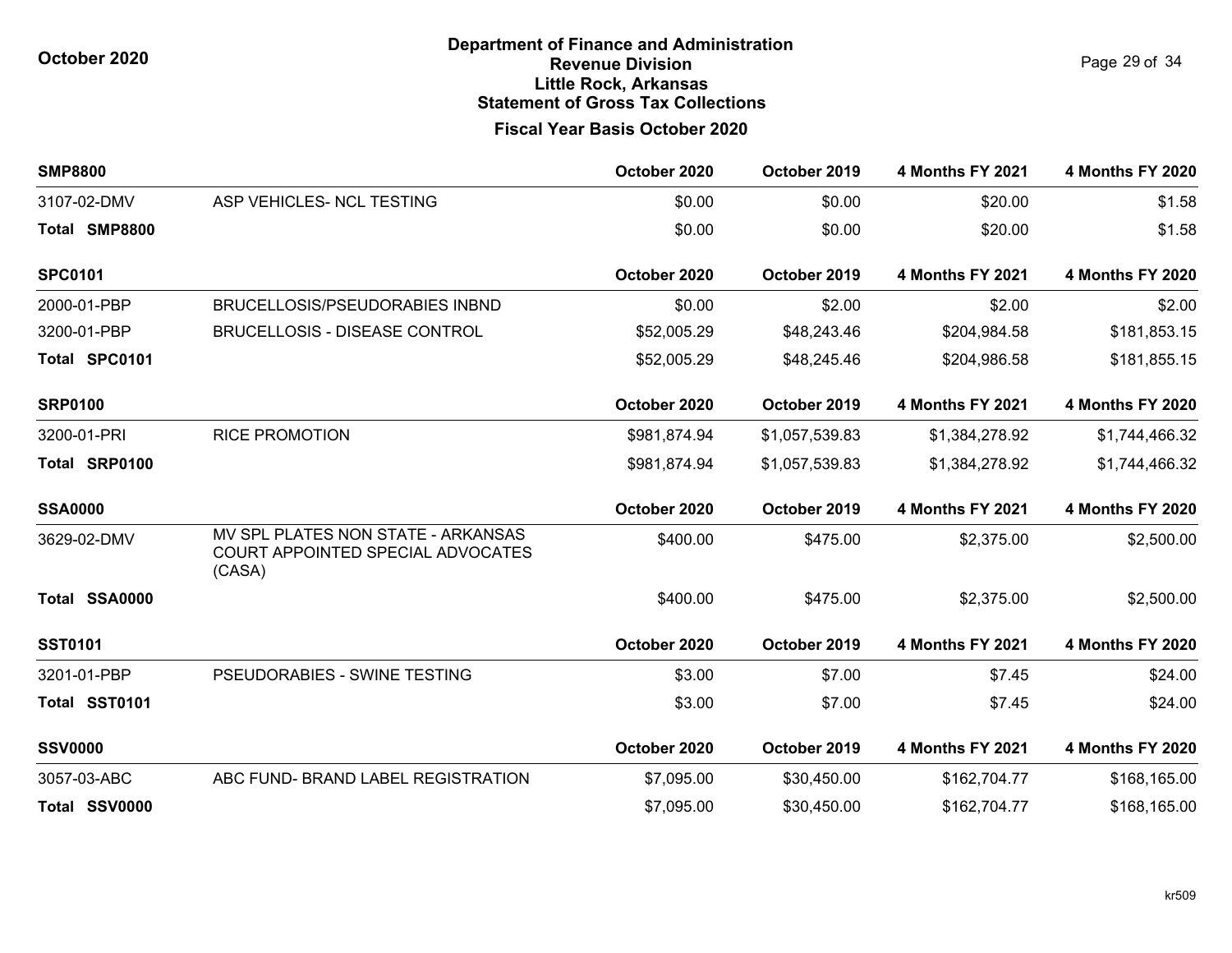Page 30 of 34

| <b>STC0100</b> |                                                             | October 2020   | October 2019   | <b>4 Months FY 2021</b> | <b>4 Months FY 2020</b> |
|----------------|-------------------------------------------------------------|----------------|----------------|-------------------------|-------------------------|
| 3200-01-TEL    | TELECOMMUNICATIONS EQUIP FUND                               | \$38,258.16    | \$36,158.31    | \$150,605.14            | \$152,998.14            |
| Total STC0100  |                                                             | \$38,258.16    | \$36,158.31    | \$150,605.14            | \$152,998.14            |
| <b>STR0000</b> |                                                             | October 2020   | October 2019   | 4 Months FY 2021        | <b>4 Months FY 2020</b> |
| 3202-03-TOB    | AR TOBACCO CONTROL PERMITS                                  | \$14,955.00    | \$0.00         | \$178,180.00            | \$0.00                  |
| Total STR0000  |                                                             | \$14,955.00    | \$0.00         | \$178,180.00            | \$0.00                  |
| <b>SWG0000</b> |                                                             | October 2020   | October 2019   | 4 Months FY 2021        | <b>4 Months FY 2020</b> |
| 3251-03-ABC    | <b>GENERAL REV ALLOT- ABC GROCERY WINE</b><br><b>PERMIT</b> | \$15,200.00    | \$10,000.00    | \$345,200.00            | \$211,000.00            |
| Total SWG0000  |                                                             | \$15,200.00    | \$10,000.00    | \$345,200.00            | \$211,000.00            |
| <b>SWP0100</b> |                                                             | October 2020   | October 2019   | <b>4 Months FY 2021</b> | <b>4 Months FY 2020</b> |
| 3200-01-PWT    | <b>WHEAT PROMOTION</b>                                      | \$579.31       | \$246.22       | \$34,472.76             | \$22,207.08             |
| Total SWP0100  |                                                             | \$579.31       | \$246.22       | \$34,472.76             | \$22,207.08             |
| <b>SWT0000</b> |                                                             | October 2020   | October 2019   | <b>4 Months FY 2021</b> | <b>4 Months FY 2020</b> |
| 3192-02-DMV    | IN GOD WE TRUST LIC- IN GOD WE TRUST                        | \$9,069.01     | \$9,451.58     | \$40,982.60             | \$37,810.91             |
| Total SWT0000  |                                                             | \$9,069.01     | \$9,451.58     | \$40,982.60             | \$37,810.91             |
| <b>TAJ0300</b> |                                                             | October 2020   | October 2019   | <b>4 Months FY 2021</b> | <b>4 Months FY 2020</b> |
| 3202-01-RET    | ADMINISTRATIVE JUSTICE PROGRAM                              | \$1,694,856.95 | \$1,401,934.35 | \$4,009,671.68          | \$2,856,874.97          |
| Total TAJ0300  |                                                             | \$1,694,856.95 | \$1,401,934.35 | \$4,009,671.68          | \$2,856,874.97          |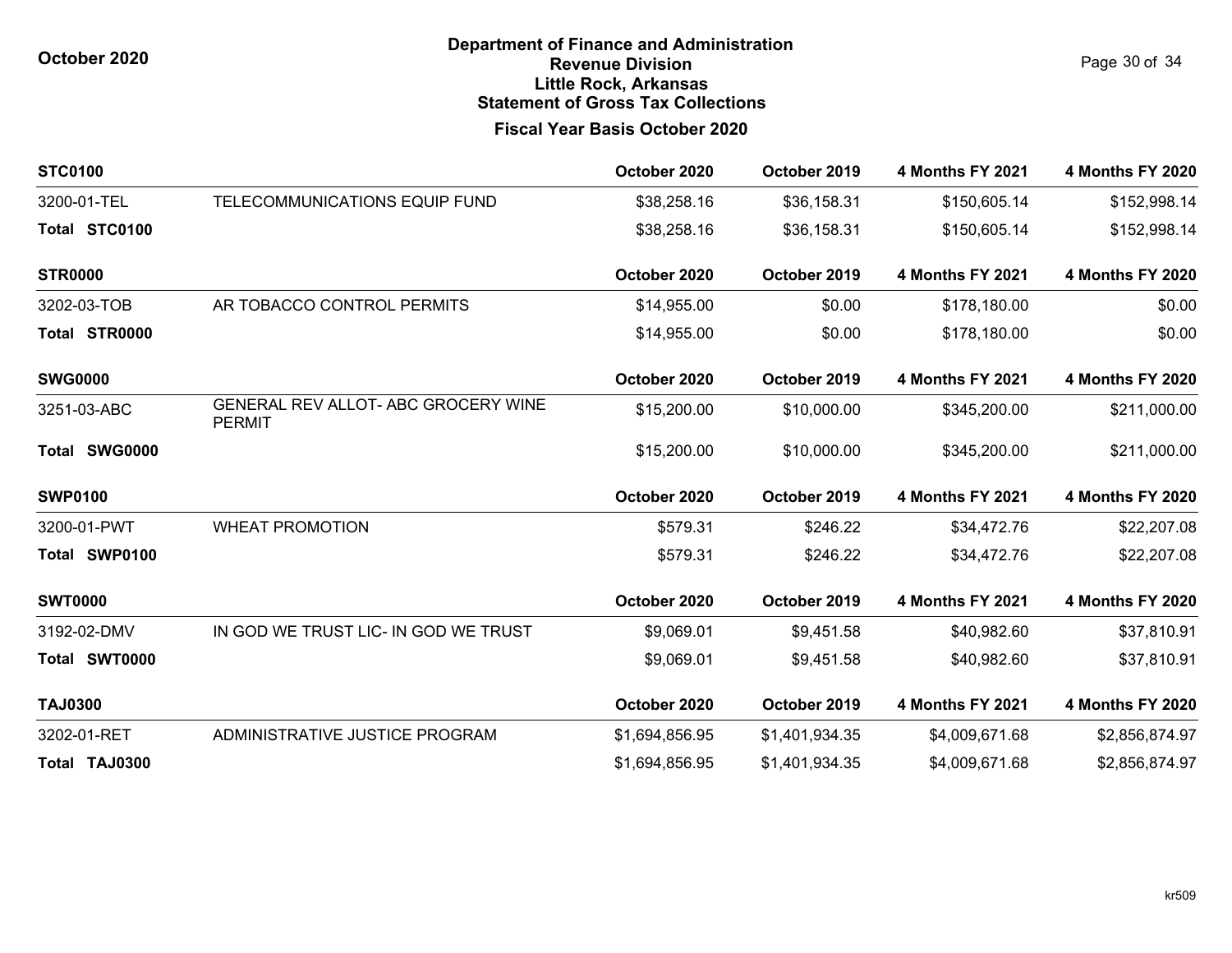| <b>TAX0000</b>       |                                                    | October 2020   | October 2019   | <b>4 Months FY 2021</b> | <b>4 Months FY 2020</b> |
|----------------------|----------------------------------------------------|----------------|----------------|-------------------------|-------------------------|
| 3302-03-ADV          | AD VALOREM TAX- AD VALOREM                         | \$0.00         | \$0.00         | \$0.00                  | \$923,435.41            |
| 3905-03-ADV          | DFA REVENUE DIV OPER OVERAGE- AD<br><b>VALOREM</b> | \$4,875,904.47 | \$4,480,722.03 | \$6,718,691.79          | \$6,221,883.86          |
| Total TAX0000        |                                                    | \$4,875,904.47 | \$4,480,722.03 | \$6,718,691.79          | \$7,145,319.27          |
| <b>TBC0000</b>       |                                                    | October 2020   | October 2019   | <b>4 Months FY 2021</b> | <b>4 Months FY 2020</b> |
| 5001-01-MFT          | MFT REFUNDS - CITY BUS/AGRI                        | \$0.00         | \$0.00         | \$11,828.36             | \$18,154.83             |
| Total TBC0000        |                                                    | \$0.00         | \$0.00         | \$11,828.36             | \$18,154.83             |
| <b>TCI0101</b>       |                                                    | October 2020   | October 2019   | <b>4 Months FY 2021</b> | <b>4 Months FY 2020</b> |
| 3400-01-CST          | CONSTRUCTION - CRAFT TRAINING                      | \$60,117.24    | \$47,798.25    | \$222,245.97            | \$277,464.40            |
| Total TCI0101        |                                                    | \$60,117.24    | \$47,798.25    | \$222,245.97            | \$277,464.40            |
| <b>TCU0000</b>       |                                                    | October 2020   | October 2019   | <b>4 Months FY 2021</b> | <b>4 Months FY 2020</b> |
| 3200-01-CIP          | UAMS NATL CANCER INSTITUTE DESIGNATION             | \$153,724.53   | \$135,620.50   | \$595,836.19            | \$135,620.50            |
| Total TCU0000        |                                                    | \$153,724.53   | \$135,620.50   | \$595,836.19            | \$135,620.50            |
| <b>TDT9200</b>       |                                                    | October 2020   | October 2019   | <b>4 Months FY 2021</b> | <b>4 Months FY 2020</b> |
| 3402-01-SLS          | TOURISM DEV TRST ADJUS                             | \$1,472,183.75 | \$1,595,165.64 | \$5,985,812.37          | \$6,974,176.23          |
| Total TDT9200        |                                                    | \$1,472,183.75 | \$1,595,165.64 | \$5,985,812.37          | \$6,974,176.23          |
| <b>TGI00WH</b>       |                                                    | October 2020   | October 2019   | <b>4 Months FY 2021</b> | <b>4 Months FY 2020</b> |
| 5000-01-WTH          | <b>WITHHOLDING REFUND EXPENSE</b>                  | \$76,311.11    | \$126,681.12   | \$433,759.07            | \$355,998.78            |
| <b>Total TGI00WH</b> |                                                    | \$76,311.11    | \$126,681.12   | \$433,759.07            | \$355,998.78            |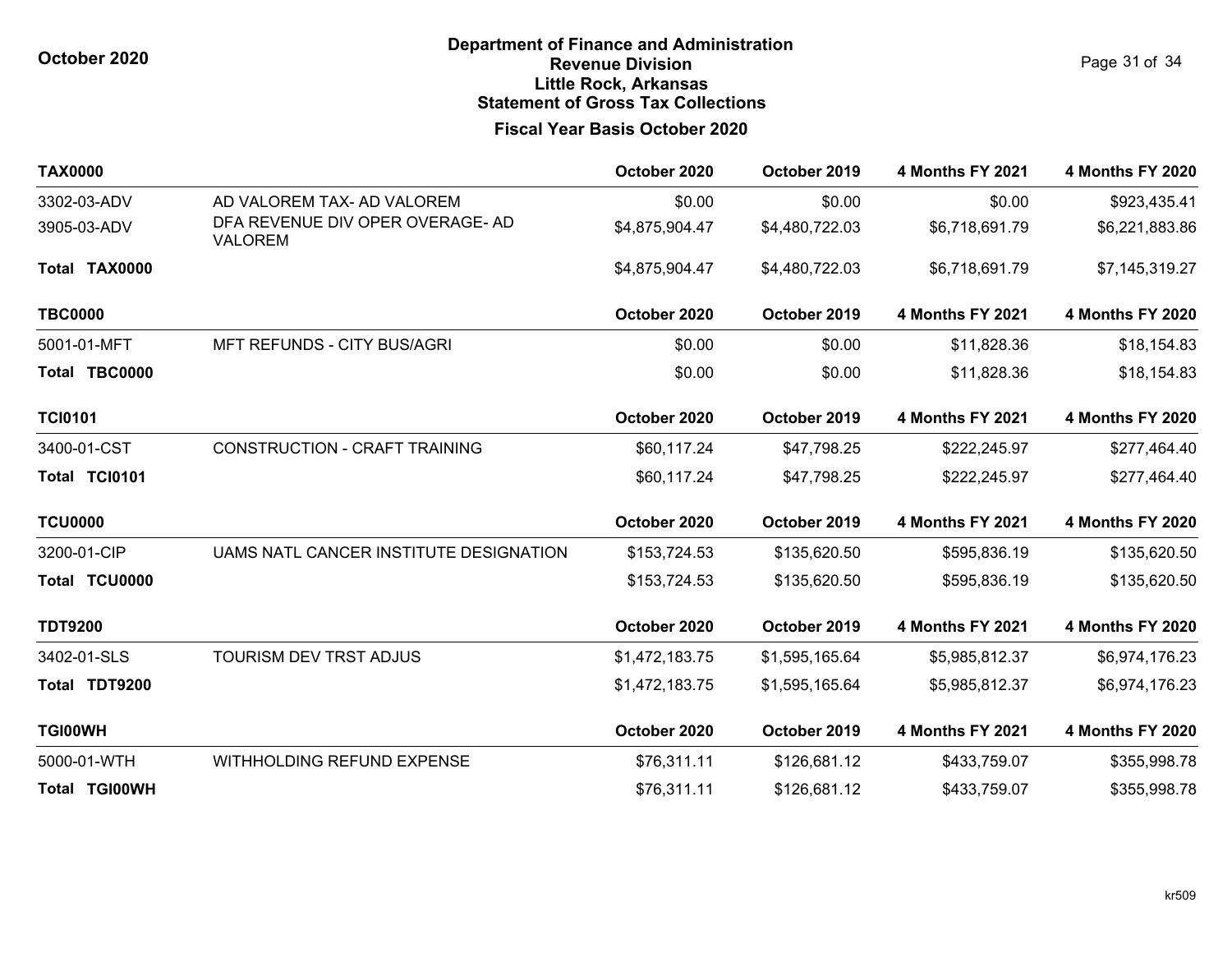Page 32 of 34

| <b>TGP0010</b> |                                                                | October 2020   | October 2019   | <b>4 Months FY 2021</b> | <b>4 Months FY 2020</b> |
|----------------|----------------------------------------------------------------|----------------|----------------|-------------------------|-------------------------|
| 3402-01-RET    | NATURAL/CULTURAL HISTORY PRESERVATION                          | \$376,635.53   | \$311,540.97   | \$1,470,493.86          | \$1,214,369.62          |
| Total TGP0010  |                                                                | \$376,635.53   | \$311,540.97   | \$1,470,493.86          | \$1,214,369.62          |
| <b>TGT0000</b> |                                                                | October 2020   | October 2019   | <b>4 Months FY 2021</b> | <b>4 Months FY 2020</b> |
| 3400-01-RET    | NATURAL/CULTURAL RESTORATION GRANT                             | \$3,013,084.29 | \$2,492,327.82 | \$11,763,950.94         | \$9,714,957.13          |
| Total TGT0000  |                                                                | \$3,013,084.29 | \$2,492,327.82 | \$11,763,950.94         | \$9,714,957.13          |
| <b>TMP0000</b> |                                                                | October 2020   | October 2019   | <b>4 Months FY 2021</b> | <b>4 Months FY 2020</b> |
| 3400-01-SDK    | <b>SOFT DRINK TAX</b>                                          | \$4,418,702.02 | \$3,517,261.65 | \$15,041,040.38         | \$14,816,087.35         |
| Total TMP0000  |                                                                | \$4,418,702.02 | \$3,517,261.65 | \$15,041,040.38         | \$14,816,087.35         |
| <b>TMR0000</b> |                                                                | October 2020   | October 2019   | <b>4 Months FY 2021</b> | <b>4 Months FY 2020</b> |
| 3008-02-DMV    | STATE POLICE RETIREMENT FUND - TITLE<br><b>APPLICATION FEE</b> | \$1,057.94     | \$0.00         | \$5,769.03              | \$0.00                  |
| Total TMR0000  |                                                                | \$1,057.94     | \$0.00         | \$5,769.03              | \$0.00                  |
| <b>TOD0000</b> |                                                                | October 2020   | October 2019   | <b>4 Months FY 2021</b> | <b>4 Months FY 2020</b> |
| 3305-02-DMV    | ORGAN DONOR AWARENESS- ORGAN DONOR                             | \$1,525.00     | \$1,575.00     | \$7,625.92              | \$7,225.00              |
| Total TOD0000  |                                                                | \$1,525.00     | \$1,575.00     | \$7,625.92              | \$7,225.00              |
| <b>TPE0000</b> |                                                                | October 2020   | October 2019   | <b>4 Months FY 2021</b> | <b>4 Months FY 2020</b> |
| 3200-01-WST    | <b>WASTE TIRE - ADEQ</b>                                       | \$0.00         | \$0.00         | \$0.00                  | \$0.00                  |
| 3207-01-WST    | ADEQ RIM REMOVAL FEE                                           | \$47,896.03    | \$47,466.02    | \$202,315.75            | \$197,099.11            |
| 3208-01-WST    | ADEQ USED TIRE IMPORT FEE                                      | \$63.06        | \$147.20       | \$350.22                | \$445.74                |
| 3209-01-WST    | ADEQ COMMERCIAL GENERATOR FEE                                  | \$631.33       | \$587.49       | \$2,536.20              | \$2,462.75              |
| Total TPE0000  |                                                                | \$48,590.42    | \$48,200.71    | \$205,202.17            | \$200,007.60            |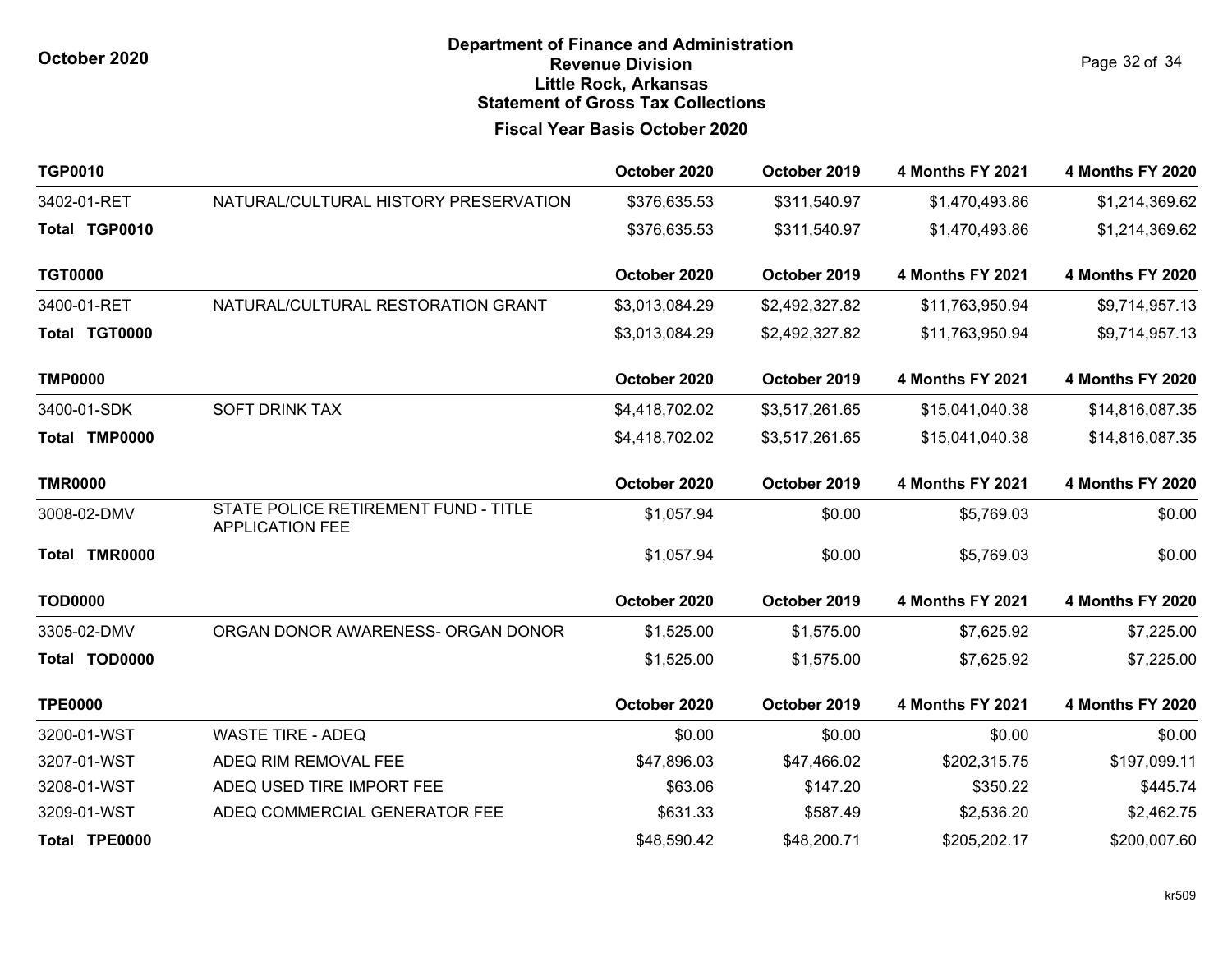Page 33 of 34

| <b>TPF0100</b> |                                                      | October 2020    | October 2019    | <b>4 Months FY 2021</b> | 4 Months FY 2020        |
|----------------|------------------------------------------------------|-----------------|-----------------|-------------------------|-------------------------|
| 3401-01-SLS    | PUBLIC TRANS TRST ADJS                               | \$328,126.66    | \$99,136.76     | \$1,248,719.87          | \$1,525,826.85          |
| Total TPF0100  |                                                      | \$328,126.66    | \$99,136.76     | \$1,248,719.87          | \$1,525,826.85          |
| <b>TPM0000</b> |                                                      | October 2020    | October 2019    | <b>4 Months FY 2021</b> | <b>4 Months FY 2020</b> |
| 3011-01-SLS    | PREPAID WIRELESS PUBLIC SAFETY CHARGE                | \$2,180,555.73  | \$0.00          | \$8,526,923.45          | \$0.00                  |
| Total TPM0000  |                                                      | \$2,180,555.73  | \$0.00          | \$8,526,923.45          | \$0.00                  |
| <b>TPR0100</b> |                                                      | October 2020    | October 2019    | <b>4 Months FY 2021</b> | <b>4 Months FY 2020</b> |
| 3171-02-SLS    | <b>PROPERTY TAX RELIEF- SALES &amp; USE TAX</b>      | \$3,458,356.18  | \$3,272,810.85  | \$13,958,342.50         | \$12,555,567.51         |
| 3204-01-DYD    | PTR DYED DIESEL 87/07                                | \$77,952.97     | \$97,029.96     | \$365,004.32            | \$378,172.91            |
| 3205-01-SLS    | PTR ACT 1492/99                                      | \$22,268,337.56 | \$20,528,848.83 | \$90,104,538.45         | \$82,113,249.39         |
| Total TPR0100  |                                                      | \$25,804,646.71 | \$23,898,689.64 | \$104,427,885.27        | \$95,046,989.81         |
| <b>TPT0000</b> |                                                      | October 2020    | October 2019    | <b>4 Months FY 2021</b> | <b>4 Months FY 2020</b> |
| 3400-01-MFT    | PETROLEUM ENVIRONMENTAL FEE                          | \$646,432.13    | \$652,882.77    | \$2,519,174.69          | \$2,559,768.37          |
| Total TPT0000  |                                                      | \$646,432.13    | \$652,882.77    | \$2,519,174.69          | \$2,559,768.37          |
| <b>TRS0000</b> |                                                      | October 2020    | October 2019    | <b>4 Months FY 2021</b> | <b>4 Months FY 2020</b> |
| 3180-02-DMV    | ANIMAL SHELTERS- ANIMAL RESCUE AND<br><b>SHELTER</b> | \$225.00        | \$355.53        | \$1,900.00              | \$1,705.53              |
| Total TRS0000  |                                                      | \$225.00        | \$355.53        | \$1,900.00              | \$1,705.53              |